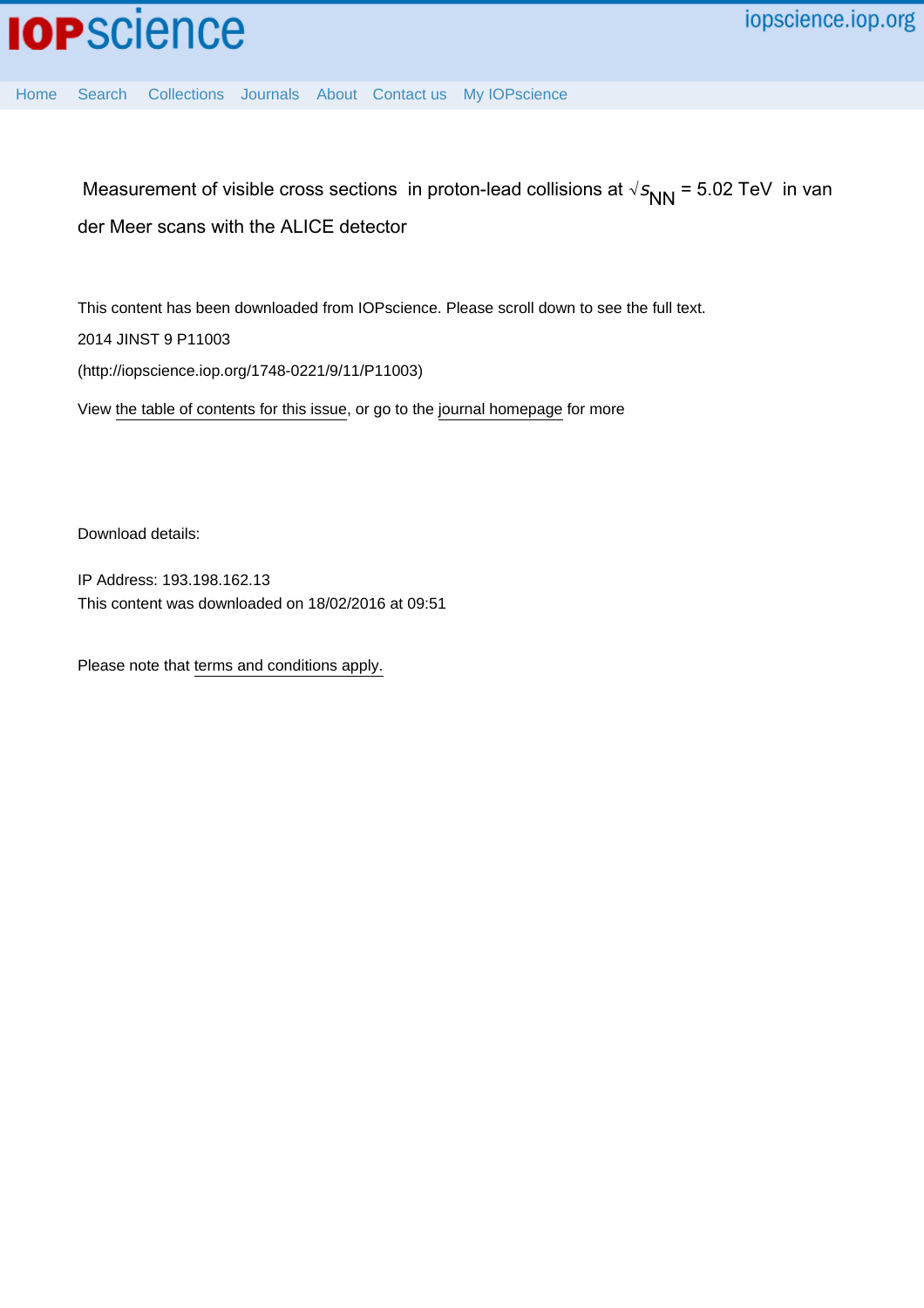PUBLISHED BY IOP PUBLISHING FOR SISSA MEDIALAB

RECEIVED: *May 31, 2014* REVISED: *September 22, 2014* ACCEPTED: *October 4, 2014* PUBLISHED: *November 4, 2014*

# **Measurement of visible cross sections in proton-lead**  $\textbf{collisions at }\sqrt{\mathbf{s}_\text{NN}}=5.02\,\textbf{TeV}$  in van der Meer scans **with the ALICE detector**



# **The ALICE collaboration**

*E-mail:* [alice-publications@cern.ch](mailto:alice-publications@cern.ch)

ABSTRACT: In 2013, the Large Hadron Collider provided proton-lead and lead-proton collisions at the center-of-mass energy per nucleon pair  $\sqrt{s_{NN}} = 5.02 \text{ TeV}$ . Van der Meer scans were performed for both configurations of colliding beams, and the cross section was measured for two reference processes, based on particle detection by the T0 and V0 detectors, with pseudo-rapidity coverage  $4.6 < \eta < 4.9, -3.3 < \eta < -3.0$  and  $2.8 < \eta < 5.1, -3.7 < \eta < -1.7$ , respectively. Given the asymmetric detector acceptance, the cross section was measured separately for the two configurations. The measured visible cross sections are used to calculate the integrated luminosity of the proton-lead and lead-proton data samples, and to indirectly measure the cross section for a third, configuration-independent, reference process, based on neutron detection by the Zero Degree Calorimeters.

KEYWORDS: Large detector systems for particle and astroparticle physics; Particle tracking detectors; Heavy-ion detectors

ARXIV EPRINT: [1405.1849](http://arxiv.org/abs/1405.1849)

C CERN 2014 for the benefit of the ALICE collaboration, published under the terms  $\odot$  $\odot$ of the [Creative Commons Attribution 3.0 License](http://creativecommons.org/licenses/by/3.0/) by IOP Publishing Ltd and Sissa Medialab srl. Any further distribution of this work must maintain attribution to the author(s) and the published article's title, journal citation and DOI.

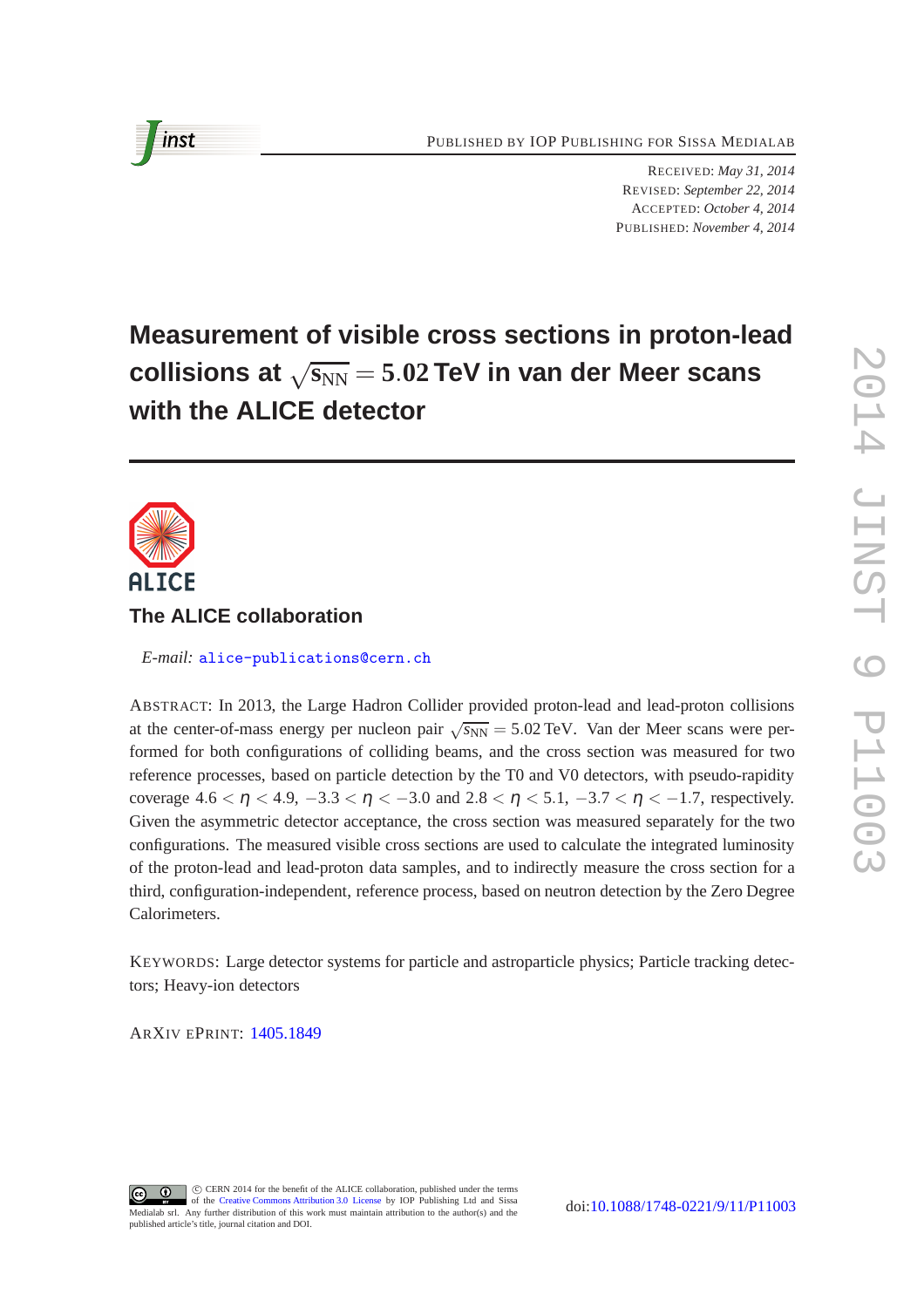### **Contents**

|                | 1 Introduction                                     | $\mathbf{1}$            |
|----------------|----------------------------------------------------|-------------------------|
|                | 2 Experimental setup                               | $\overline{2}$          |
|                | 3 Data analysis                                    | $\overline{\mathbf{4}}$ |
|                | 4 Results and systematic uncertainties             | 9                       |
|                | 5 Comparison between V0- and T0-based luminosities | 13                      |
|                | 6 Measurement of the ZDC trigger cross section     | 14                      |
| 7 <sup>7</sup> | <b>Conclusions</b>                                 | 15                      |
|                | The ALICE collaboration                            | 19                      |

## <span id="page-2-0"></span>**1 Introduction**

Luminosity determination in ALICE (A Large Ion Collider Experiment) [\[1](#page-18-0)] at the LHC is based on visible cross sections measured in van der Meer (vdM) scans [\[2,](#page-18-1) [3](#page-18-2)]. The visible cross section  $\sigma_{\text{vis}}$  seen by a given detector (or set of detectors) with a given trigger condition is a fraction of the total inelastic interaction cross section  $\sigma_{\text{inel}}$ :  $\sigma_{\text{vis}} = \epsilon \sigma_{\text{inel}}$ , where  $\epsilon$  is the fraction of inelastic events which satisfy the trigger condition. In the following, an inelastic event satisfying a given trigger condition will be referred to as a reference process. Once the reference-process cross section ( $\sigma_{vis}$ ) is measured, the collider luminosity can be determined as the reference-process rate divided by  $\sigma_{\text{vis}}$ . This procedure does not require the knowledge of  $\epsilon$ .

In vdM scans the two beams are moved across each other in the transverse directions *x* and *y*. Measurement of the rate *R* of the reference process as a function of the beam separation ∆*x*, ∆*y* allows one to determine the luminosity *L* for head-on collisions of a pair of bunches with particle intensities  $N_1$  and  $N_2$  as

<span id="page-2-1"></span>
$$
L = N_1 N_2 f_{\text{rev}} / (h_x h_y), \qquad (1.1)
$$

where  $f_{\text{rev}}$  is the accelerator revolution frequency and  $h_x$  and  $h_y$  are the effective beam widths in the two transverse directions. The effective beam widths are measured as the area below the  $R(\Delta x,0)$ and  $R(0,\Delta y)$  curve (scan area), respectively, each divided by the head-on rate  $R(0,0)$ . Under the assumption that the beam profiles are Gaussian, the effective width is obtained as the Gaussian standard deviation parameter (from a fit) multiplied by  $\sqrt{2\pi}$ . However, the Gaussian assumption is not necessary for the validity of the method. As will be shown in section [3,](#page-5-0) other functional forms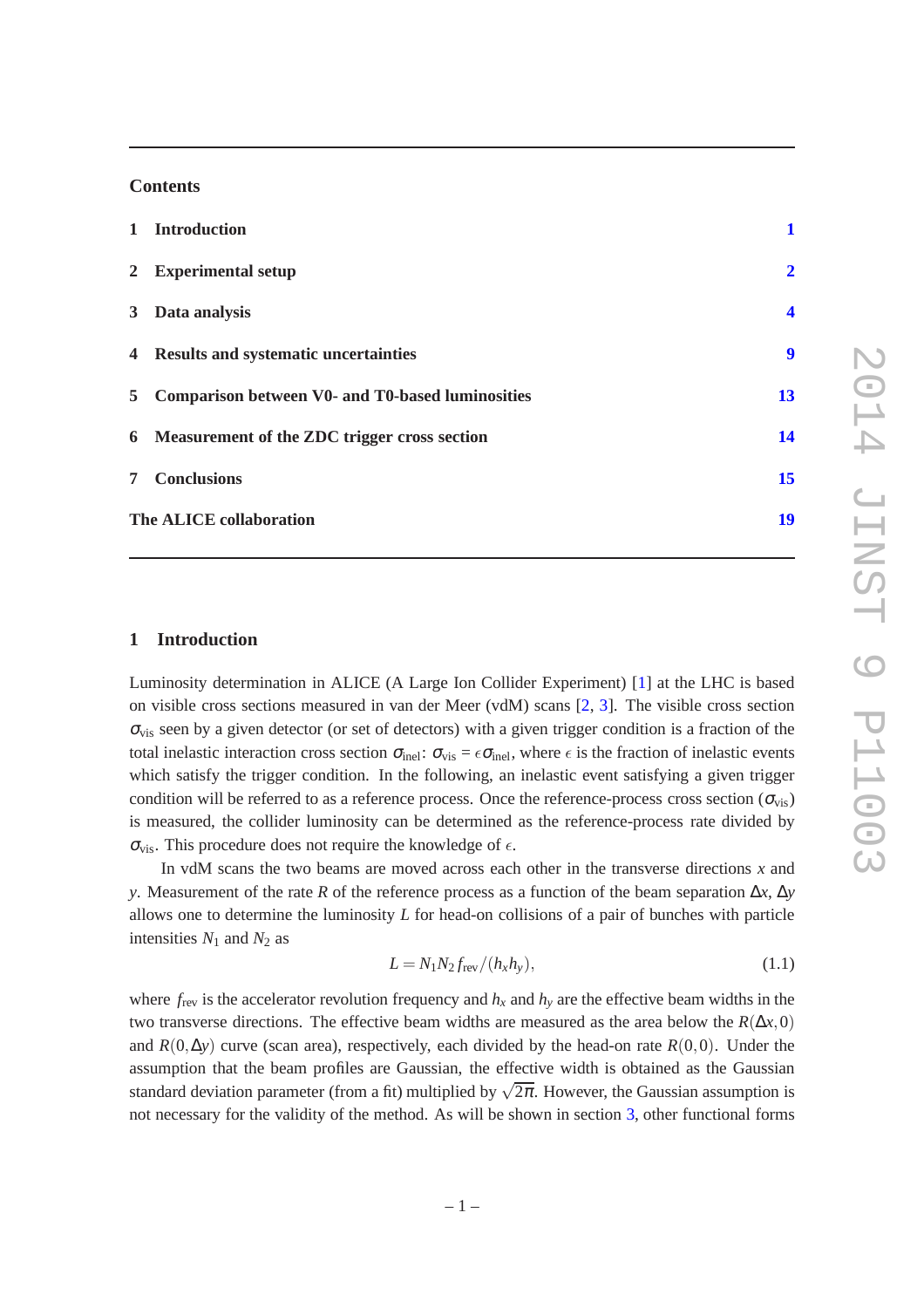can be used, as well as numerical integration of the curve. The cross section  $\sigma_{vis}$  for the chosen reference process is then

<span id="page-3-1"></span>
$$
\sigma_{\rm vis} = R(0,0)/L. \tag{1.2}
$$

In 2013, the Large Hadron Collider provided proton-lead and lead-proton collisions at the center-of-mass energy per nucleon pair  $\sqrt{s_{NN}}$  = 5.02 TeV. Van der Meer scans were performed for both configurations of colliding beams, and the cross section was measured for two reference processes. In section [2,](#page-3-0) the detectors used for the measurements are briefly described, along with the relevant machine parameters and the adopted scan procedure. In section [3,](#page-5-0) the analysis procedure is described. In section [4,](#page-10-0) the obtained results and uncertainties are presented and discussed. In section [5,](#page-14-0) the application of the vdM scan results to the measurement of the integrated luminosity is briefly discussed. In section [6,](#page-15-0) the vdM scan results are used to indirectly determine the cross section for a third reference process, based on neutron detection by the ALICE Zero Degree Calorimeters.

#### <span id="page-3-0"></span>**2 Experimental setup**

At the ALICE experiment, two vdM-scan sessions were carried out during the 2013 proton-lead data-taking campaign at the LHC. The proton beam was travelling clockwise in the first session and counter-clockwise in the second session. In the following, these configurations will be referred to as p-Pb and Pb-p, respectively.

In each session, the cross section was measured for two reference processes: one is based on the V0 detector, the other on the T0 detector. A detailed description of these detectors is given in  $[1]$  $[1]$ , and their performance is discussed in  $[4, 5]$  $[4, 5]$  $[4, 5]$  and  $[6]$  $[6]$ . The V0 detector consists of two hodoscopes, with 32 scintillator tiles each, located on opposite sides of the ALICE Interaction Point (IP2), at a distance of 340 cm (V0-A) and 90 cm (V0-C) along the beam axis, covering the pseudorapidity (η) ranges  $2.8 < \eta < 5.1$  and  $-3.7 < \eta < -1.7$ , respectively. In the p-Pb configuration the proton beam is travelling in the direction from V0-A to V0-C. The T0 detector consists of two arrays of 12 Cherenkov counters each, located on opposite sides of IP2, at a distance of 370 cm (T0-A) and 70 cm (T0-C) along the beam axis, covering the pseudo-rapidity ranges  $4.6 < \eta < 4.9$ and  $-3.3 < \eta < -3.0$ , respectively. In the p-Pb configuration the proton beam is travelling in the direction from T0-A to T0-C.

The V0-based trigger condition, chosen as the reference process, requires at least one hit in each detector hodoscope, i.e. on both sides of IP2. As discussed in [\[7](#page-18-6)], the efficiency of such a selection is larger than 99% for non single-diffractive p-Pb collisions. A similar trigger condition defines the T0-based reference process, with the additional condition that the longitudinal coordinate of the interaction vertex, evaluated by the trigger electronics via the difference of arrival times in the two arrays (measured with a resolution of 20 ps), lies in the range  $|z| < 30$  cm (where  $z = 0$  is the nominal IP2 position). This online cut aims to reject the background from beam-gas and beam-satellite interactions. The cut value of 30 cm is much larger than the r.m.s. longitudinal size of the interaction region ( $\simeq$  6 cm), making signal loss induced by the cut negligible ( $\lt$ 10<sup>-5</sup>). Since the two LHC beams have the same magnetic rigidity and different projectile mass, the energy per nucleon of lead ions (1.58 TeV) differs from that of protons (4 TeV). Hence, the p-Pb (Pb-p)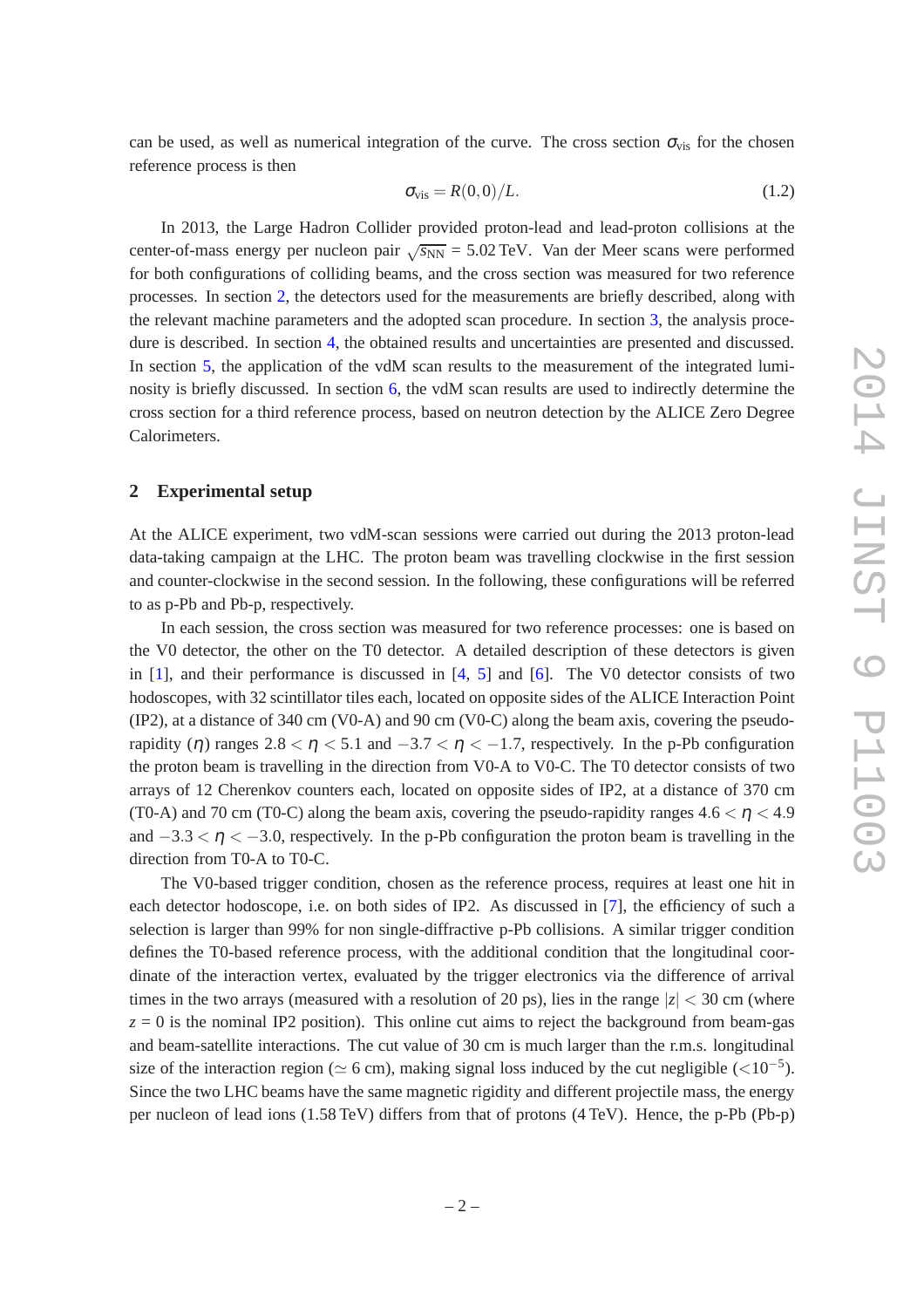

<span id="page-4-1"></span>**Figure 1.** (Colour online) Bunch intensities  $N_1$  and  $N_2$  for all colliding bunches, for an arbitrary timestamp during the p-Pb (left) and Pb-p (right) scan sessions.

collision center-of-mass frame is shifted by 0.47 (-0.47) units of rapidity with respect to the ALICE frame. Due to this shift and the asymmetric setup of both detectors, there is no reason to expect identical cross sections for the p-Pb and Pb-p configurations. Therefore, the results obtained in the two scan sessions are not combined.

In the p-Pb (Pb-p) scan session the proton beam consisted of 272 bunches, while the Pb beam consisted of 338 (314) bunches. In the p-Pb (Pb-p) scan session 264 (244) bunch pairs per LHC orbit were colliding at IP2. For both beams and sessions, the minimum spacing between two consecutive bunches was 200 ns. The reference-process rates were recorded (and the cross section measured) separately for each colliding bunch pair. For each session, two independent measurements per bunch pair were performed by repeating the (horizontal and vertical) scan pair twice: from negative to positive separation and then in the opposite direction. The maximum beam separation during the scan was about 0.15 mm, corresponding to about six times the RMS of the transverse beam profile. In both sessions, the  $\beta^*$  value<sup>[1](#page-4-0)</sup> in IP2 was 0.8 m. The current in the AL-ICE solenoid (dipole) was 30 kA (6 kA), corresponding to a field strength of 0.5 T (0.7 T). In both sessions, the proton and lead bunch intensities were on the order of  $10^{10}$  p/bunch and  $10^8$  Pb/bunch, as shown in figure [1.](#page-4-1) While the proton bunch intensity is reasonably constant across bunches, large variations are seen for the lead bunches. The structure of such variations as a function of the bunch position can be explained by different sensitivities to losses in the injection chain [\[8](#page-18-7)].

The bunch-intensity measurement is provided for both scan sessions by the LHC instrumentation [\[9](#page-18-8)]: a DC current transformer (DCCT), measuring the total beam intensity, and a fast beam current transformer (fBCT), measuring the relative bunch populations. The measured beam inten-sity is corrected by the fraction of ghost and satellite charge.<sup>[2](#page-4-2)</sup> The measurement of ghost charge

<span id="page-4-0"></span><sup>&</sup>lt;sup>1</sup>The  $\beta(z)$  function describes the single-particle motion and determines the variation of the beam envelope as a function of the coordinate along the beam orbit (*z*). The notation  $\beta^*$  denotes the value of the  $\beta$  function at the interaction point.

<span id="page-4-2"></span><sup>&</sup>lt;sup>2</sup>The radio-frequency (RF) configuration of the LHC is such that the accelerator orbit is divided in  $3564$  slots of 25 ns each. Each slot is further divided in ten buckets of 2.5 ns each. In nominally filled slots, the particle bunch is captured in the central bucket of the slot. Following the convention established in [\[10\]](#page-18-9), the charge circulating outside of the nominally filled slots is referred to as ghost charge; the charge circulating within a nominally filled slot but not captured in the central bucket is referred to as satellite charge.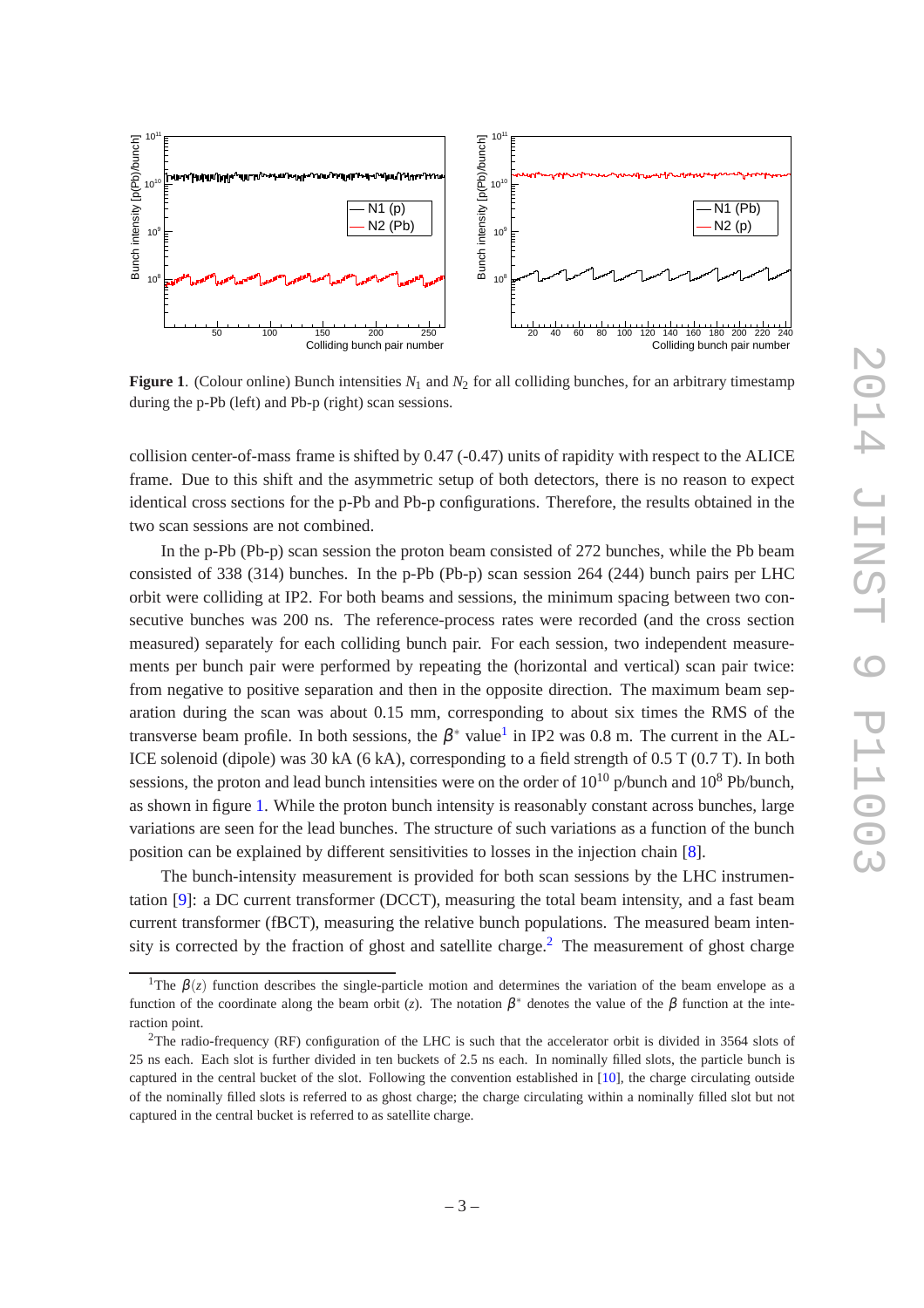

<span id="page-5-1"></span>**Figure 2.** (Colour online) Raw rate of the T0 (left) and V0 (right) process for a typical colliding bunch pair, as a function of time, during the p-Pb scan session. In each plot, the first (second) bell-shaped structure corresponds to the beam separation in the horizontal (vertical) direction being varied from negative to positive values. The third (fourth) bell-shaped structure corresponds to the beam separation in the horizontal (vertical) direction being varied from positive to negative values.

is provided by the LHCb collaboration, via the rate of beam-gas collisions occurring in nominally empty bunch slots, as described in [\[11](#page-18-10)]. The obtained ghost-charge correction factor to the bunchintensity product  $N_1N_2$  is 0.991 $\pm$ 0.001 (0.986 $\pm$ 0.002) for the p-Pb (Pb-p) session. The bunch intensity is further corrected by the fraction of satellite charge measured by the LHC Longitudinal Density Monitor (LDM), which measures synchrotron radiation photons emitted by the beams [\[12](#page-18-11)]. The obtained satellite-charge correction factor to the bunch-intensity product  $N_1N_2$  is 0.998 $\pm$ 0.004  $(0.996\pm0.001)$  for the p-Pb (Pb-p) session. This correction is implemented by multiplying the  $N_1N_2$  product by both the ghost- and satellite-charge factors.

#### <span id="page-5-0"></span>**3 Data analysis**

An example of the measured raw rate for one typical pair of colliding bunches during the p-Pb scan is shown in figure [2](#page-5-1) for both the T0- and the V0-based processes.

Three corrections are applied to the measured raw rate for each of the two reference processes.

First, the contamination by beam-satellite and beam-gas interactions in the V0 rate is removed using the detector timing capabilities. The background is identified via the sum and difference of arrival times in the two V0 arrays from offline analysis of the data collected during the scan. The arrival times are obtained by averaging over the signal times of all hits of each array. The background contamination is measured as the fraction of events in which the sum and difference of times lie outside of a window of  $\pm 4$  ns around the values expected for beam-beam collisions (figure [3\)](#page-6-0). The measurement is performed for each separation value and the corresponding raw rate is corrected by the obtained fraction. The background contamination in the V0-triggered sample is about 0.5-1% at zero separation and about 20-40% at a separation corresponding to five times the beam RMS. This procedure has negligible effect  $(< 0.1\%)$  when applied to the T0 rates, due to the vertex cut in the T0 trigger logic described in section [2.](#page-3-0) In order to study a possible contamination of the trigger rate by the intrinsic noise counts of the detectors, the rate of both trigger signals in absence of beam was measured and found to be zero. The rate in empty bunch slots with beam circulating was also measured and found to be zero for T0. For V0, a non-zero rate is measured up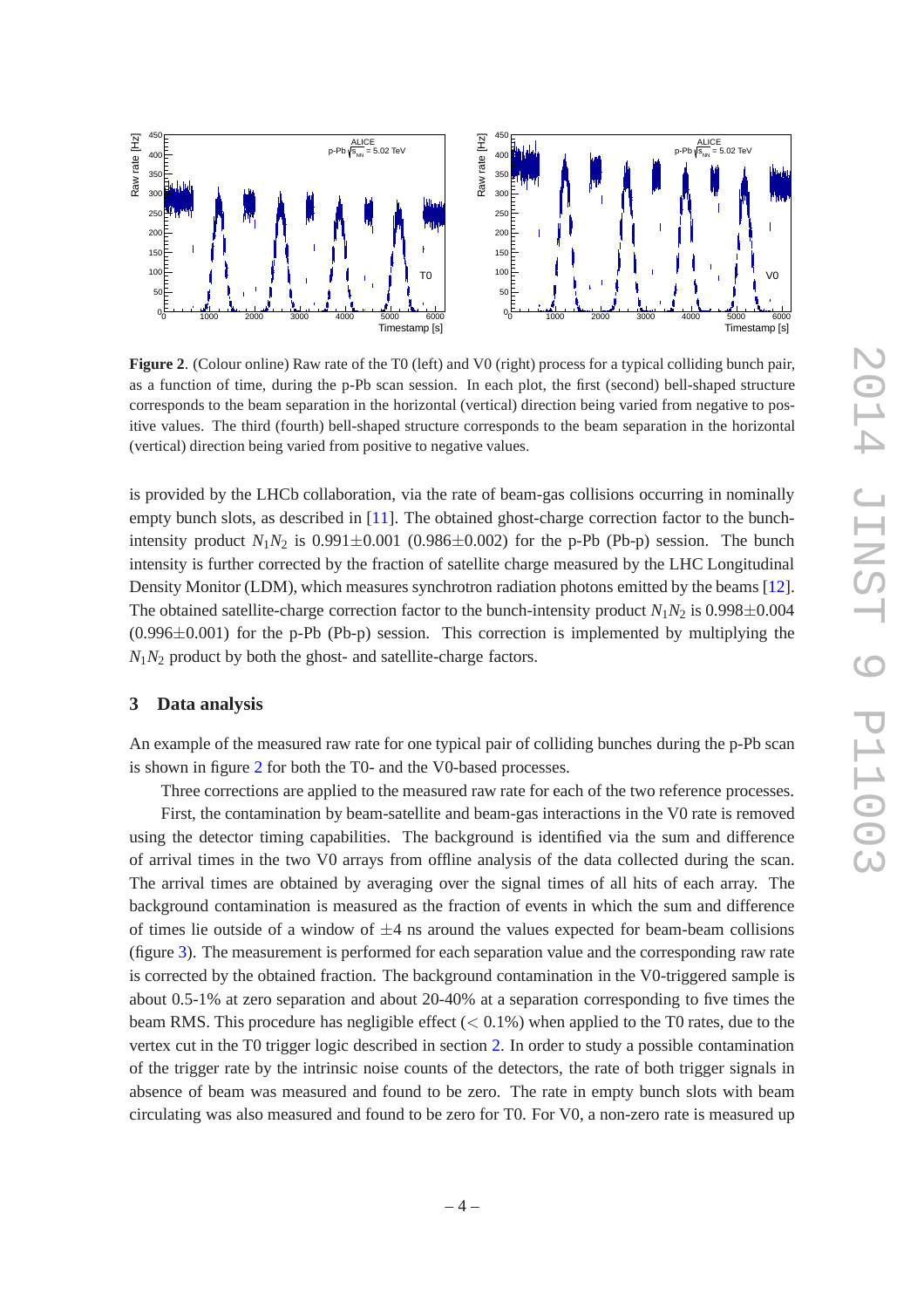

<span id="page-6-0"></span>**Figure 3**. (Colour online) Correlation between the sum and difference of arrival times (relative to the bunch crossing) on the two V0 arrays. The left plot was obtained at zero beam separation; the right plot was obtained at a beam separation of 0.12 mm, roughly corresponding to five times the RMS of the beam profile. Events lying inside the area within the continuous lines are flagged as beam-beam interactions.

to the fourth empty bunch slot after a filled slot. Since the minimum spacing between filled slots is eight slots, such an after-pulsing effect does not affect the measurement of the rate in colliding slots.

Second, the probability of multiple interactions in the same bunch crossing (pileup) is taken into account according to Poisson statistics. The trigger rate  $R$  is smaller than the rate of visible interactions by a factor  $[1 - \exp(-\mu_{vis})]/\mu_{vis}$ , where  $\mu_{vis} = -\ln(1 - R/f_{rev})$  is the average number of visible interactions occurring in one bunch crossing. The pileup-corrected rate for bunch crossing *i*,  $R_{PU,i}$ , is thus given by

$$
R_{\text{PU},i} = -f_{\text{rev}} \ln(1 - R_{\text{BB},i}/f_{\text{rev}}) \tag{3.1}
$$

where  $R_{BB,i}$  is the background-corrected rate. In both scan sessions, the maximum value of  $\mu_{vis}$ during the scan for the V0 (T0) reference process is about 0.05 (0.03), leading to a maximum correction of about 2.5% (1.5%).

The third correction takes into account that the luminosity decreases with time (as can be seen in figure [2\)](#page-5-1) due to the beam-intensity decay and to the growth of emittances. In order to correct for this effect, the evolution of the head-on luminosity in time is parameterised via a fit to the rates at zero separation measured before, after and in-between scans. The decay rate is satisfactorily described by an exponential function. Figure [4](#page-7-0) shows an example of such a fit. The obtained fit parameters are used to normalize all rates of a given scan pair to an arbitrary reference time, chosen to lie between the horizontal and vertical scans.

An example of the obtained correction factors as a function of the beam separation is shown in figure [5.](#page-7-1)

The corrected rates obtained with the above-described procedure are used to compute the effective beam widths  $h_x$  and  $h_y$ . This is done with both a fit and a numerical method. For the fit method, it was found that a Gaussian (or double-Gaussian) function does not describe satisfactorily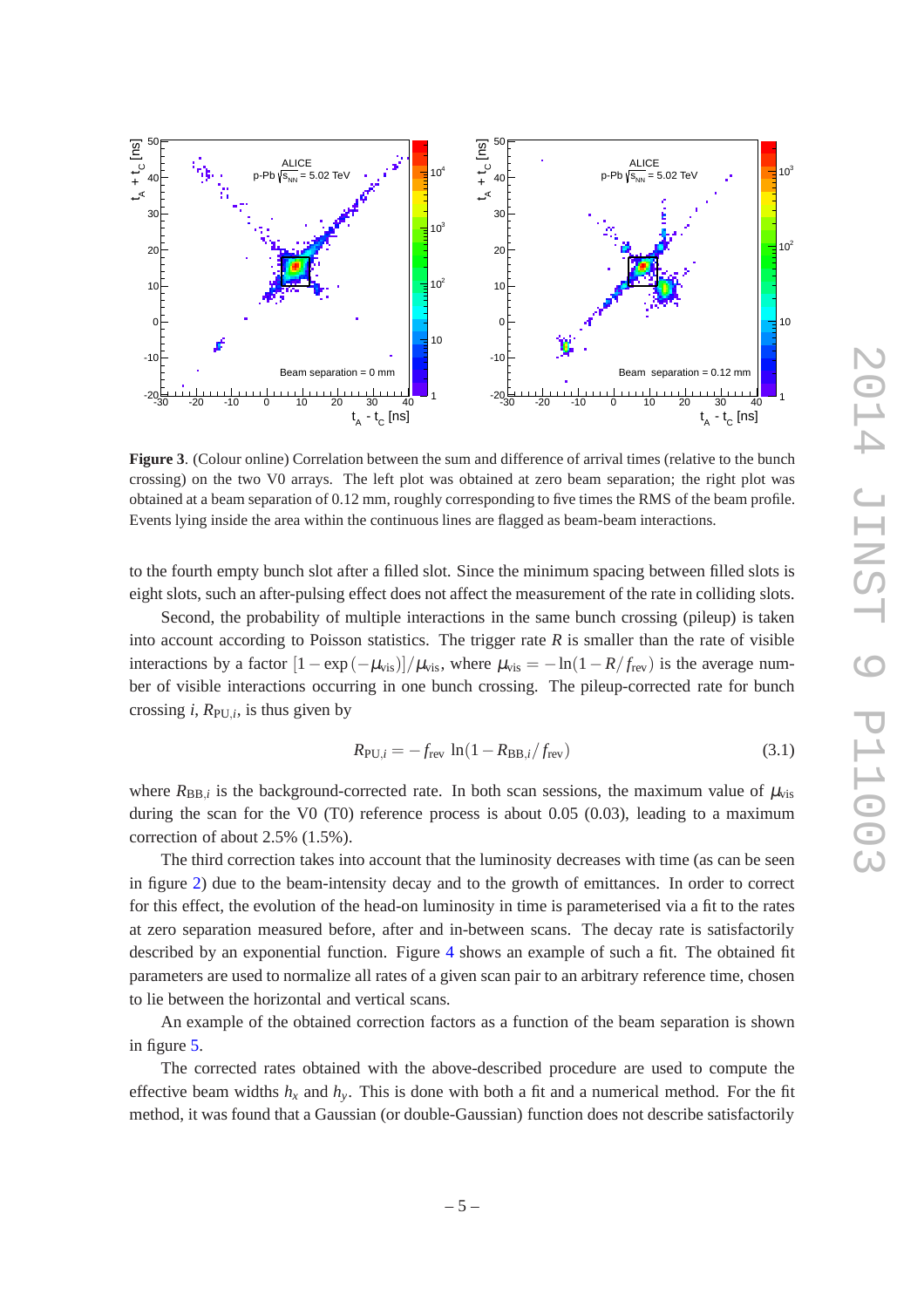

<span id="page-7-0"></span>**Figure 4**. (Colour online) Background- and pileup-corrected head-on rates of the T0 (left) and V0 (right) reference process as a function of time for one interacting bunch crossing in the p-Pb scan session. The solid red curve is an exponential fit to the data points.



<span id="page-7-1"></span>**Figure 5.** (Colour online) Background ( $R_{BB}/R_{raw}$ ), pileup ( $R_{PU}/R_{BB}$ ) and luminosity decay ( $R_{DC}/R_{PU}$ ) correction factors to the T0 (left) and V0 (right) rates as a function of the beam separation for one typical pair of colliding bunches during the first p-Pb vertical scan. Due to the different size of the background correction factor for T0 and V0, the two figures have different vertical scales.

the measured shapes, while reasonable values of  $\chi^2$  per degree of freedom ( $\chi^2/ndf \simeq 1$  on average, and typically  $\chi^2/ndf < 2$ ) are obtained by using a modified Gaussian function

<span id="page-7-2"></span>
$$
R(\Delta x, 0) = R(0, 0) \exp[-(\Delta x - \mu)^2 / 2\sigma^2] \left[1 + p_2(\Delta x - \mu)^2 + p_4(\Delta x - \mu)^4 + p_6(\Delta x - \mu)^6\right] \tag{3.2}
$$

and a similar one for  $R(0, \Delta y)$ . An example of the quality of the fit is shown in figure [6.](#page-8-0) In the fit approach, the scan area and the head-on rate  $R(0,0)$  are obtained from the fit parameters. In the numerical method, the scan area is obtained as the sum of all rates multiplied by the step size, and  $R(0,0)$  is the measured rate at zero separation. The effective beam widths and head-on rates obtained with the two methods agree within 0.5%. Since the effective beam widths are independent of the process used to measure them, a consistency check is performed by computing the ratio of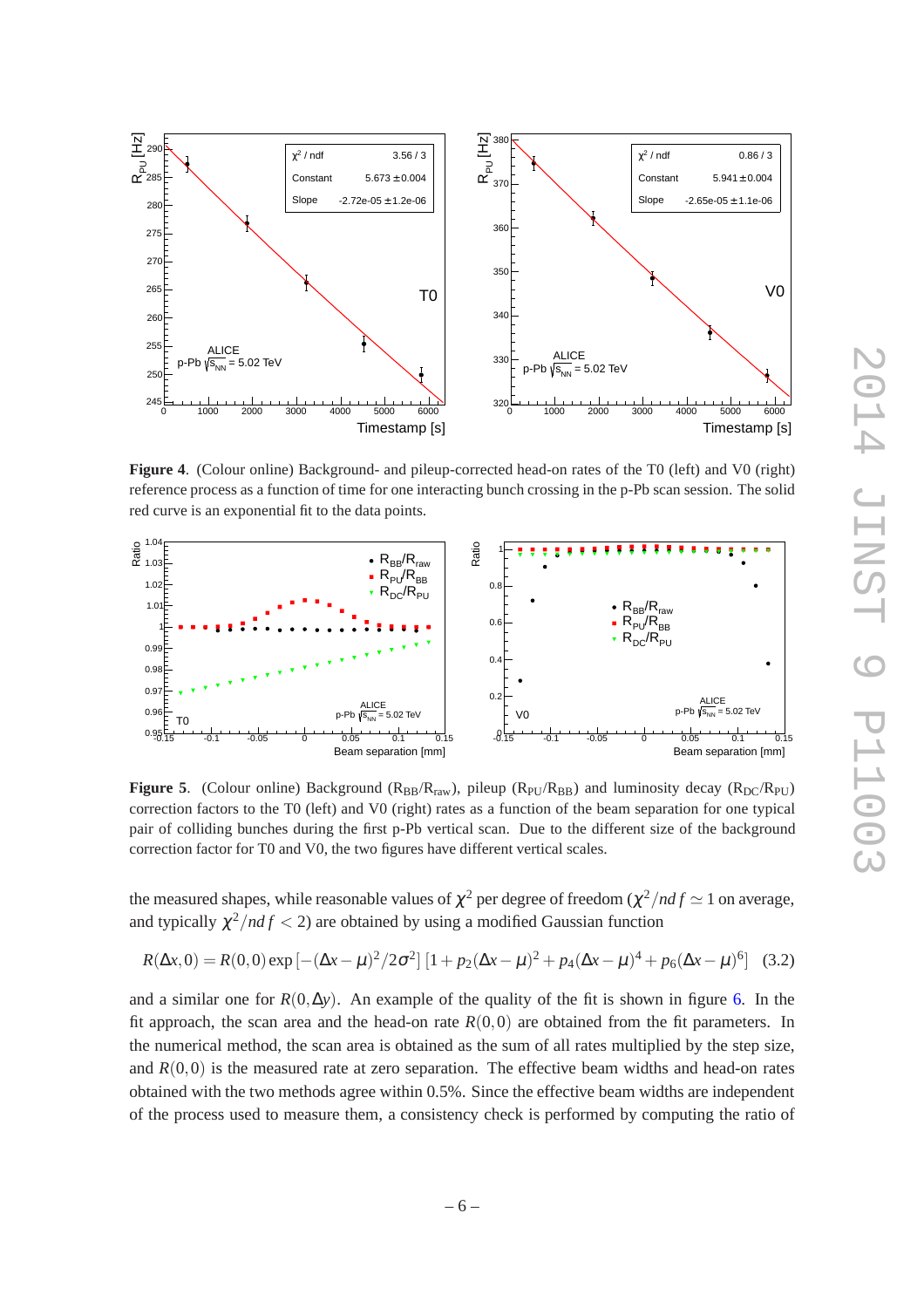

<span id="page-8-0"></span>**Figure 6.** (Colour online) Rates of the T0 (left) and V0 (right) reference process as a function of beam separation for one typical pair of colliding bunches in the first vertical p-Pb scan. The solid red curve is a fit according to eq. [\(3.2\)](#page-7-2).



<span id="page-8-1"></span>**Figure 7**. (Colour online) Ratio between the *hxh<sup>y</sup>* quantities obtained (via numerical method) with the T0 and V0 reference processes in the p-Pb (left) and Pb-p (right) scan session, as a function of the colliding bunch pair ID number. The solid red lines are zero-order-polynomial fits to the data.

the  $h_x h_y$  quantities of equation [\(1.1\)](#page-2-1), obtained with T0 and V0, for each colliding bunch. The results are shown in figure [7.](#page-8-1) For both scan sessions, the bunch-averaged value of the ratios is compatible with unity within 0.2%.

The measured beam widths are corrected by a length-scale calibration factor. This correction aims to fine tune the conversion factor (known with limited precision) between the current in the steering magnets and the beam displacement. The calibration is performed in a dedicated run,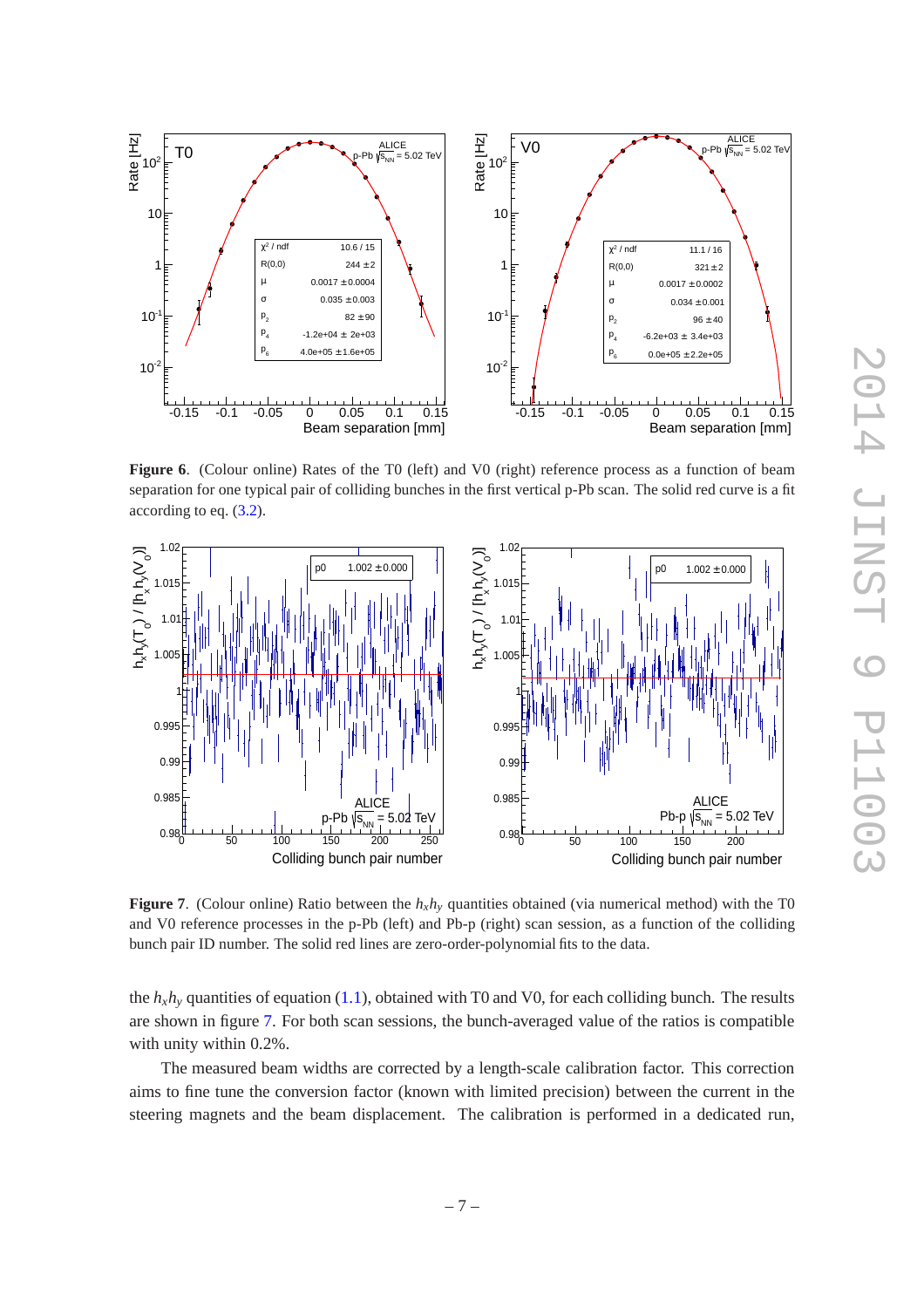

<span id="page-9-0"></span>**Figure 8**. (Colour online) Left: distribution of the horizontal interaction vertex coordinate as a function of time during the length-scale calibration run. The structure visible in the timestamp region between  $\simeq$ 100 s and ≃600 s corresponds to the beams being moved in five steps of 28  $\mu$ m each. Right: average horizontal vertex coordinate as a function of the nominal horizontal beam displacement in the length-scale calibration run, with superimposed linear fit (solid red line).

where the two beams are moved simultaneously in the same direction in steps of equal size; the changes in the interaction vertex position provide a measurement of the actual beam displacement, which is used to extract a correction factor to the nominal displacement scale. The displacement of the vertex position is measured using data from the ALICE Inner Tracking System [\[13\]](#page-18-12) and Time Projection Chamber [\[14](#page-18-13)]. This is shown in figure [8,](#page-9-0) left, for the horizontal length-scale calibration run. For each step, the vertex position and its uncertainty are obtained from a Gaussian fit to the vertex distribution. The length-scale correction factor is obtained as the slope parameter of a linear fit to the measured vertex displacement as a function of the nominal displacement (figure [8,](#page-9-0) right). Since this correction affects the global beam-displacement scale, all measured beam widths are multiplied by the correction factors  $0.98\pm0.01$  for the horizontal scale and  $1.02\pm0.01$  for the vertical scale.

The cross section for each colliding bunch pair and reference process is calculated according to eq.  $(1.1)$  and  $(1.2)$  from the measured bunch intensities, beam widths and head-on rates. As there are two measured head-on rates per scan pair (one from the vertical and one from the horizontal scan), the arithmetic mean of the two is used, after checking that the two values are compatible within statistical uncertainties.

The measured cross sections (obtained with the numerical method) for the T0- and V0-based processes during the first scan of the p-Pb and Pb-p sessions are shown in figure [9](#page-10-1) for all the colliding bunch pairs, as a function of the product of the colliding bunch intensities  $(N_1N_2)$ . No dependence of the results on  $N_1N_2$  is observed. For the p-Pb session, fluctuations beyond the statistical uncertainties are observed, and accounted for as a source of systematic uncertainty (see section [4\)](#page-10-0).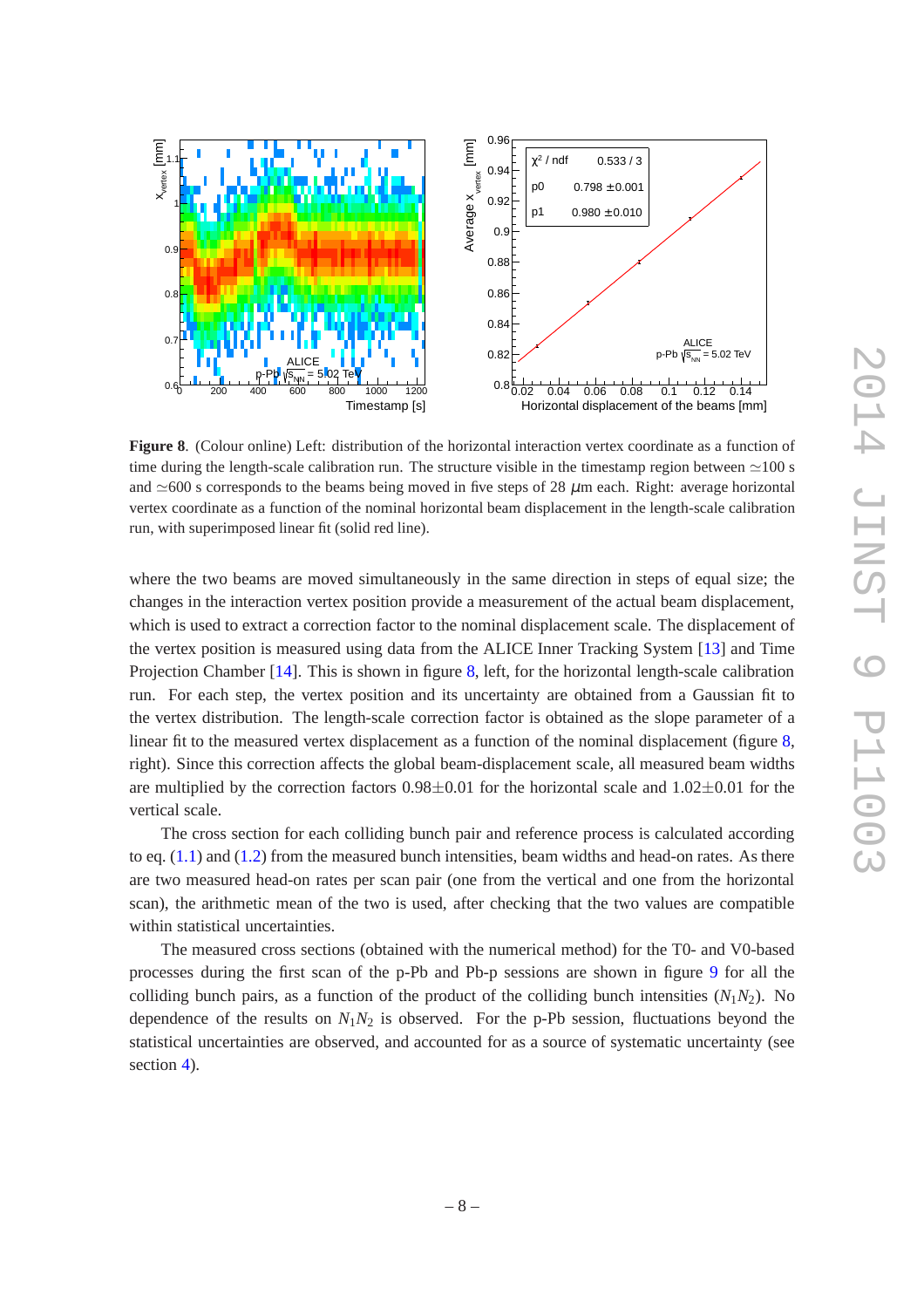

<span id="page-10-1"></span>**Figure 9**. (Colour online) Cross sections for the T0 and V0 processes measured in the first scan of the p-Pb (left) and Pb-p (right) sessions, as a function of the product of the intensities of the colliding bunch pair. The results are obtained with the numerical method. Only the statistical uncertainties are shown.

<span id="page-10-2"></span>**Table 1**. Cross section for the V0- and T0-based reference process in two p-Pb vdM scans, as obtained with the numerical and fit methods. The weighted average between the numerical results of the two scans, retained as the final result, is also reported. The quoted uncertainties are statistical.

| Method | $\sigma_{\rm V0}$ [b]               |                        |                                                                                                                           | $\sigma_{\text{TO}}$ [b]            |             |         |
|--------|-------------------------------------|------------------------|---------------------------------------------------------------------------------------------------------------------------|-------------------------------------|-------------|---------|
|        |                                     | First scan Second scan | Average                                                                                                                   | First scan                          | Second scan | Average |
| Num.   |                                     |                        | $\left[2.087\pm0.001\right]$ $2.098\pm0.001$ $2.093\pm0.001$ $\left[1.590\pm0.001\right]$ $1.598\pm0.001$ $1.594\pm0.001$ |                                     |             |         |
| Fit    | $2.086 \pm 0.001$ 2.099 $\pm$ 0.001 |                        |                                                                                                                           | $1.595 \pm 0.001$ $1.602 \pm 0.001$ |             |         |

## <span id="page-10-0"></span>**4 Results and systematic uncertainties**

For both processes and scan sessions the weighted average of results from all colliding bunch pairs is computed, for each scan and method. The results for all scans and methods are summarised in tables [1](#page-10-2) and [2.](#page-11-0) The numerical and fit method agree to better than 0.3% for all scans. The numerical result is preferred, because it implies a weaker assumption on the scan shape and to be consistent with earlier ALICE results in pp and Pb-Pb collisions [\[4,](#page-18-3) [15\]](#page-18-14). For each session, the weighted average of the results of the two performed scans is retained as the final result. The differences between the two methods and between different scans in the same session are taken into account in the evaluation of the systematic uncertainties.

The sources of systematic uncertainty considered are listed below; unless otherwise specified, the quoted uncertainties apply to both the T0 and the V0 cross-section measurements.

• Transverse correlations: the formalism of equation  $(1.1)$  assumes complete factorisation of the beam profiles in the two transverse directions, such that the beam overlap region is fully described by the  $h_x h_y$  quantity. Luminosity measurements at the LHC [\[11,](#page-18-10) [16](#page-18-15)] have shown that factorisation can be broken at a non-negligible level. In previous studies [\[16](#page-18-15)[–18](#page-18-16)], the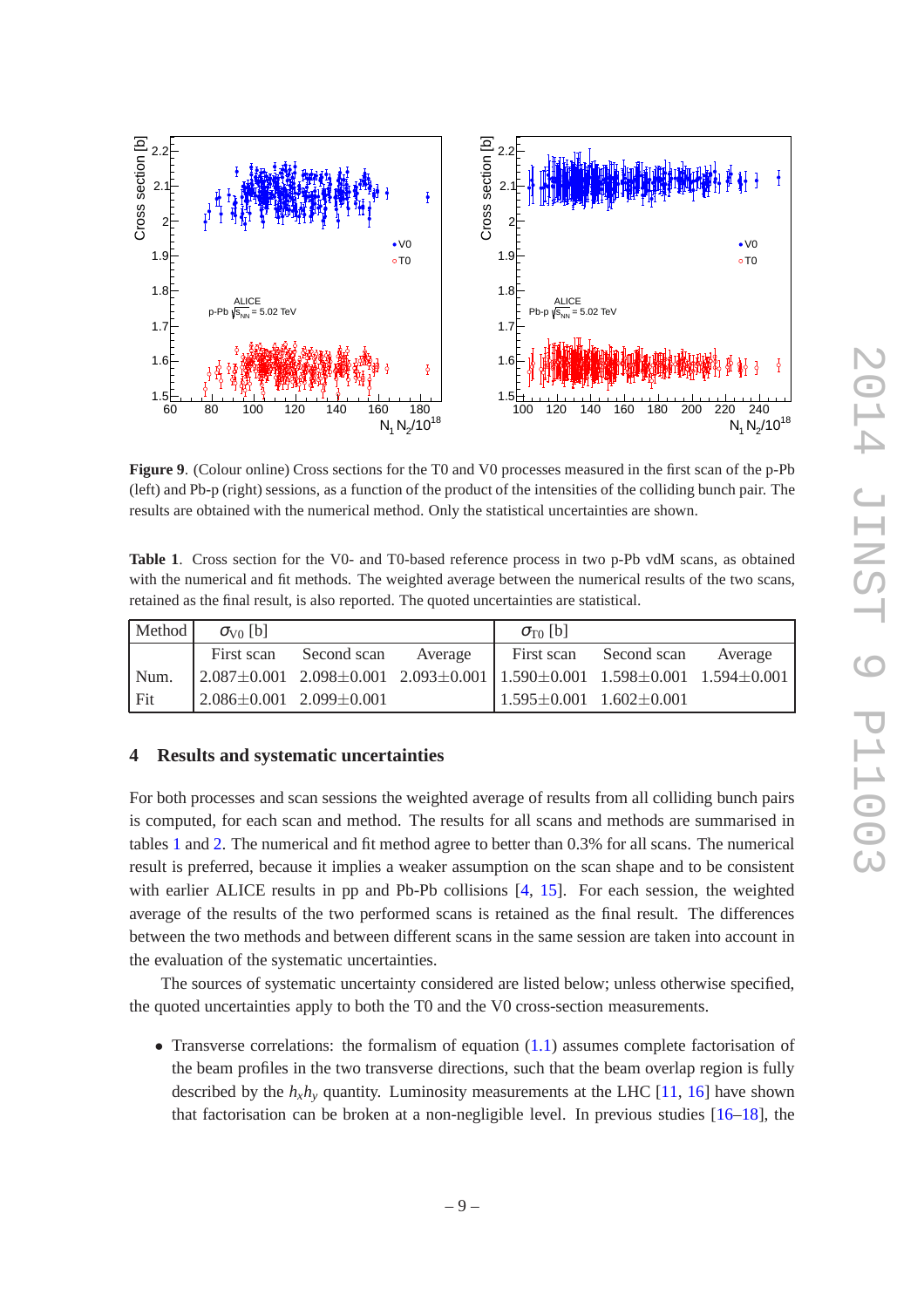<span id="page-11-0"></span>

| <b>Table 2.</b> Cross section for the V0- and T0-based reference process in two Pb-p vdM scans, as obtained |  |  |  |  |
|-------------------------------------------------------------------------------------------------------------|--|--|--|--|
| with the numerical and fit methods. The weighted average between the numerical results of the two scans,    |  |  |  |  |
| retained as the final result, is also reported. The quoted uncertainties are statistical.                   |  |  |  |  |

| Method | $\sigma_{V0}$ [b]                   |             |         | $\sigma_{\text{TO}}$ [b]                                                                                                  |             |         |
|--------|-------------------------------------|-------------|---------|---------------------------------------------------------------------------------------------------------------------------|-------------|---------|
|        | First scan                          | Second scan | Average | First scan                                                                                                                | Second scan | Average |
| Num.   |                                     |             |         | $\left[2.110\pm0.002\right]$ $2.141\pm0.003$ $2.122\pm0.002$ $\left[1.586\pm0.002\right]$ $1.607\pm0.003$ $1.594\pm0.002$ |             |         |
| Fit    | $2.105 \pm 0.002$ 2.138 $\pm 0.002$ |             |         | $1.581 \pm 0.002$ $1.605 \pm 0.002$                                                                                       |             |         |

bias arising from such an effect was quantified by comparing the results obtained with the standard analysis method with those obtained from a correlated two-dimensional double-Gaussian fit to the data. The same method was applied to this analysis, using the fitting function defined in [\[18\]](#page-18-16). As already observed for the one-dimensional case, the double-Gaussian function provides a rather poor description of the data, with  $\chi^2/ndf$  ranging from  $\simeq 140/32$ to  $\simeq$  1200/32 across scans and bunches. A better agreement  $(\chi^2/ndf$  ranging from  $\simeq$  20/32 to  $\simeq 800/32$ ) is found if the standard double-Gaussian function is modified by dropping the requirement that the coefficients of both Gaussian functions be positive (unconstrained double-Gaussian). The bunch-by-bunch difference between the cross section obtained with the unconstrained two-dimensional double-Gaussian (DG2D) fit model and that obtained with the one-dimensional fit model of eq.  $(3.2)$  (gPol6) shows a two-fold behaviour, depending on how well the scan shape is reproduced by the DG2D fit. For fits with relatively small  $\chi^2/ndf$ , the difference fluctuates by at most  $\simeq$  1% around zero and shows no dependence on  $\chi^2/ndf$ . For fits with large  $\chi^2/ndf$ , the difference is large (up to  $\simeq$  5%) and systematically negative, and it exhibits a strong dependence on  $\chi^2/ndf$ , its magnitude increasing linearly with  $\sqrt{\chi^2/ndf}$ . The negative difference values observed in the high- $\chi^2/ndf$  region, as well as their trend as a function of  $\chi^2/ndf$ , are identically observed when comparing the results of a one-dimensional double-Gaussian (DG1D) fit with those of the gPol6 fit. Hence, they are not interpreted as the effect of transverse correlations, but rather as a fit-model bias occurring when the scan shape is not well reproduced by the double-Gaussian fit. Such an interpretation is supported by the previously-cited studies [\[11](#page-18-10), [16](#page-18-15), [17](#page-18-17)], where it is reported that the presence of transverse correlation systematically leads to positive discrepancies between the two-dimensional and the one-dimensional fit. For bunches in the small- $\chi^2/ndf$ region, where no fit bias is expected, the transverse correlation uncertainty is evaluated as the full envelope of the bunch-by-bunch difference between the DG2D and the gPo6 fit result. Operationally, the small- $\chi^2/df$  region is defined as the one where there is no correlation between the DG2D-gPol6 difference and the value of  $\chi^2/ndf$ . The threshold  $\chi^2/ndf$  value corresponding to such a definition varies slightly across scans and luminometers, ranging from 58/32 to 105/32. For both the p-Pb and Pb-p scan sessions, the full envelope is at most 2.2% across scans and luminometers (figure [10\)](#page-12-0), hence such a value is retained as uncertainty. For bunches in the large- $\chi^2/ndf$  region the uncertainty could not be evaluated with the above-described method, due to the double-Gaussian fit bias. If these bunches are affected by transverse correlations in a different way than the small- $\chi^2/ndf$  bunches, they may in principle bias the measured, bunch-averaged, cross section. In order to quantify a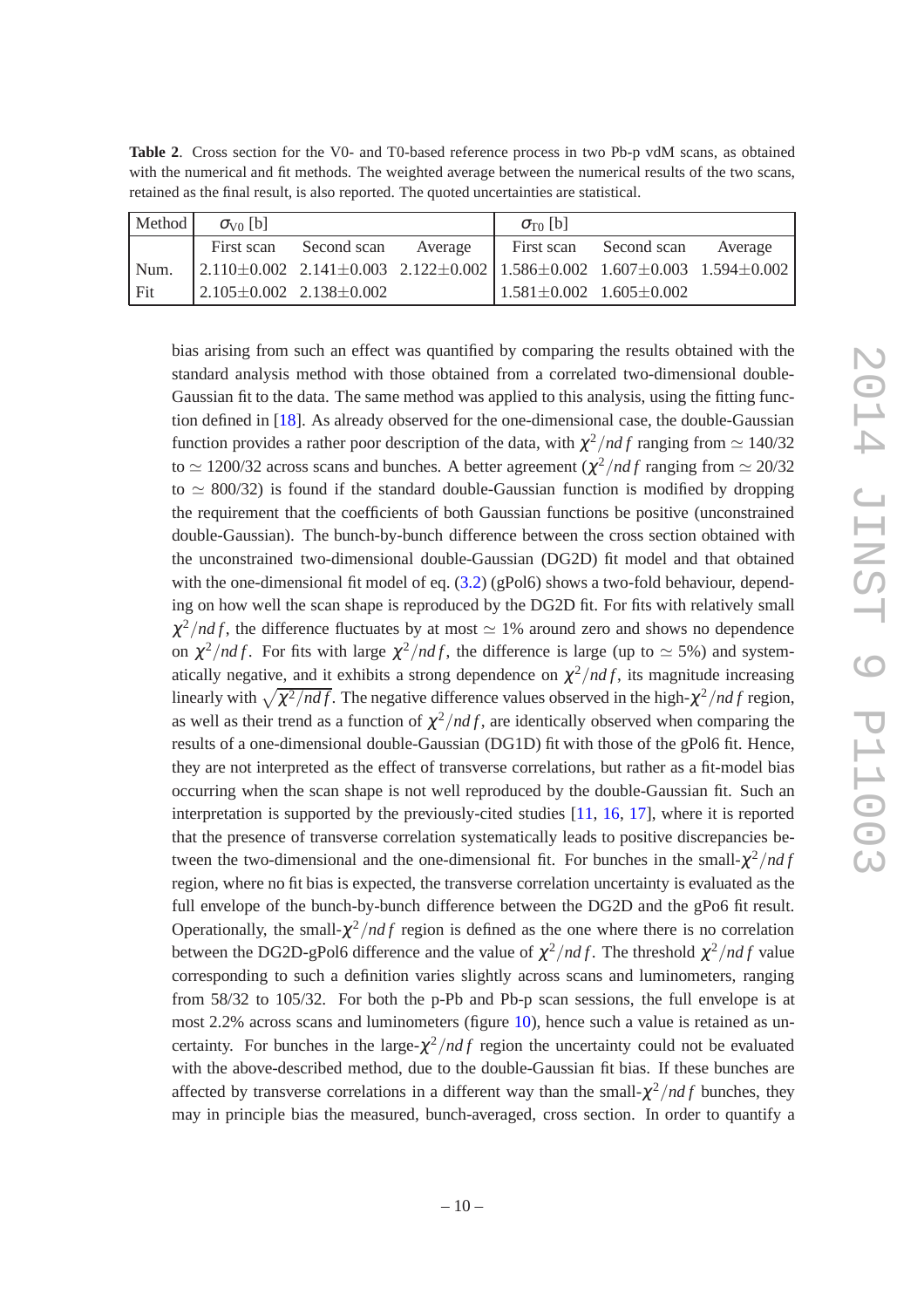

<span id="page-12-0"></span>**Figure 10**. Relative difference between the cross section obtained with the two-dimensional DG2D and the one-dimensional gPol6 fit models, as a function of the  $\sqrt{\chi^2/ndf}$  value of the two-dimensional fit, for  $\chi^2/ndf < 105/32$ . Left: results for V0 in the first p-Pb scan. Right: results for V0 in the first Pb-p scan.

possible bias, the average cross sections obtained from the two sub-sets of bunches are compared. They are found to be consistent within 1.3% (0.6%) for the p-Pb (Pb-p) scan session. These values are assigned as additional uncertainty, leading to a total transverse-correlation uncertainty of 2.6% (2.3%) for the p-Pb (Pb-p) cross sections.

- Bunch-by-bunch consistency: an uncertainty of 1.6% is assigned to the results of the p-Pb session. It is obtained from the RMS of the distribution of the cross section measured for all colliding bunch pairs, after subtracting in quadrature the bunch-averaged statistical uncertainty. For the Pb-p session the RMS is smaller than the average statistical uncertainty, hence no systematic uncertainty is assigned.
- Scan-to-scan consistency: the difference between the first and second scan in the same session (0.5% for the p-Pb scans and 1.5% for the Pb-p scans) is retained as a systematic uncertainty.
- Length-scale calibration: 1.5%, from the quadratic sum of the statistical uncertainties on the horizontal and vertical scale factors reported in section [3.](#page-5-0)
- Background subtraction: in order to evaluate a possible bias arising from beam-beam events identified as beam-gas by the cut described in section [3,](#page-5-0) the analysis has been repeated by increasing the width of the window for beam-beam events from 8 to 14 ns: for the V0 cross section, a difference of 0.45% is found and added to the systematic uncertainty for both configurations. The difference is negligible  $(\ll 0.1\%)$  for the T0 cross section.
- Method dependence: 0.3% for both scan sessions, quantified via the maximum difference between the results obtained with the numerical and the fit method (tables [1](#page-10-2) and [2\)](#page-11-0).
- Beam centering: the measurement of  $R(0,0)$  can be affected by a non-optimal alignment of the two beams in the head-on position. Such misalignment is quantified, for the *x* and *y* directions, via the  $\mu$  parameter of eq. [\(3.2\)](#page-7-2). For about half of the scans, the value of  $\mu$  is compatible with zero; for the first horizontal and the second vertical p-Pb scan, and for the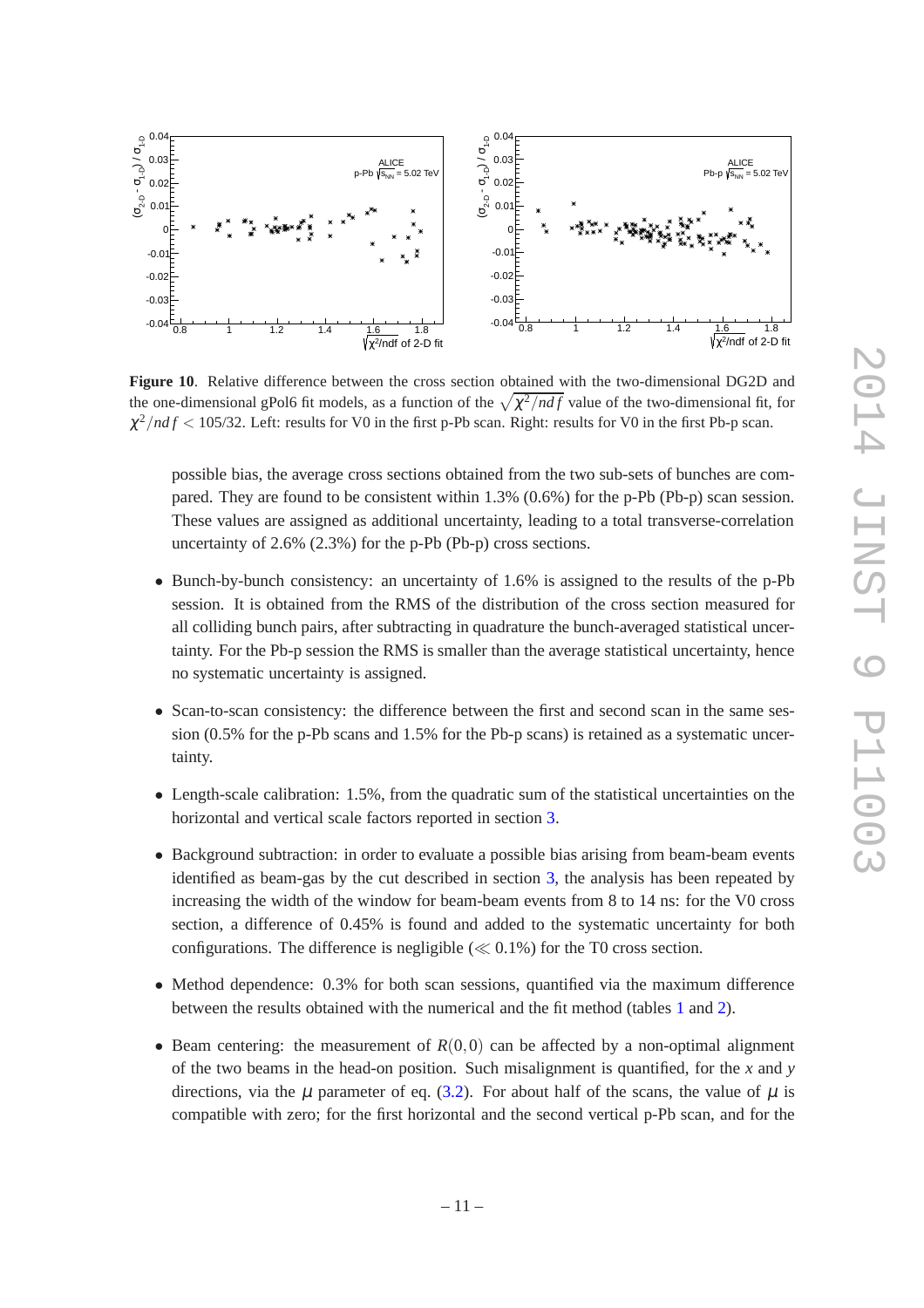first horizontal Pb-p scan, it reaches up to 2.5  $\mu$ m. The effect of such misalignment on the measured head-on rates was estimated using eq. [\(3.2\)](#page-7-2) and the obtained fit parameters: the resulting systematic uncertainty on the cross-section measurement is 0.3% (0.2%) for the p-Pb (Pb-p) configuration.

- Trigger dependence of the measured beam widths: 0.2% for both sessions, from the bunchaveraged difference between the  $h_x h_y$  quantities measured with T0 and V0 (figure [7\)](#page-8-1).
- Luminosity-decay correction: when varying the luminosity decay parameters within their uncertainties, a negligible  $(< 0.1\%)$  effect on the measured cross section is observed.
- Bunch intensity: the uncertainty on the bunch-intensity product  $N_1N_2$  arising from the DCCT calibration  $[19]$  is 0.46% (0.54%) for the p-Pb (Pb-p) scan session; given the very large fraction of colliding over circulating bunches, the uncertainty on the relative bunch populations has negligible effect on the cross section measurement [\[20](#page-18-19)].
- Orbit drift: possible variations of the reference orbit during the scan may lead to a difference between the nominal and the real beam separation. In order to quantify a possible bias, the data from the LHC Beam Position Monitors (BPM) [\[21](#page-19-0)] in various locations along the ring are used to extrapolate, with the YASP steering program [\[22](#page-19-1)], the transverse coordinates of the reference orbit of the two beams at IP2, for each scan step. The (small) observed variations in the orbit are used to correct the separation values, and the cross section is recalculated: a difference of 0.4% (0.1%) is found for the p-Pb (Pb-p) configuration results.
- Beam-beam deflection: due to their electric charge, the two beams exert a repulsive force upon each other [\[23](#page-19-2)]. Such repulsion results in a beam separation slightly different than its nominal value. The variations of the beam separation are calculated using the MAD-X [\[24](#page-19-3)] code: the effect on the measured cross section (partially correlated between the p-Pb and Pb-p sessions) is found to be 0.2% (0.3%) for the p-Pb (Pb-p) scan, in the same direction for the two fills.
- Ghost and satellite charge: the uncertainty on the LHCb ghost-charge measurement [\[11](#page-18-10)] propagates to an uncertainty of 0.1% (0.2%) on the p-Pb (Pb-p) cross-section measurement; the uncertainty in the LDM satellite-charge measurement [\[12](#page-18-11)] propagates to an uncertainty of 0.04% (0.1%) on the p-Pb (Pb-p) cross-section measurement.
- Dynamic  $\beta^*$ : due to their electric charge, the two colliding beams (de-)focus each other in a separation-dependent way, which alters the measured scan shape. Calculations [\[25](#page-19-4)] are used to estimate the variations of  $\beta^*$  with the separation, according to the prescription given in [\[17\]](#page-18-17); the effect on the measured cross section (partially correlated between the p-Pb and Pb-p sessions) is found to be  $\leq 0.1\%$  for all p-Pb and Pb-p scans.

Summing in quadrature all the above-mentioned uncertainties (summarised in table [3\)](#page-14-1), one gets a total systematic uncertainty of 3.5% for the p-Pb cross sections and 3.2% for the Pb-p cross sections. The uncertainty applies in the same way to the T0 and V0 cross sections, since the only non-common term is the background subtraction, which becomes negligible in the quadratic sum.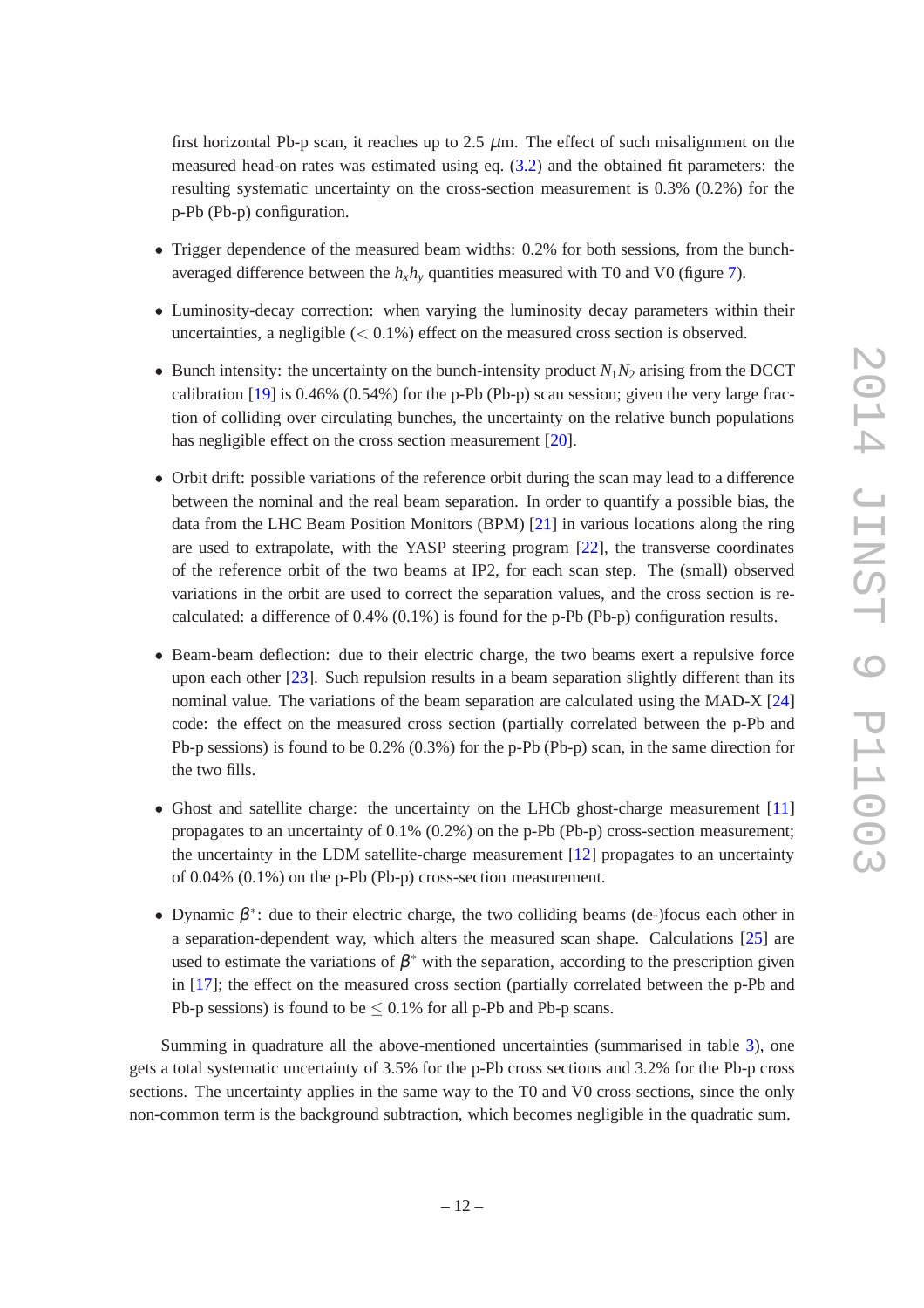| Uncertainty                           | $p-Pp$     | $Pb-p$ | Correlated between p-Pb and Pb-p |
|---------------------------------------|------------|--------|----------------------------------|
| Transverse correlations               | 2.6%       | 2.3%   | N <sub>0</sub>                   |
| Bunch-by-bunch consistency            | 1.6%       |        | N <sub>o</sub>                   |
| Scan-to-scan consistency              | 0.5%       | 1.5%   | N <sub>0</sub>                   |
| Length-scale calibration              | 1.5%       | 1.5%   | Yes                              |
| Background subtraction (V0 only)      | 0.5%       | 0.5%   | Yes                              |
| Method dependence                     | 0.3%       | 0.3%   | N <sub>0</sub>                   |
| Beam centering                        | 0.3%       | 0.2%   | N <sub>0</sub>                   |
| Bunch size vs trigger                 | 0.2%       | 0.2%   | N <sub>0</sub>                   |
| <b>Bunch</b> intensity                | 0.5%       | 0.5%   | N <sub>o</sub>                   |
| Orbit drift                           | 0.4%       | 0.1%   | N <sub>0</sub>                   |
| Beam-beam deflection                  | 0.2%       | 0.3%   | Partially                        |
| Ghost charge                          | 0.1%       | 0.2%   | N <sub>0</sub>                   |
| Satellite charge                      | $< 0.1\%$  | 0.1%   | N <sub>o</sub>                   |
| Dynamic $\beta^*$                     | ${<}0.1\%$ | 0.1%   | Partially                        |
| Total on visible cross section        | 3.5%       | 3.2%   |                                  |
| V0- vs T0-based integrated luminosity | 1%         | 1%     | N <sub>o</sub>                   |
| Total on integrated luminosity        | 3.7%       | 3.4%   |                                  |

<span id="page-14-1"></span>**Table 3**. Relative uncertainties on the measurement of the T0 and V0 reference process cross section in p-Pb and Pb-p collisions.

The final results for the p-Pb configuration are

$$
\sigma_{V0} = (2.09 \pm 0.07) \,\mathbf{b}, \quad \sigma_{T0} = (1.59 \pm 0.06) \,\mathbf{b}
$$

and those for the Pb-p configuration are

 $\sigma_{\text{V0}} = (2.12 \pm 0.07) \,\text{b}$ ,  $\sigma_{\text{T0}} = (1.59 \pm 0.05) \,\text{b}$ .

All uncertainties are systematic.

The length-scale calibration and background-subtraction uncertainties are fully correlated between the p-Pb and Pb-p results, leading to a total correlated uncertainty between the two measurements of 1.5% for T0 and 1.6% for V0.

## <span id="page-14-0"></span>**5 Comparison between V0- and T0-based luminosities**

The visible cross sections measured in the vdM scans are used to determine the integrated luminosity for the data collected in the 2013 proton-lead run [\[26](#page-19-5)[–29](#page-19-6)]. The luminosity is measured independently via the V0 or the T0 trigger counts, corrected for pileup and for background contamination in the same way as done for the vdM scan data, divided by the corresponding cross sections.

The data sample is divided in several smaller datasets (runs). The integrated luminosity corresponding to each run is computed using both reference processes, and the results are compared.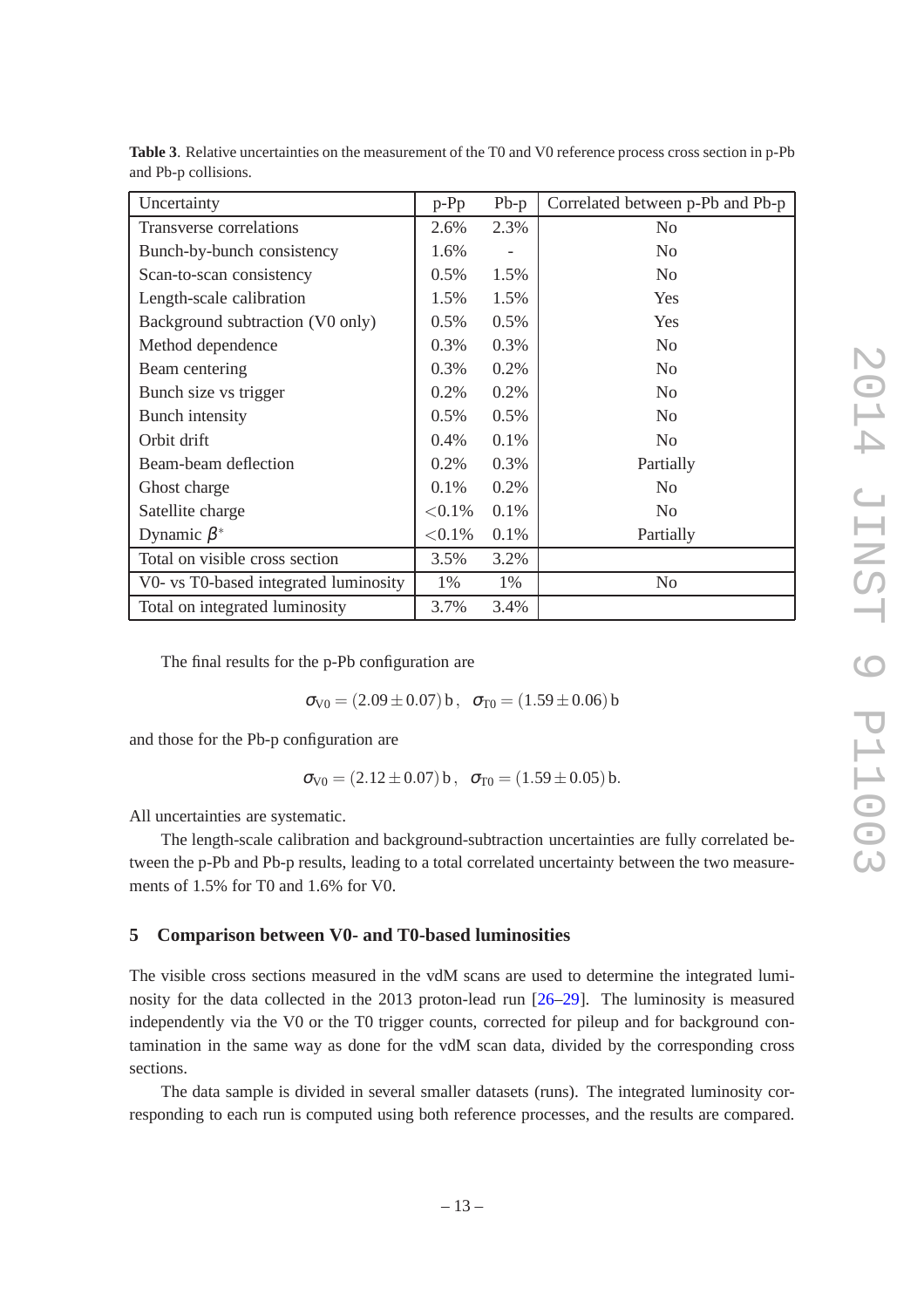

<span id="page-15-1"></span>**Figure 11**. Ratio of T0- to V0-based integrated luminosities as a function of run number for the p-Pb (left) and Pb-p (right) data taking. The tiny statistical uncertainties are covered by the data-point markers.

Figure [11](#page-15-1) shows the ratio of the integrated luminosity obtained with T0 to the one obtained with V0, as a function of the run number, for the p-Pb and Pb-p running modes. Although the overall agreement is satisfactory, fluctuations of about 1% around unity are seen in the run-by-run ratio; since these fluctuations are significantly larger than the tiny statistical uncertainties, a 1% additional systematic uncertainty is considered in the computation of the integrated luminosity uncertainty (table [3\)](#page-14-1).

### <span id="page-15-0"></span>**6 Measurement of the ZDC trigger cross section**

The ALICE Zero Degree Calorimeter system (ZDC) [\[30](#page-19-7)] is composed of two neutron (ZN) and two proton (ZP) calorimeters, as well as two small electromagnetic calorimeters (ZEM). The two ZNs (ZNA and ZNC) are located on opposite sides of IP2, 112.5 m away from the interaction point. Each ZN is placed at zero degrees with respect to the ALICE *z* axis and is used to detect neutral particles at pseudo-rapidities  $|\eta| > 8.8$ . The ZNs were used to measure the cross section for neutron emission in Pb-Pb collisions at the LHC [\[31](#page-19-8)]. A similar study is foreseen in p-Pb collisions. For this purpose, data have been collected with a trigger condition requiring a signal in the ZN located on the Pb remnant side (i.e. ZNA for p-Pb, ZNC for Pb-p). In this paragraph, the measured T0 and V0 cross sections are used to determine indirectly the cross section for events satisfying such a trigger condition. Since the trigger condition is symmetric with respect to the swapping of the proton and lead beams, one expects the cross section to be the same in the p-Pb and Pb-p configurations. Thus, such a measurement provides a consistency check for the analysis of data from the two sessions.

The ZDC trigger cross section is calculated from the measured T0 and V0 cross sections, rescaled by the ratio of the ZDC trigger rate to the rate of the two reference processes, as measured during the two vdM scan sessions. All rates are corrected for background and pileup. The ratios and the resulting cross sections for the ZDC trigger are reported in table [4.](#page-16-1) The results obtained in the two fills are compatible within the uncorrelated uncertainties. The results obtained with T0 and V0 are also compatible. Thus, all results are combined to get

$$
\sigma_{ZDC} = 2.22 \,\text{b} \pm 0.01 \,\text{b} \, (\text{stat}) \pm 0.06 \,\text{b} \, (\text{syst}).
$$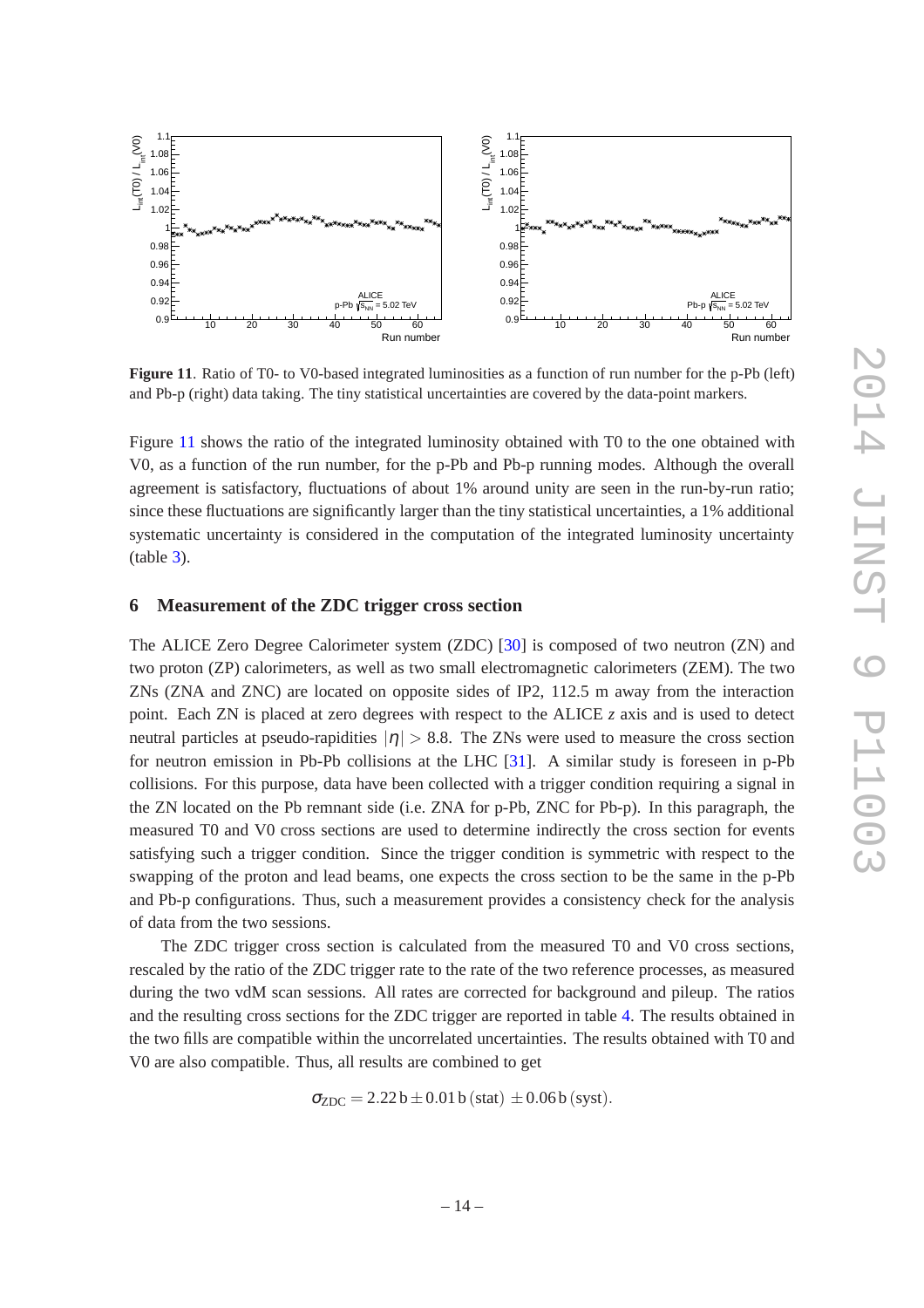<span id="page-16-1"></span>

| Table 4. Ratio of the ZDC to the reference process rates and ZDC cross sections resulting from such ratios, |  |
|-------------------------------------------------------------------------------------------------------------|--|
| for all reference processes and beam configurations. The systematic uncertainties are split into correlated |  |
| and uncorrelated components between the p-Pb and the Pb-p sessions.                                         |  |
|                                                                                                             |  |

| Configuration Reference |    | $R_{\rm ZDC}/R_{\rm Reference}$ | $\sigma_{ZDC} = \sigma_{Reference} \frac{R_{ZDC}}{R_{Reference}}$ [b]                   |
|-------------------------|----|---------------------------------|-----------------------------------------------------------------------------------------|
| $p-Pb$                  | T0 |                                 | 1.380 $\pm$ 0.014 (stat) 2.20 $\pm$ 0.02 (stat) $\pm$ 0.07 (uncorr.) $\pm$ 0.03 (corr.) |
| p-Pb                    | V0 |                                 | 1.046 $\pm$ 0.012 (stat) 2.19 $\pm$ 0.02 (stat) $\pm$ 0.07 (uncorr.) $\pm$ 0.03 (corr.) |
| $Pb-p$                  | T0 |                                 | $1.404 \pm 0.005$ (stat) $2.24 \pm 0.01$ (stat) $\pm 0.06$ (uncorr.) $\pm 0.03$ (corr.) |
| $Pb-p$                  | V0 |                                 | $1.050\pm0.004$ (stat) $2.23\pm0.01$ (stat) $\pm 0.06$ (uncorr.) $\pm 0.03$ (corr.)     |

## <span id="page-16-0"></span>**7 Conclusions**

Van der Meer scans were done for proton-lead collisions at  $\sqrt{s_{NN}} = 5.02 \text{ TeV}$  at the LHC. The cross section was measured for two reference processes, based on particle detection by the T0  $(4.6 < \eta < 4.9$  and  $-3.3 < \eta < -3.0$ ) and V0 (2.8  $< \eta < 5.1$  and  $-3.7 < \eta < -1.7$ ) detectors. For the p-Pb configuration (proton beam travelling clockwise), the cross-section uncertainty is 3.5% and the results are:  $\sigma_{V0} = 2.09 \text{ b} \pm 0.07 \text{ b (syst)}$ ,  $\sigma_{T0} = 1.59 \text{ b} \pm 0.06 \text{ b (syst)}$ . For the Pbp configuration (proton beam travelling counter-clockwise), the cross-section uncertainty is 3.2% and the results are:  $\sigma_{\text{V0}} = 2.12 \text{ b} \pm 0.07 \text{ b}$  (syst),  $\sigma_{\text{TO}} = 1.59 \text{ b} \pm 0.05 \text{ b}$  (syst). The two reference processes were independently used for the luminosity determination in the 2013 proton-lead run at the LHC. The luminosities measured via the two processes differ by at most 1% throughout the whole data-taking period; with such value quadratically added to the reference process cross section uncertainties, a total uncertainty on the luminosity measurement of 3.7% (3.4%) for the p-Pb (Pb-p) configuration is obtained. Finally, the measured reference cross sections were used to indirectly determine the cross section for a third, configuration-independent, reference process, based on neutron detection by the Zero Degree Calorimeter:  $\sigma_{ZDC} = 2.22 \text{ b} \pm 0.01 \text{ b (stat)} \pm 0.06 \text{ b (syst)}.$ 

#### **Acknowledgments**

The ALICE Collaboration would like to thank all its engineers and technicians for their invaluable contributions to the construction of the experiment; the CERN accelerator teams for the outstanding performance of the LHC complex, for availability and excellent support in carrying out vdM scans and for providing the bunch intensity and other crucial measurements; the LHCb collaboration, for providing the ghost charge measurements; everyone in the LHC Luminosity Calibration and Monitoring Working group, for many useful and stimulating discussions.

The ALICE Collaboration gratefully acknowledges the resources and support provided by all Grid centres and the Worldwide LHC Computing Grid (WLCG) collaboration.

The ALICE Collaboration acknowledges the following funding agencies for their support in building and running the ALICE detector:

State Committee of Science, World Federation of Scientists (WFS) and Swiss Fonds Kidagan, Armenia,

Conselho Nacional de Desenvolvimento Científico e Tecnológico (CNPq), Financiadora de Estudos e Projetos (FINEP), Fundação de Amparo à Pesquisa do Estado de São Paulo (FAPESP);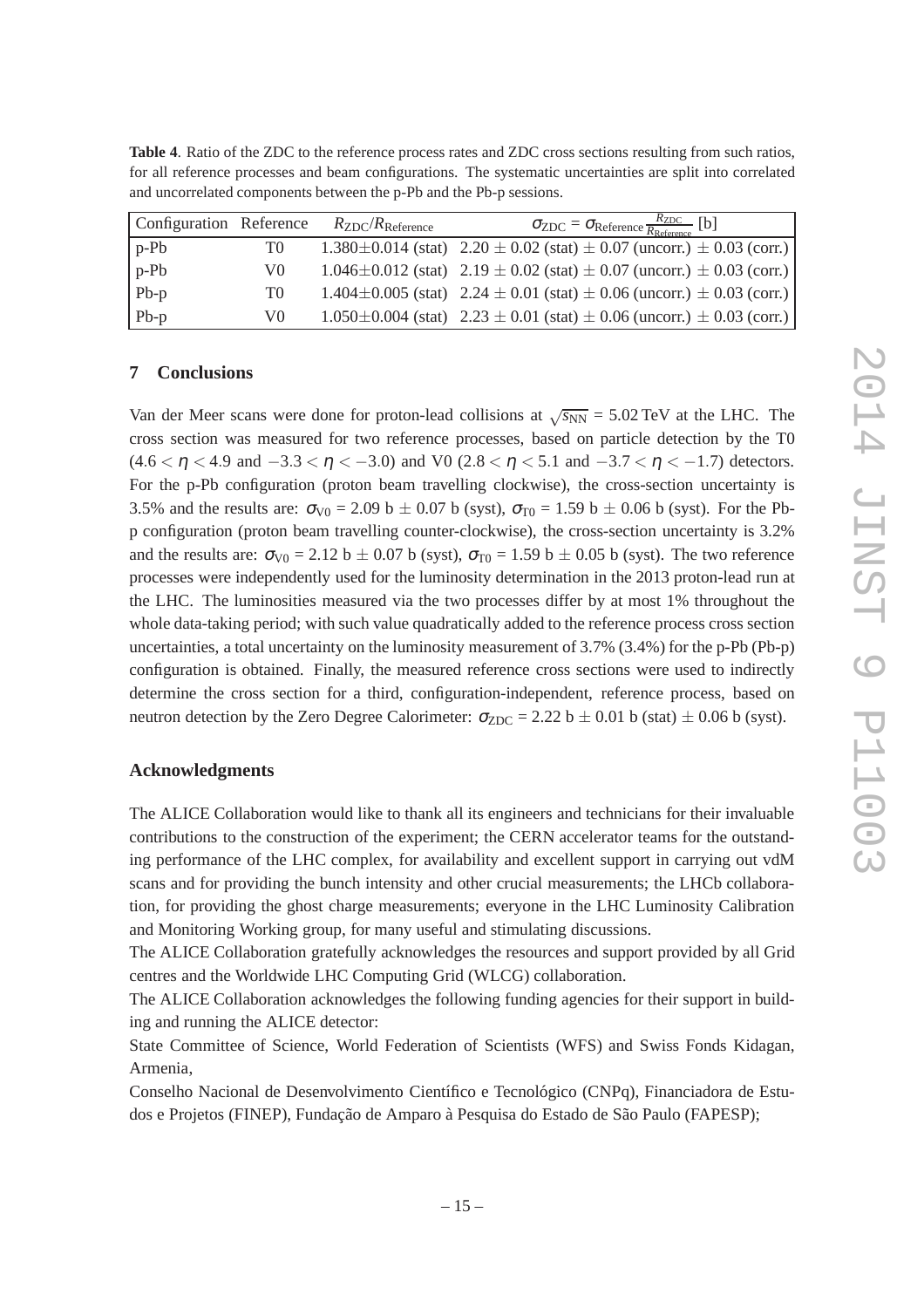National Natural Science Foundation of China (NSFC), the Chinese Ministry of Education (CMOE) and the Ministry of Science and Technology of China (MSTC);

Ministry of Education and Youth of the Czech Republic;

Danish Natural Science Research Council, the Carlsberg Foundation and the Danish National Research Foundation;

The European Research Council under the European Community's Seventh Framework Programme;

Helsinki Institute of Physics and the Academy of Finland;

French CNRS-IN2P3, the 'Region Pays de Loire', 'Region Alsace', 'Region Auvergne' and CEA, France;

German BMBF and the Helmholtz Association;

General Secretariat for Research and Technology, Ministry of Development, Greece;

Hungarian OTKA and National Office for Research and Technology (NKTH);

Department of Atomic Energy and Department of Science and Technology of the Government of India;

Istituto Nazionale di Fisica Nucleare (INFN) and Centro Fermi - Museo Storico della Fisica e Centro Studi e Ricerche "Enrico Fermi", Italy;

The Ministry of Education, Culture, Sports, Science and Technology (MEXT) and Japan Society for the Promotion of Science (JSPS), Japan

Joint Institute for Nuclear Research, Dubna;

National Research Foundation of Korea (NRF);

CONACYT, DGAPA, México, ALFA-EC and the EPLANET Program (European Particle Physics Latin American Network)

Stichting voor Fundamenteel Onderzoek der Materie (FOM) and the Nederlandse Organisatie voor Wetenschappelijk Onderzoek (NWO), Netherlands;

Research Council of Norway (NFR);

Polish Ministry of Science and Higher Education;

National Science Centre, Poland;

Ministry of National Education/Institute for Atomic Physics and CNCS-UEFISCDI - Romania;

Ministry of Education and Science of Russian Federation, Russian Academy of Sciences, Russian Federal Agency of Atomic Energy, Russian Federal Agency for Science and Innovations and The Russian Foundation for Basic Research;

Ministry of Education of Slovakia;

Department of Science and Technology, South Africa;

CIEMAT, EELA, Ministerio de Economía y Competitividad (MINECO) of Spain, Xunta de Galicia (Consellería de Educación), CEADEN, Cubaenergía, Cuba, and IAEA (International Atomic Energy Agency);

Swedish Research Council (VR) and Knut & Alice Wallenberg Foundation (KAW);

Ukraine Ministry of Education and Science;

United Kingdom Science and Technology Facilities Council (STFC);

The United States Department of Energy, the United States National Science Foundation, the State of Texas, and the State of Ohio.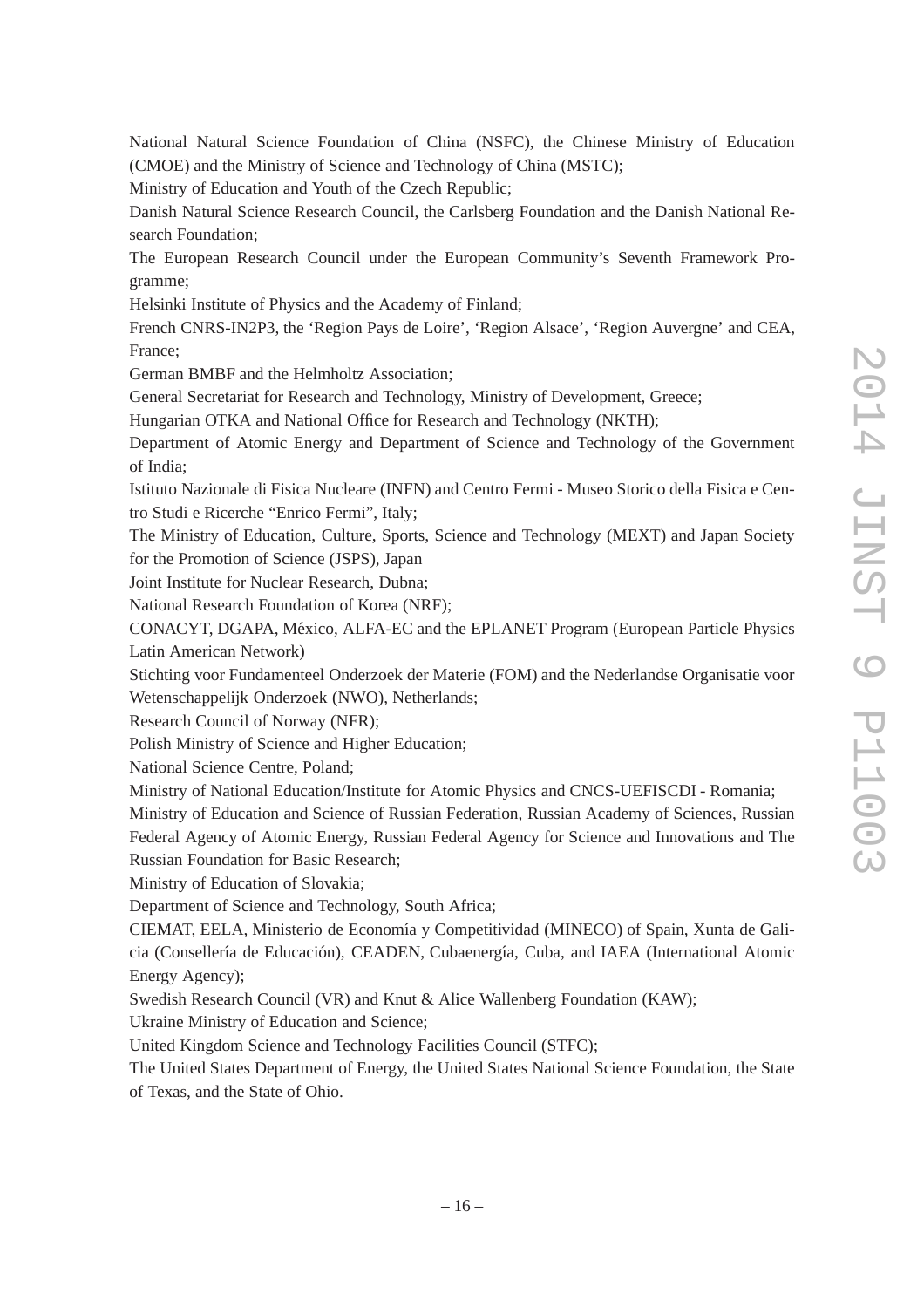#### **References**

- <span id="page-18-0"></span>[1] ALICE collaboration, *The ALICE experiment at the CERN LHC*, 2008 *JINST* **3** [S08002.](http://dx.doi.org/10.1088/1748-0221/3/08/S08002)
- <span id="page-18-1"></span>[2] S. van der Meer, *Calibration of the effective beam height in the ISR*, [CERN-ISR-PO-68-31](http://cds.cern.ch/record/296752) (1968).
- <span id="page-18-2"></span>[3] V. Balagura, *Notes on van der Meer Scan for Absolute Luminosity Measurement*, *[Nucl. Instrum. Meth.](http://dx.doi.org/10.1016/j.nima.2011.06.007)* **A 654** (2011) 634 [[arXiv:1103.1129](http://arxiv.org/abs/1103.1129)].
- <span id="page-18-3"></span>[4] ALICE collaboration, *Performance of the ALICE Experiment at the CERN LHC*, *Int. J. Mod. Phys.* **A 29** (2014) 1430044 [[arXiv:1402.4476](http://arxiv.org/abs/1402.4476)].
- <span id="page-18-4"></span>[5] T. Malkiewicz et al., *Luminosity determination in ALICE with T0 and V0 detectors*, *[Indian J.Phys](http://dx.doi.org/10.1007/s12648-011-0107-6)* **85** (2011) 965.
- <span id="page-18-5"></span>[6] ALICE collaboration, *Performance of the ALICE VZERO system*, 2013 *JINST* **8** [P10016](http://dx.doi.org/10.1088/1748-0221/8/10/P10016) [[arXiv:1306.3130](http://arxiv.org/abs/1306.3130)].
- <span id="page-18-6"></span>[7] ALICE collaboration, *Pseudorapidity density of charged particles p-Pb collisions at* √ *sNN* = 5.02 *TeV*, *[Phys. Rev. Lett.](http://dx.doi.org/10.1103/PhysRevLett.110.032301)* **110** (2013) 032301 [[arXiv:1210.3615](http://arxiv.org/abs/1210.3615)].
- <span id="page-18-7"></span>[8] M. Schaumann and J.M. Jowett, *Bunch-by-bunch analysis of the LHC heavy-ion luminosity*, in proceedings of *IPAC 2013*, Shanghai, China, May 12–17 2013, tupfi025, [CERN-ACC-2013-0136.](https://cds.cern.ch/record/1581718)
- <span id="page-18-8"></span>[9] J.J. Gras et al., *Optimization of the LHC beam current transformers for accurate luminosity determination*, [CERN-ATS-2011-063](http://cds.cern.ch/record/1379466) (2011).
- <span id="page-18-9"></span>[10] A. Alici et al., *Study of the LHC ghost charge and satellite bunches for luminosity calibration.*, [CERN-ATS-Note-2012-029](http://cds.cern.ch/record/1427728) (2012).
- <span id="page-18-10"></span>[11] C. Barschel, *Precision luminosity measurement at LHCb with beam-gas imaging*, [CERN-THESIS-2013-301,](https://cds.cern.ch/record/1693671) RWTH Aachen University, Germany (2013).
- <span id="page-18-11"></span>[12] A. Boccardi et al., *LHC Luminosity calibration using the Longitudinal Density Monitor*, [CERN-ATS-Note-2013-034](http://cds.cern.ch/record/1556087) (2013).
- <span id="page-18-12"></span>[13] ALICE collaboration, *Alignment of the ALICE Inner Tracking System with cosmic-ray tracks*, 2010 *JINST* **5** [P03003](http://dx.doi.org/10.1088/1748-0221/5/03/P03003) [[arXiv:1001.0502](http://arxiv.org/abs/1001.0502)].
- <span id="page-18-13"></span>[14] J. Alme et al., *The ALICE TPC, a large 3-dimensional tracking device with fast readout for ultra-high multiplicity events*, *[Nucl. Instrum. Meth.](http://dx.doi.org/10.1016/j.nima.2010.04.042)* **A 622** (2010) 316 [[arXiv:1001.1950](http://arxiv.org/abs/1001.1950)].
- <span id="page-18-14"></span>[15] ALICE collaboration, *Measurement of inelastic, single- and double-diffraction cross sections in proton-proton collisions at the LHC with ALICE*, *[Eur. Phys. J.](http://dx.doi.org/10.1140/epjc/s10052-013-2456-0)* **C 73** (2013) 2456 [[arXiv:1208.4968](http://arxiv.org/abs/1208.4968)].
- <span id="page-18-15"></span>[16] CMS collaboration, *CMS Luminosity Based on Pixel Cluster Counting – Summer 2013 Update*, [CMS-PAS-LUM-13-001](http://cds.cern.ch/record/1598864) (2013).
- <span id="page-18-17"></span>[17] ATLAS collaboration, *Improved luminosity determination in pp collisions at*  $\sqrt{s} = 7$  *TeV using the ATLAS detector at the LHC*, *[Eur. Phys. J.](http://dx.doi.org/10.1140/epjc/s10052-013-2518-3)* **C 73** (2013) 2518 [[arXiv:1302.4393](http://arxiv.org/abs/1302.4393)].
- <span id="page-18-16"></span>[18] CMS collaboration, *Luminosity Calibration for the 2013 Proton-Lead and Proton-Proton Data Taking*, [CMS-PAS-LUM-13-002](http://cds.cern.ch/record/1643269) (2013).
- <span id="page-18-18"></span>[19] C. Barschel et al., *Results of the LHC DCCT Calibration Studies*, [CERN-ATS-Note-2012-026](http://cds.cern.ch/record/1425904) (2012) and private communication within the LHC Luminosity Calibration and Measurement Working Group.
- <span id="page-18-19"></span>[20] G. Anders et al., *Study of the relative LHC bunch populations for luminosity calibration*, [CERN-ATS-Note-2012-028](http://cds.cern.ch/record/1427726) (2012).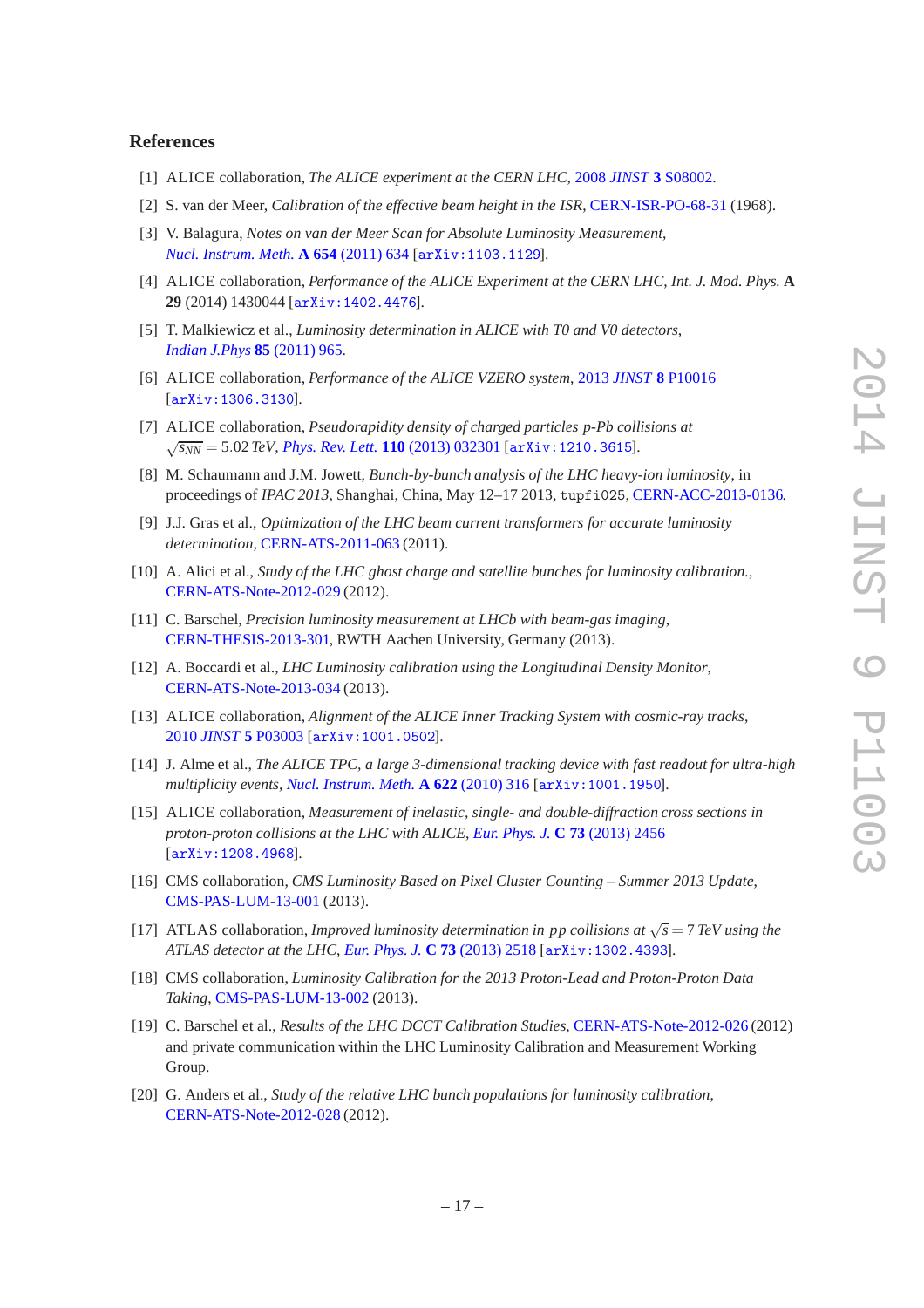- <span id="page-19-0"></span>[21] E. Calvo et al, *The LHC Orbit and Trajectory System*, in proceedings of *DIPAC 2003*, Mainz, Germany, May, 3–7 2003 [http://accelconf.web.cern.ch/accelconf/d03/html/auth0032.html.](http://accelconf.web.cern.ch/accelconf/d03/html/auth0032.html)
- <span id="page-19-1"></span>[22] J. Wenninger, *Dispersion Free Steering for YASP and dispersion correction for TI8*, [CERN-LHC-Performance-Note-005](http://cds.cern.ch/record/1156142) (2009); [http://indico.cern.ch/event/162948/session/4/contribution/27/material/paper/.](http://indico.cern.ch/event/162948/session/4/contribution/27/material/paper/)
- <span id="page-19-2"></span>[23] W. Kozanecki et al., *Observation of Beam-beam Deflections with LHC Orbit Data*, [CERN-ACC-NOTE-2013-0006](http://cds.cern.ch/record/1581723) (2013).
- <span id="page-19-3"></span>[24] CERN Accelerator Beam Physics Group, *MAD-Methodical Accelerator Design* [http://mad.web.cern.ch/mad/.](http://mad.web.cern.ch/mad/)
- <span id="page-19-4"></span>[25] W. Herr, *Beam-beam effects and dynamic* β ∗ , in proceedings of *The LHC Lumi Days 2012*, Geneva, Switzerland, February 29 – March 1 2012.
- <span id="page-19-5"></span>[26] ALICE collaboration, *J*/ $\psi$  *production and nuclear effects in p-Pb collisions at*  $\sqrt{s_{NN}} = 5.02 \text{ TeV}$ , *JHEP* **02** [\(2014\) 073](http://dx.doi.org/10.1007/JHEP02(2014)073) [[arXiv:1308.6726](http://arxiv.org/abs/1308.6726)].
- [27] ALICE collaboration, *Measurement of prompt D-meson production in p-Pb collisions at*  $\sqrt{s_{NN}}$  = 5.02 *TeV*, arXiv: 1405.3452.
- [28] ALICE collaboration, *Suppression of*  $\psi$ (2*S*) production in p-Pb collisions at  $\sqrt{s_{NN}} = 5.02 \text{ TeV}$ , [arXiv:1405.3796](http://arxiv.org/abs/1405.3796).
- <span id="page-19-6"></span>[29] ALICE collaboration, *Exclusive J*/ψ *photoproduction off protons in ultra-peripheral p-Pb collisions*  $at \sqrt{s_{NN}} = 5.02 \, \text{TeV}, \, \text{arXiv:1406.7819}.$  $at \sqrt{s_{NN}} = 5.02 \, \text{TeV}, \, \text{arXiv:1406.7819}.$  $at \sqrt{s_{NN}} = 5.02 \, \text{TeV}, \, \text{arXiv:1406.7819}.$
- <span id="page-19-7"></span>[30] A. De Falco et al., *Zero degree Cherenkov calorimeters for the ALICE experiment*, *[Nucl. Instrum. Meth.](http://dx.doi.org/10.1016/j.nima.2008.07.070)* **A 595** (2008) 267.
- <span id="page-19-8"></span>[31] ALICE collaboration, *Measurement of the Cross section for Electromagnetic Dissociation with Neutron Emission in Pb-Pb Collisions at*  $\sqrt{s_{NN}} = 2.76$  *TeV, [Phys. Rev. Lett.](http://dx.doi.org/10.1103/PhysRevLett.109.252302)* **109** (2012) 252302 [[arXiv:1203.2436](http://arxiv.org/abs/1203.2436)].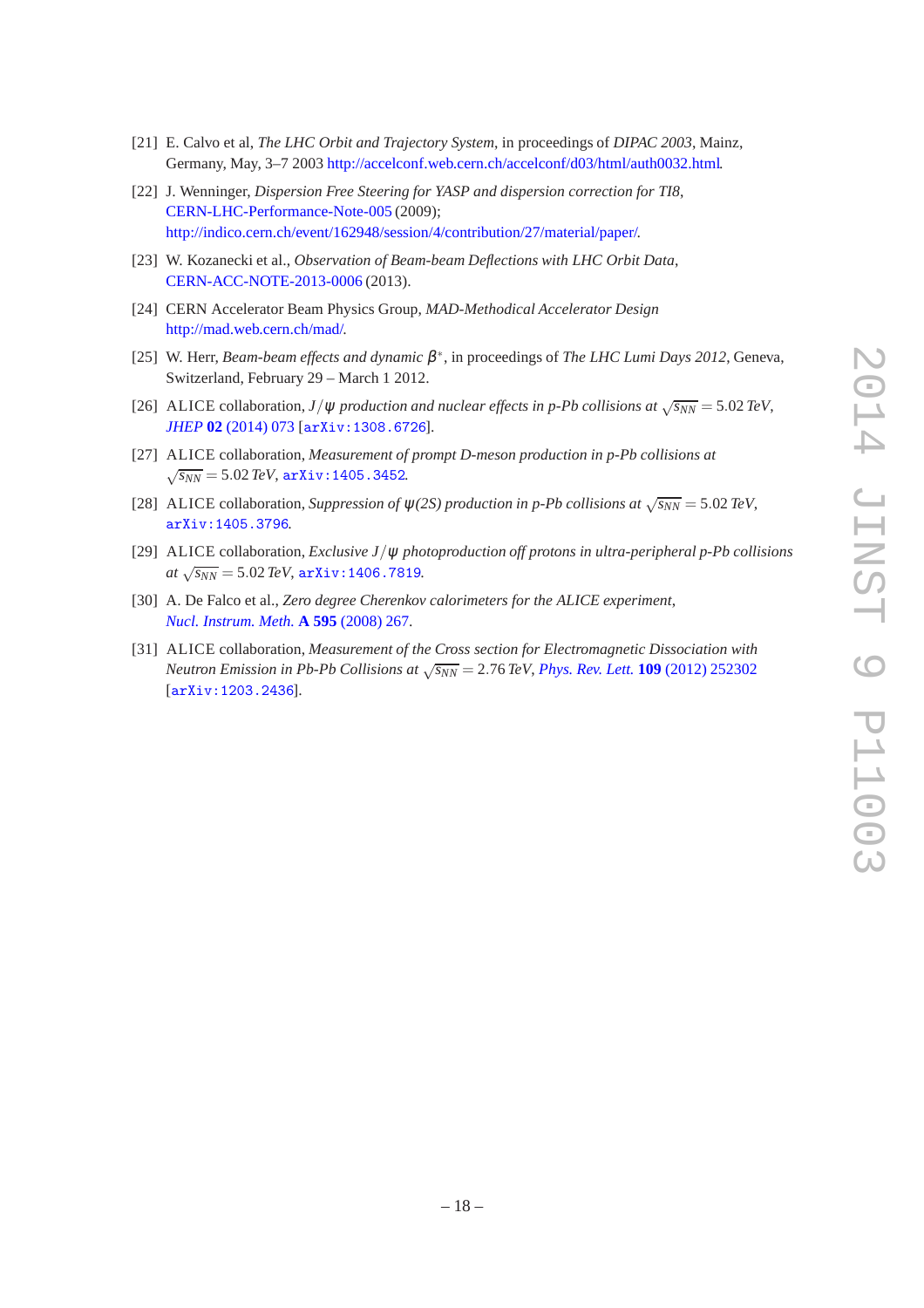## <span id="page-20-0"></span>**The ALICE collaboration**

B. Abelev<sup>[69](#page-24-0)</sup>, J. Adam<sup>[37](#page-24-1)</sup>, D. Adamová<sup>[77](#page-24-2)</sup>, M.M. Aggarwal<sup>[81](#page-24-3)</sup>, M. Agnello<sup>[105](#page-25-0)[,88](#page-25-1)</sup>, A. Agostinelli<sup>[26](#page-23-0)</sup>, N. Agrawal<sup>[44](#page-24-4)</sup>, Z. Ahammed<sup>[124](#page-25-2)</sup>, N. Ahmad<sup>[18](#page-23-1)</sup>, I. Ahmed<sup>[15](#page-23-2)</sup>, S.U. Ahn<sup>[62](#page-24-5)</sup>, S.A. Ahn<sup>62</sup>, I. Aimo<sup>[105](#page-25-0)[,88](#page-25-1)</sup>, S. Aiola<sup>[129](#page-25-3)</sup>, M. Ajaz<sup>[15](#page-23-2)</sup>, A. Akindinov<sup>[53](#page-24-6)</sup>, S.N. Alam<sup>[124](#page-25-2)</sup>, D. Aleksandrov<sup>[94](#page-25-4)</sup>, B. Alessandro<sup>[105](#page-25-0)</sup>, D. Alexandre<sup>[96](#page-25-5)</sup>, A. Alici<sup>[12](#page-23-3), 99</sup>, A. Alkin<sup>[3](#page-23-4)</sup>, J. Alme<sup>[35](#page-24-7)</sup>, T. Alt<sup>[39](#page-24-8)</sup>, S. Altinpinar<sup>[17](#page-23-5)</sup>, I. Altsybeev<sup>[123](#page-25-7)</sup>, C. Alves Garcia Prado<sup>[113](#page-25-8)</sup>, C. Andrei<sup>[72](#page-24-9)[,72](#page-24-9)</sup>, A. Andronic<sup>[91](#page-25-9)</sup>, V. Anguelov<sup>[87](#page-25-10)</sup>, J. Anielski<sup>[49](#page-24-10)</sup>, T. Antičić<sup>[92](#page-25-11)</sup>, F. Antinori<sup>[102](#page-25-12)</sup>, P. Antonioli<sup>[99](#page-25-6)</sup>, L. Aphecetche<sup>[107](#page-25-13)</sup>, H. Appelshäuser<sup>[48](#page-24-11)</sup>, N. Arbor<sup>[65](#page-24-12)</sup>, S. Arcelli<sup>[26](#page-23-0)</sup>, N. Armesto<sup>[16](#page-23-6)</sup>, R. Arnaldi<sup>[105](#page-25-0)</sup>, T. Aronsson<sup>[129](#page-25-3)</sup>, I.C. Arsene<sup>[91](#page-25-9)</sup>, M. Arslandok<sup>[48](#page-24-11)</sup>, A. Augustinus<sup>[34](#page-24-13)</sup>, R. Averbeck $^{91}$  $^{91}$  $^{91}$ , T.C. Awes<sup>[78](#page-24-14)</sup>, M.D. Azmi<sup>[83](#page-25-14)</sup>, M. Bach<sup>[39](#page-24-8)</sup>, A. Badalà<sup>[101](#page-25-15)</sup>, Y.W. Baek<sup>[64](#page-24-15)[,40](#page-24-16)</sup>, S. Bagnasco<sup>[105](#page-25-0)</sup>, R. Bailhache<sup>[48](#page-24-11)</sup>, R. Bala<sup>[84](#page-25-16)</sup>, A. Baldisseri<sup>[14](#page-23-7)</sup>, F. Baltasar Dos Santos Pedrosa<sup>[34](#page-24-13)</sup>, R.C. Baral<sup>[56](#page-24-17)</sup>, R. Barbera<sup>[27](#page-23-8)</sup>, F. Barile<sup>[31](#page-23-9)</sup>, G.G. Barnaföldi<sup>[128](#page-25-17)</sup>, L.S. Barnby<sup>[96](#page-25-5)</sup>, V. Barret<sup>[64](#page-24-15)</sup>, J. Bartke<sup>[110](#page-25-18)</sup>, M. Basile<sup>[26](#page-23-0)</sup>, N. Bastid<sup>64</sup>, S. Basu<sup>[124](#page-25-2)</sup>, B. Bathen<sup>[49](#page-24-10)</sup>, G. Batigne<sup>[107](#page-25-13)</sup>, B. Batyunya<sup>[61](#page-24-18)</sup>, P.C. Batzing<sup>[21](#page-23-10)</sup>, C. Baumann<sup>[48](#page-24-11)</sup>, I.G. Bearden<sup>[74](#page-24-19)</sup>, H. Beck<sup>[48](#page-24-11)</sup>, C. Bedda<sup>[88](#page-25-1)</sup>, N.K. Behera<sup>[44](#page-24-4)</sup>, I. Belikov<sup>[50](#page-24-20)</sup>, F. Bellini<sup>[26](#page-23-0)</sup>, R. Bellwied<sup>[115](#page-25-19)</sup>, E. Belmont-Moreno<sup>[59](#page-24-21)</sup>, R. Belmont III<sup>[127](#page-25-20)</sup>, G. Bencedi<sup>[128](#page-25-17)</sup>, S. Beole<sup>[25](#page-23-11)</sup>, I. Berceanu<sup>[72](#page-24-9)</sup>, A. Bercuci<sup>72</sup>, Y. Berdnikov<sup>[,ii,](#page-23-12)[79](#page-24-22)</sup>, D. Berenyi<sup>[128](#page-25-17)</sup>, M.E. Berger<sup>[86](#page-25-21)</sup>, R.A. Bertens<sup>[52](#page-24-23)</sup>, D. Berzano<sup>[25](#page-23-11)</sup>, L. Betev<sup>[34](#page-24-13)</sup>, A. Bhasin<sup>[84](#page-25-16)</sup>, I.R. Bhat<sup>84</sup>, A.K. Bhati<sup>[81](#page-24-3)</sup>, B. Bhattacharjee<sup>[41](#page-24-24)</sup>, J. Bhom<sup>[120](#page-25-22)</sup>, L. Bianchi<sup>[25](#page-23-11)</sup>, N. Bianchi<sup>[66](#page-24-25)</sup>, C. Bianchin<sup>[52](#page-24-23)</sup>, J. Bielčík<sup>[37](#page-24-1)</sup>, J. Bielčíková<sup>[77](#page-24-2)</sup>, A. Bilandzic<sup>[74](#page-24-19)</sup>, S. Bjelogrlic<sup>[52](#page-24-23)</sup>, F. Blanco<sup>[10](#page-23-13)</sup>, D. Blau<sup>[94](#page-25-4)</sup>, C. Blume<sup>[48](#page-24-11)</sup>, F. Bock<sup>[87](#page-25-10)[,68](#page-24-26)</sup>, A. Bogdanov<sup>[70](#page-24-27)</sup> , H. Bøggild<sup>[74](#page-24-19)</sup> , M. Bogolyubsky<sup>[106](#page-25-23)</sup> , F.V. Böhmer<sup>[86](#page-25-21)</sup> , L. Boldizsár<sup>[128](#page-25-17)</sup> , M. Bombara<sup>[38](#page-24-28)</sup> , J. Book<sup>[48](#page-24-11)</sup>, H. Borel<sup>[14](#page-23-7)</sup>, A. Borissov<sup>[90](#page-25-24)[,127](#page-25-20)</sup>, F. Bossú<sup>[60](#page-24-29)</sup>, M. Botje<sup>[75](#page-24-30)</sup>, E. Botta<sup>[25](#page-23-11)</sup>, S. Böttger<sup>[47](#page-24-31)[,47](#page-24-31)</sup>, P. Braun-Munzinger<sup>[91](#page-25-9)</sup>, M. Bregant<sup>[113](#page-25-8)</sup>, T. Breitner<sup>[47](#page-24-31)</sup>, T.A. Broker<sup>[48](#page-24-11)</sup>, T.A. Browning<sup>[89](#page-25-25)</sup>, M. Broz<sup>[37](#page-24-1)</sup>, E. Bruna<sup>[105](#page-25-0)</sup>, G.E. Bruno<sup>[31](#page-23-9)</sup>, D. Budnikov<sup>[93](#page-25-26)</sup>, H. Buesching<sup>[48](#page-24-11)</sup>, S. Bufalino<sup>105</sup>, P. Buncic<sup>[34](#page-24-13)</sup>, O. Busch<sup>[87](#page-25-10)</sup>, Z. Buthelezi<sup>[60](#page-24-29)</sup>, D. Caffarri<sup>[28](#page-23-14)</sup>, X. Cai<sup>[7](#page-23-15)</sup>, H. Caines<sup>[129](#page-25-3)</sup>, L. Calero Diaz<sup>[66](#page-24-25)</sup>, A. Caliva<sup>[52](#page-24-23)</sup>, E. Calvo Villar<sup>[97](#page-25-27)</sup>, P. Camerini<sup>[24](#page-23-16)</sup>, F. Carena<sup>[34](#page-24-13)</sup>, W. Carena<sup>34</sup>, J. Castillo Castellanos<sup>[14](#page-23-7)</sup>, E.A.R. Casula<sup>[23](#page-23-17)</sup>, V. Catanescu<sup>[72](#page-24-9)</sup>, C. Cavicchioli<sup>[34](#page-24-13)</sup>, C. Ceballos Sanchez<sup>[9](#page-23-18)</sup>, J. Cepila<sup>[37](#page-24-1)</sup>, P. Cerello<sup>[105](#page-25-0)</sup>, B. Chang<sup>[116](#page-25-28)</sup>, S. Chapeland<sup>34</sup>, J.L. Charvet<sup>[14](#page-23-7)</sup>, S. Chattopadhyay<sup>[124](#page-25-2)</sup>, S. Chattopadhyay<sup>[95](#page-25-29)</sup>, V. Chelnokov<sup>[3](#page-23-4)</sup>, M. Cherney<sup>[80](#page-24-32)</sup>, C. Cheshkov<sup>[122](#page-25-30)</sup>, B. Cheynis<sup>122</sup>, V. Chibante Barroso<sup>[34](#page-24-13)</sup>, D.D. Chinellato<sup>[115](#page-25-19)</sup>, P. Chochula<sup>34</sup>, M. Chojnacki<sup>[74](#page-24-19)</sup>, S. Choudhury<sup>[124](#page-25-2)</sup>, P. Christakoglou<sup>[75](#page-24-30)</sup>, C.H. Christensen<sup>74</sup>, P. Christiansen<sup>[32](#page-24-33)</sup>, T. Chujo<sup>[120](#page-25-22)</sup>, S.U. Chung<sup>[90](#page-25-24)</sup>, C. Cicalo<sup>[100](#page-25-31)</sup>, L. Cifarelli<sup>[12](#page-23-3)[,26](#page-23-0)</sup>, F. Cindolo<sup>[99](#page-25-6)</sup>, J. Cleymans<sup>[83](#page-25-14)</sup>, F. Colamaria<sup>[31](#page-23-9)</sup>, D. Colella $^{31}$  $^{31}$  $^{31}$  , A. Collu $^{23}$  $^{23}$  $^{23}$  , M. Colocci $^{26}$  $^{26}$  $^{26}$  , G. Conesa Balbastre $^{65}$  $^{65}$  $^{65}$  , Z. Conesa del Valle $^{46}$  $^{46}$  $^{46}$  , M.E. Connors $^{129}$  $^{129}$  $^{129}$  , J.G. Contreras<sup>[11](#page-23-19)</sup>, T.M. Cormier<sup>[127](#page-25-20)</sup>, Y. Corrales Morales<sup>[25](#page-23-11)</sup>, P. Cortese<sup>[30](#page-23-20)</sup>, I. Cortés Maldonado<sup>[2](#page-23-21)</sup>, M.R. Cosentino<sup>[113](#page-25-8)</sup>, F. Costa<sup>[34](#page-24-13)</sup>, P. Crochet<sup>[64](#page-24-15)</sup>, R. Cruz Albino<sup>[11](#page-23-19)</sup>, E. Cuautle<sup>[58](#page-24-35)</sup>, L. Cunqueiro<sup>[66](#page-24-25)</sup>, A. Dainese<sup>[102](#page-25-12)</sup>, R. Dang<sup>[7](#page-23-15)</sup>, A. Danu<sup>[57](#page-24-36)</sup>, D. Das<sup>[95](#page-25-29)</sup>, I. Das<sup>[46](#page-24-34)</sup>, K. Das<sup>95</sup>, S. Das<sup>[4](#page-23-22)</sup>, A. Dash<sup>[114](#page-25-32)</sup>, S. Dash<sup>[44](#page-24-4)</sup>, S. De<sup>[124](#page-25-2)</sup>, H. Delagrange<sup>[107](#page-25-13), i</sup>, A. Deloff<sup>[71](#page-24-37)</sup>, E. Dénes<sup>[128](#page-25-17)</sup>, G. D'Erasmo<sup>[31](#page-23-9)</sup>, A. De Caro<sup>[29](#page-23-24), 12</sup>, G. de Cataldo<sup>[98](#page-25-33)</sup>, J. de Cuveland<sup>[39](#page-24-8)</sup>, A. De Falco<sup>[23](#page-23-17)</sup>, D. De Gruttola<sup>[29](#page-23-24), 12</sup>, N. De Marco<sup>[105](#page-25-0)</sup>, S. De Pasquale<sup>[29](#page-23-24)</sup>, R. de Rooij<sup>[52](#page-24-23)</sup>, M.A. Diaz Corchero<sup>[10](#page-23-13)</sup>, T. Dietel<sup>[49](#page-24-10)</sup>, P. Dillenseger<sup>[48](#page-24-11)</sup>, R. Divià<sup>[34](#page-24-13)</sup>, D. Di Bari<sup>[31](#page-23-9)</sup>, S. Di Liberto<sup>[103](#page-25-34)</sup>, A. Di Mauro<sup>[34](#page-24-13)</sup>, P. Di Nezza<sup>[66](#page-24-25)</sup>, Ø. Djuvsland<sup>[17](#page-23-5)</sup>, A. Dobrin<sup>[52](#page-24-23)</sup>, T. Dobrowolski<sup>[71](#page-24-37)</sup>, D. Domenicis Gimenez<sup>[113](#page-25-8)</sup>, B. Dönigus<sup>[48](#page-24-11)</sup>, O. Dordic<sup>[21](#page-23-10)</sup>, S. Dørheim<sup>[86](#page-25-21)</sup>, A.K. Dubey<sup>[124](#page-25-2)</sup>, A. Dubla<sup>[52](#page-24-23)</sup>, L. Ducroux<sup>[122](#page-25-30)</sup>, P. Dupieux<sup>[64](#page-24-15)</sup>, A.K. Dutta Majumdar<sup>[95](#page-25-29)</sup>, R.J. Ehlers<sup>[129](#page-25-3)</sup>, D. Elia<sup>[98](#page-25-33)</sup>, H. Engel<sup>[47](#page-24-31)</sup>, B. Erazmus<sup>[34](#page-24-13)[,107](#page-25-13)</sup>, H.A. Erdal<sup>[35](#page-24-7)</sup>, D. Eschweiler<sup>[39](#page-24-8)</sup>, B. Espagnon<sup>[46](#page-24-34)</sup>, M. Esposito<sup>34</sup>, M. Estienne<sup>[107](#page-25-13)</sup>, S. Esumi<sup>[120](#page-25-22)</sup>, D. Evans<sup>[96](#page-25-5)</sup>, S. Evdokimov<sup>[106](#page-25-23)</sup>, D. Fabris<sup>[102](#page-25-12)</sup>, J. Faivre<sup>[65](#page-24-12)</sup>, D. Falchieri<sup>[26](#page-23-0)</sup>, A. Fantoni<sup>[66](#page-24-25)</sup>, M. Fasel $^{87}$  $^{87}$  $^{87}$  , D. Fehlker<sup>[17](#page-23-5)</sup> , L. Feldkamp<sup>[49](#page-24-10)</sup> , D. Felea<sup>[57](#page-24-36)</sup> , A. Feliciello<sup>[105](#page-25-0)</sup> , G. Feofilov<sup>[123](#page-25-7)</sup> , J. Ferencei<sup>[77](#page-24-2)</sup> , A. Fernández Téllez<sup>[2](#page-23-21)</sup>, E.G. Ferreiro<sup>[16](#page-23-6)</sup>, A. Ferretti<sup>[25](#page-23-11)</sup>, A. Festanti<sup>[28](#page-23-14)</sup>, J. Figiel<sup>[110](#page-25-18)</sup>, M.A.S. Figueredo<sup>[117](#page-25-35)</sup>, S. Filchagin<sup>[93](#page-25-26)</sup>, D. Finogeev<sup>[51](#page-24-38)</sup>, F.M. Fionda<sup>[31](#page-23-9)</sup>, E.M. Fiore<sup>31</sup>, E. Floratos<sup>[82](#page-25-36)</sup>, M. Floris<sup>[34](#page-24-13)</sup>, S. Foertsch<sup>[60](#page-24-29)</sup>, P. Foka $^{91}$  $^{91}$  $^{91}$ , S. Fokin $^{94}$  $^{94}$  $^{94}$ , E. Fragiacomo<sup>[104](#page-25-37)</sup>, A. Francescon<sup>[34](#page-24-13)[,28](#page-23-14)</sup>, U. Frankenfeld $^{91}$ , U. Fuchs<sup>34</sup>, C. Furget<sup>[65](#page-24-12)</sup>, M. Fusco Girard<sup>[29](#page-23-24)</sup> , J.J. Gaardhøje<sup>[74](#page-24-19)</sup> , M. Gagliardi<sup>[25](#page-23-11)</sup> , A.M. Gago<sup>[97](#page-25-27)</sup> , M. Gallio<sup>25</sup> , D.R. Gangadharan<sup>[19](#page-23-25)</sup> , P. Ganoti<sup>[78](#page-24-14)</sup>, C. Garabatos<sup>[91](#page-25-9)</sup>, E. Garcia-Solis<sup>[13](#page-23-26)</sup>, C. Gargiulo<sup>[34](#page-24-13)</sup>, I. Garishvili<sup>[69](#page-24-0)</sup>, J. Gerhard<sup>[39](#page-24-8)</sup>, M. Germain<sup>[107](#page-25-13)</sup>, A. Gheata<sup>[34](#page-24-13)</sup>, M. Gheata<sup>34[,57](#page-24-36)</sup>, B. Ghidini<sup>[31](#page-23-9)</sup>, P. Ghosh<sup>[124](#page-25-2)</sup>, S.K. Ghosh<sup>[4](#page-23-22)</sup>, P. Gianotti<sup>[66](#page-24-25)</sup>,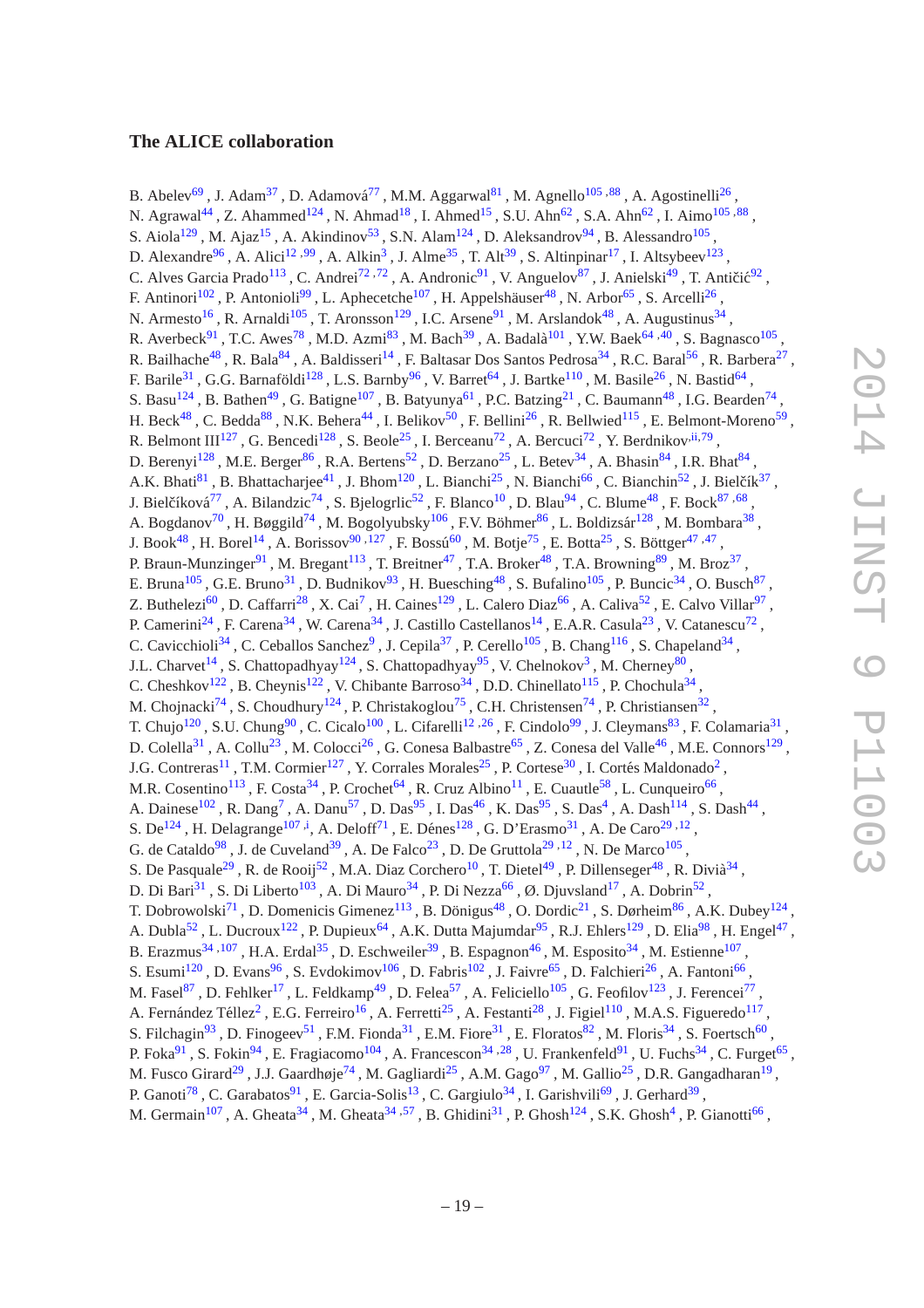P. Giubellino<sup>[34](#page-24-13)</sup>, E. Gladysz-Dziadus<sup>[110](#page-25-18)</sup>, P. Glässel<sup>[87](#page-25-10)</sup>, A. Gomez Ramirez<sup>[47](#page-24-31)</sup>, P. González-Zamora<sup>[10](#page-23-13)</sup>, S. Gorbunov<sup>[39](#page-24-8)</sup>, L. Görlich<sup>[110](#page-25-18)</sup>, S. Gotovac<sup>[109](#page-25-38)</sup>, L.K. Graczykowski<sup>[126](#page-25-39)</sup>, A. Grelli<sup>[52](#page-24-23)</sup>, A. Grigoras<sup>[34](#page-24-13)</sup>, C. Grigoras<sup>[34](#page-24-13)</sup>, V. Grigoriev<sup>[70](#page-24-27)</sup>, A. Grigoryan<sup>[1](#page-23-27)</sup>, S. Grigoryan<sup>[61](#page-24-18)</sup>, B. Grinyov<sup>[3](#page-23-4)</sup>, N. Grion<sup>[104](#page-25-37)</sup>, J.F. Grosse-Oetringhaus<sup>[34](#page-24-13)</sup>, J.-Y. Grossiord<sup>[122](#page-25-30)</sup>, R. Grosso<sup>34</sup>, F. Guber<sup>[51](#page-24-38)</sup>, R. Guernane<sup>[65](#page-24-12)</sup>, B. Guerzoni<sup>[26](#page-23-0)</sup>, M. Guilbaud<sup>[122](#page-25-30)</sup>, K. Gulbrandsen<sup>[74](#page-24-19)</sup>, H. Gulkanyan<sup>[1](#page-23-27)</sup>, M. Gumbo<sup>[83](#page-25-14)</sup>, T. Gunji<sup>[119](#page-25-40)</sup>, A. Gupta<sup>[84](#page-25-16)</sup>, R. Gupta<sup>84</sup>, K. H. Khan<sup>[15](#page-23-2)</sup>, R. Haake<sup>[49](#page-24-10)</sup>, Ø. Haaland<sup>[17](#page-23-5)</sup>, C. Hadjidakis<sup>[46](#page-24-34)</sup>, M. Haiduc<sup>[57](#page-24-36)</sup>, H. Hamagaki<sup>[119](#page-25-40)</sup>, G. Hamar<sup>[128](#page-25-17)</sup>, L.D. Hanratty<sup>[96](#page-25-5)</sup>, A. Hansen<sup>[74](#page-24-19)</sup>, J.W. Harris<sup>[129](#page-25-3)</sup>, H. Hartmann<sup>[39](#page-24-8)</sup>, A. Harton<sup>[13](#page-23-26)</sup>, D. Hatzifotiadou<sup>[99](#page-25-6)</sup>, S. Hayashi<sup>[119](#page-25-40)</sup>, S.T. Heckel<sup>[48](#page-24-11)</sup>, M. Heide<sup>[49](#page-24-10)</sup>, H. Helstrup<sup>[35](#page-24-7)</sup>, A. Herghelegiu<sup>[72](#page-24-9)[,72](#page-24-9)</sup>, G. Herrera Corral<sup>[11](#page-23-19)</sup>, B.A. Hess<sup>[33](#page-24-39)</sup>, K.F. Hetland<sup>[35](#page-24-7)</sup>, B. Hippolyte<sup>[50](#page-24-20)</sup>, J. Hladky<sup>[55](#page-24-40)</sup>, P. Hristov<sup>[34](#page-24-13)</sup>, M. Huang<sup>[17](#page-23-5)</sup>, T.J. Humanic<sup>[19](#page-23-25)</sup>, D. Hutter<sup>[39](#page-24-8)</sup>, D.S. Hwang<sup>[20](#page-23-28)</sup>, R. Ilkaev<sup>[93](#page-25-26)</sup>, I. Ilkiv<sup>[71](#page-24-37)</sup>, M. Inaba<sup>[120](#page-25-22)</sup>, G.M. Innocenti<sup>[25](#page-23-11)</sup>, C. Ionita<sup>[34](#page-24-13)</sup>, M. Ippolitov<sup>[94](#page-25-4)</sup>, M. Irfan<sup>[18](#page-23-1)</sup>, M. Ivanov<sup>[91](#page-25-9)</sup>, V. Ivanov<sup>[79](#page-24-22)</sup>, A. Jachołkowski<sup>[27](#page-23-8)</sup>, P.M. Jacobs<sup>[68](#page-24-26)</sup>, C. Jahnke<sup>[113](#page-25-8)</sup>, H.J. Jang<sup>[62](#page-24-5)</sup>, M.A. Janik<sup>[126](#page-25-39)</sup>, P.H.S.Y. Jayarathna<sup>[115](#page-25-19)</sup>, S. Jena<sup>115</sup>, R.T. Jimenez Bustamante<sup>[58](#page-24-35)</sup>, P.G. Jones<sup>[96](#page-25-5)</sup>, H. Jung<sup>[40](#page-24-16)</sup> , A. Jusko<sup>[96](#page-25-5)</sup> , V. Kadyshevskiy<sup>[61](#page-24-18)</sup> , S. Kalcher<sup>[39](#page-24-8)</sup> , P. Kalinak<sup>[54](#page-24-41) [,54](#page-24-41)</sup> , A. Kalweit<sup>[34](#page-24-13)</sup> , J. Kamin<sup>[48](#page-24-11)</sup> , J.H. Kang<sup>[130](#page-25-41)</sup>, V. Kaplin<sup>[70](#page-24-27)</sup>, S. Kar<sup>[124](#page-25-2)</sup>, A. Karasu Uysal<sup>[63](#page-24-42)</sup>, O. Karavichev<sup>[51](#page-24-38)</sup>, T. Karavicheva<sup>51</sup>, E. Karpechev<sup>[51](#page-24-38)</sup>, U. Kebschull<sup>[47](#page-24-31)</sup>, R. Keidel<sup>[131](#page-25-42)</sup>, M.M. Khan<sup>[,iii](#page-23-29), 18</sup>, P. Khan<sup>[95](#page-25-29)</sup>, S.A. Khan<sup>[124](#page-25-2)</sup>, A. Khanzadeev<sup>[79](#page-24-22)</sup>, Y. Kharlov<sup>[106](#page-25-23)</sup>, B. Kileng<sup>[35](#page-24-7)</sup>, B. Kim<sup>[130](#page-25-41)</sup>, D.W. Kim<sup>[62](#page-24-5), 40</sup>, D.J. Kim<sup>[116](#page-25-28)</sup>, J.S. Kim<sup>[40](#page-24-16)</sup>, M. Kim $^{40}$  $^{40}$  $^{40}$  , M. Kim $^{130}$  $^{130}$  $^{130}$  , S. Kim $^{20}$  $^{20}$  $^{20}$  , T. Kim $^{130}$  , S. Kirsch $^{39}$  $^{39}$  $^{39}$  , I. Kisel $^{39}$  , S. Kiselev $^{53}$  $^{53}$  $^{53}$  , A. Kisiel $^{126}$  $^{126}$  $^{126}$  , G. Kiss<sup>[128](#page-25-17)</sup>, J.L. Klay<sup>[6](#page-23-30)</sup>, J. Klein<sup>[87](#page-25-10)</sup>, C. Klein-Bösing<sup>[49](#page-24-10)</sup>, A. Kluge<sup>[34](#page-24-13)</sup>, M.L. Knichel<sup>[91](#page-25-9)</sup>, A.G. Knospe<sup>[111](#page-25-43)</sup> , C. Kobdaj<sup>[34](#page-24-13)[,108](#page-25-44)</sup>, M.K. Köhler<sup>[91](#page-25-9)</sup>, T. Kollegger<sup>[39](#page-24-8)</sup>, A. Kolojvari<sup>[123](#page-25-7)</sup>, V. Kondratiev<sup>123</sup>, N. Kondratyeva<sup>[70](#page-24-27)</sup>, A. Konevskikh<sup>[51](#page-24-38)</sup>, V. Kovalenko<sup>[123](#page-25-7)</sup>, M. Kowalski<sup>[110](#page-25-18)</sup>, S. Kox<sup>[65](#page-24-12)</sup>, G. Koyithatta Meethaleveedu<sup>[44](#page-24-4)</sup>, J. Kral<sup>[116](#page-25-28)</sup>, I. Králik<sup>[54](#page-24-41)</sup>, F. Kramer<sup>[48](#page-24-11)</sup>, A. Kravčáková<sup>[38](#page-24-28)</sup>, M. Krelina<sup>[37](#page-24-1)</sup>, M. Kretz<sup>[39](#page-24-8)</sup>, M. Krivda<sup>[96](#page-25-5)[,54](#page-24-41)</sup>, F. Krizek<sup>[77](#page-24-2)</sup>, E. Kryshen<sup>[34](#page-24-13)</sup>, M. Krzewicki<sup>[91](#page-25-9)</sup>, V. Kučera<sup>77</sup>, Y. Kucheriaev<sup>[94](#page-25-4)[,i](#page-23-23)</sup>, T. Kugathasan<sup>34</sup>, C. Kuhn<sup>[50](#page-24-20)</sup>, P.G. Kuijer<sup>[75](#page-24-30)</sup>, I. Kulakov<sup>[48](#page-24-11)</sup>, J. Kumar<sup>[44](#page-24-4)</sup>, P. Kurashvili<sup>[71](#page-24-37)</sup>, A. Kurepin<sup>[51](#page-24-38)</sup>, A.B. Kurepin<sup>51</sup>, A. Kuryakin<sup>[93](#page-25-26)</sup>, S. Kushpil<sup>[77](#page-24-2)</sup>, M.J. Kweon<sup>[87](#page-25-10)</sup>, Y. Kwon<sup>[130](#page-25-41)</sup>, P. Ladron de Guevara<sup>[58](#page-24-35)</sup>, C. Lagana Fernandes<sup>[113](#page-25-8)</sup>, I. Lakomov<sup>[46](#page-24-34)</sup>, R. Langoy<sup>[125](#page-25-45)</sup>, C. Lara<sup>[47](#page-24-31)</sup>, A. Lardeux<sup>[107](#page-25-13)</sup>, A. Lattuca<sup>[25](#page-23-11)</sup>, S.L. La Pointe<sup>[52](#page-24-23)</sup>, P. La Rocca<sup>[27](#page-23-8)</sup>, R. Lea<sup>[24](#page-23-16)[,24](#page-23-16)</sup>, L. Leardini<sup>[87](#page-25-10)</sup>, G.R. Lee<sup>[96](#page-25-5)</sup>, I. Legrand<sup>[34](#page-24-13)</sup>, J. Lehnert<sup>[48](#page-24-11)</sup>, R.C. Lemmon<sup>[76](#page-24-43)</sup>, V. Lenti<sup>[98](#page-25-33)</sup>, E. Leogrande<sup>[52](#page-24-23)</sup>, M. Leoncino<sup>[25](#page-23-11)</sup>, I. León Monzón<sup>[112](#page-25-46)</sup>, P. Lévai<sup>[128](#page-25-17)</sup>, S. Li<sup>[7](#page-23-15)[,64](#page-24-15)</sup>, J. Lien<sup>[125](#page-25-45)</sup>, R. Lietava<sup>[96](#page-25-5)</sup>, S. Lindal<sup>[21](#page-23-10)</sup>, V. Lindenstruth<sup>[39](#page-24-8)</sup>, C. Lippmann<sup>[91](#page-25-9)</sup>, M.A. Lisa<sup>[19](#page-23-25)</sup>, H.M. Ljunggren<sup>[32](#page-24-33)</sup>, D.F. Lodato<sup>[52](#page-24-23)</sup>, P.I. Loenne<sup>[17](#page-23-5)</sup>, V.R. Loggins<sup>[127](#page-25-20)</sup>, V. Loginov<sup>[70](#page-24-27)</sup>, D. Lohner<sup>[87](#page-25-10)</sup>, C. Loizides<sup>[68](#page-24-26)</sup>, X. Lopez<sup>[64](#page-24-15)</sup>, E. López Torres<sup>[9](#page-23-18)</sup>, X.-G. Lu $^{87}$  $^{87}$  $^{87}$ , P. Luettig<sup>[48](#page-24-11)</sup>, M. Lunardon<sup>[28](#page-23-14)</sup>, G. Luparello<sup>[52](#page-24-23)</sup>, C. Luzzi<sup>[34](#page-24-13)</sup>, R. Ma<sup>[129](#page-25-3)</sup>, A. Maevskaya<sup>[51](#page-24-38)</sup>, M. Mager<sup>[34](#page-24-13)</sup>, D.P. Mahapatra<sup>[56](#page-24-17)</sup>, S.M. Mahmood<sup>[21](#page-23-10)</sup>, A. Maire<sup>[87](#page-25-10)</sup>, R.D. Majka<sup>[129](#page-25-3)</sup>, M. Malaev<sup>[79](#page-24-22)</sup>, I. Maldonado Cervantes<sup>[58](#page-24-35)</sup>, L. Malinina<sup>[,iv](#page-23-31), 61</sup>, D. Mal'Kevich<sup>[53](#page-24-6)</sup>, P. Malzacher<sup>[91](#page-25-9)</sup>, A. Mamonov<sup>[93](#page-25-26)</sup>, L. Manceau<sup>[105](#page-25-0)</sup>, V. Manko<sup>[94](#page-25-4)</sup>, F. Manso<sup>[64](#page-24-15)</sup>, V. Manzari<sup>[98](#page-25-33)</sup>, M. Marchisone<sup>64, 25</sup>, J. Mareš<sup>[55](#page-24-40)</sup>, G.V. Margagliotti<sup>[24](#page-23-16)</sup>, A. Margotti<sup>[99](#page-25-6)</sup>, A. Marín<sup>[91](#page-25-9)</sup>, C. Markert<sup>[111](#page-25-43)</sup>, M. Marquard<sup>[48](#page-24-11)</sup>, I. Martashvili $^{118}$  $^{118}$  $^{118}$ , N.A. Martin $^{91}$  $^{91}$  $^{91}$ , P. Martinengo<sup>[34](#page-24-13)</sup>, M.I. Martínez<sup>[2](#page-23-21)</sup>, G. Martínez García $^{107}$  $^{107}$  $^{107}$ , J. Martin Blanco<sup>[107](#page-25-13)</sup>, Y. Martynov<sup>[3](#page-23-4)</sup>, A. Mas<sup>107</sup>, S. Masciocchi<sup>[91](#page-25-9)</sup>, M. Masera<sup>[25](#page-23-11)</sup>, A. Masoni<sup>[100](#page-25-31)</sup>, L. Massacrier<sup>[107](#page-25-13)</sup>, A. Mastroserio<sup>[31](#page-23-9)</sup>, A. Matyja<sup>[110](#page-25-18)</sup>, C. Mayer<sup>110</sup>, J. Mazer<sup>[118](#page-25-47)</sup>, M.A. Mazzoni<sup>[103](#page-25-34)</sup>, F. Meddi<sup>[22](#page-23-32)</sup> , A. Menchaca-Rocha<sup>[59](#page-24-21)</sup> , J. Mercado Pérez<sup>[87](#page-25-10)</sup> , M. Meres<sup>[36](#page-24-44)</sup> , Y. Miake<sup>[120](#page-25-22)</sup> , K. Mikhaylov<sup>[61](#page-24-18) [,53](#page-24-6)</sup> , L. Milano<sup>[34](#page-24-13)</sup>, J. Milosevic<sup>[,v,](#page-23-33)[21](#page-23-10)</sup>, A. Mischke<sup>[52](#page-24-23)</sup>, A.N. Mishra<sup>[45](#page-24-45)</sup>, D. Miśkowiec<sup>[91](#page-25-9)</sup>, J. Mitra<sup>[124](#page-25-2)</sup>, C.M. Mitu<sup>[57](#page-24-36)</sup>, J. Mlynarz $^{127}$  $^{127}$  $^{127}$  , N. Mohammadi $^{52}$  $^{52}$  $^{52}$  , B. Mohanty $^{73}$  $^{73}$  $^{73}$  <sup>, 124</sup> , L. Molnar $^{50}$  $^{50}$  $^{50}$  , L. Montaño Zetina $^{11}$  $^{11}$  $^{11}$  , E. Montes $^{10}$  $^{10}$  $^{10}$  , M. Morando<sup>[28](#page-23-14)</sup>, D.A. Moreira De Godoy<sup>[113](#page-25-8)</sup>, S. Moretto<sup>28</sup>, A. Morreale<sup>[116](#page-25-28)</sup>, A. Morsch<sup>[34](#page-24-13)</sup>, V. Muccifora<sup>[66](#page-24-25)</sup>, E. Mudnic $^{109}$  $^{109}$  $^{109}$  , D. Mühlheim $^{49}$  $^{49}$  $^{49}$  , S. Muhuri $^{124}$  $^{124}$  $^{124}$  , M. Mukherjee $^{124}$  , H. Müller $^{34}$  $^{34}$  $^{34}$  , M.G. Munhoz $^{113}$  $^{113}$  $^{113}$  , S. Murray<sup>[83](#page-25-14)</sup>, L. Musa<sup>[34](#page-24-13)</sup>, J. Musinsky<sup>[54](#page-24-41)</sup>, B.K. Nandi<sup>[44](#page-24-4)</sup>, R. Nania<sup>[99](#page-25-6)</sup>, E. Nappi<sup>[98](#page-25-33)</sup>, C. Nattrass<sup>[118](#page-25-47)</sup>, K. Nayak<sup>[73](#page-24-46)</sup>, T.K. Nayak<sup>[124](#page-25-2)</sup>, S. Nazarenko<sup>[93](#page-25-26)</sup>, A. Nedosekin<sup>[53](#page-24-6)</sup>, M. Nicassio<sup>[91](#page-25-9)</sup>, M. Niculescu<sup>[34](#page-24-13)[,57](#page-24-36)</sup>, B.S. Nielsen<sup>[74](#page-24-19)</sup>, S. Nikolaev<sup>[94](#page-25-4)</sup>, S. Nikulin<sup>94</sup>, V. Nikulin<sup>[79](#page-24-22)</sup>, B.S. Nilsen<sup>[80](#page-24-32)</sup>, F. Noferini<sup>[12](#page-23-3)[,99](#page-25-6)</sup>, P. Nomokonov<sup>[61](#page-24-18)</sup>, G. Nooren<sup>[52](#page-24-23)</sup>, A. Nyanin<sup>[94](#page-25-4)</sup>, J. Nystrand<sup>[17](#page-23-5)</sup>, H. Oeschler<sup>[87](#page-25-10)</sup>, S. Oh<sup>[129](#page-25-3)</sup>, S.K. Oh<sup>[,vi](#page-23-34)[,40](#page-24-16)</sup>, A. Okatan<sup>[63](#page-24-42)</sup>, L. Olah<sup>[128](#page-25-17)</sup>, J. Oleniacz<sup>[126](#page-25-39)</sup>, A.C. Oliveira Da Silva<sup>[113](#page-25-8)</sup>, J. Onderwaater<sup>[91](#page-25-9)</sup>, C. Oppedisano<sup>[105](#page-25-0)</sup>,

A. Ortiz Velasquez<sup>[32](#page-24-33)</sup>, A. Oskarsson<sup>32</sup>, J. Otwinowski<sup>[91](#page-25-9)</sup>, K. Oyama<sup>[87](#page-25-10)</sup>, P. Sahoo<sup>[45](#page-24-45)</sup>, Y. Pachmayer<sup>87</sup>,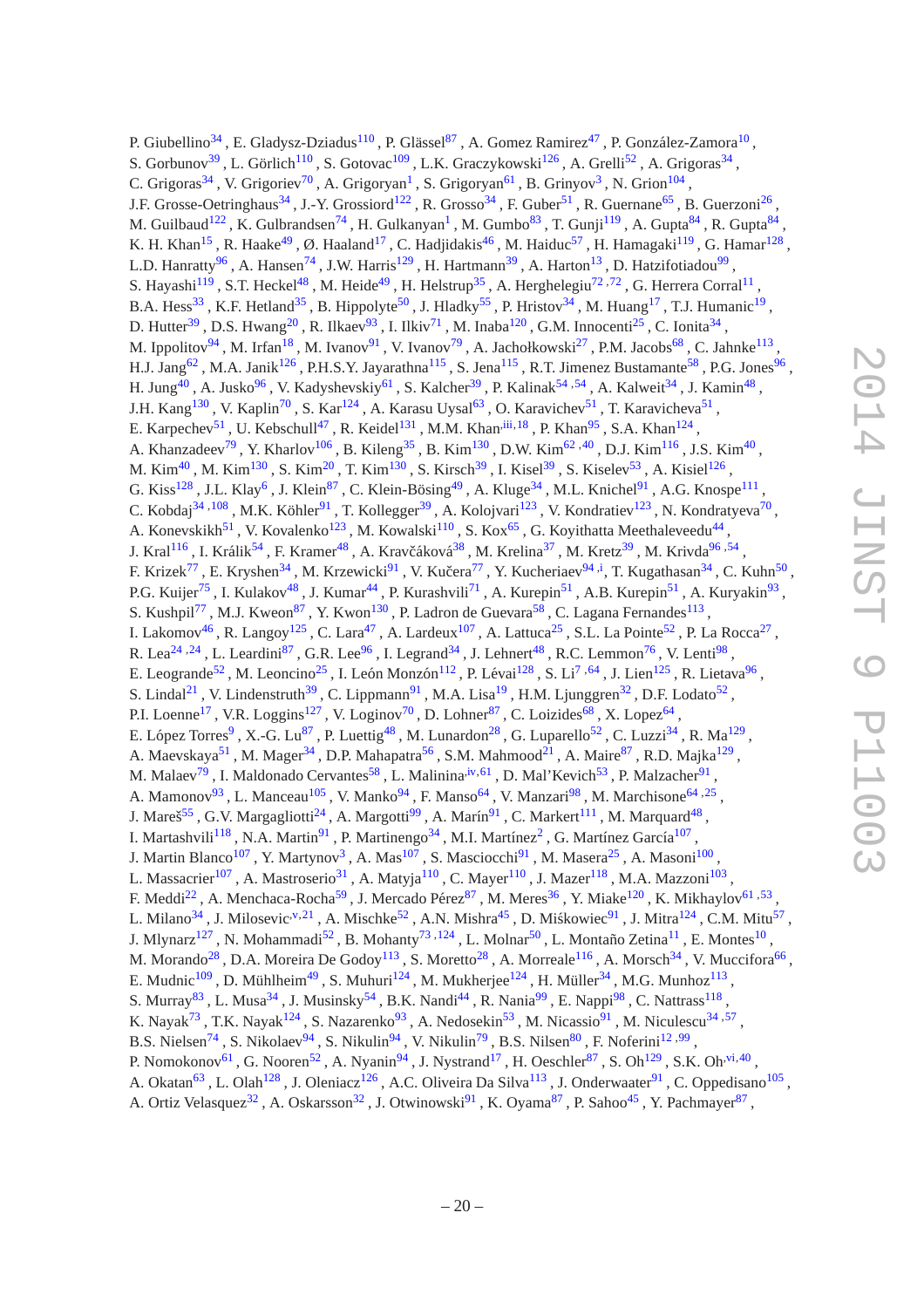M. Pachr<sup>[37](#page-24-1)</sup>, P. Pagano<sup>[29](#page-23-24)</sup>, G. Paić<sup>[58](#page-24-35)</sup>, F. Painke<sup>[39](#page-24-8)</sup>, C. Pajares<sup>[16](#page-23-6)</sup>, S.K. Pal<sup>[124](#page-25-2)</sup>, A. Palmeri<sup>[101](#page-25-15)</sup>, D. Pant<sup>[44](#page-24-4)</sup>, V. Papikyan<sup>[1](#page-23-27)</sup>, G.S. Pappalardo<sup>[101](#page-25-15)</sup>, P. Pareek<sup>[45](#page-24-45)</sup>, W.J. Park<sup>[91](#page-25-9)</sup>, S. Parmar<sup>[81](#page-24-3)</sup>, A. Passfeld<sup>[49](#page-24-10)</sup>, D.I. Patalakha<sup>[106](#page-25-23)</sup>, V. Paticchio<sup>[98](#page-25-33)</sup>, B. Paul<sup>[95](#page-25-29)</sup>, T. Pawlak<sup>[126](#page-25-39)</sup>, T. Peitzmann<sup>[52](#page-24-23)</sup>, H. Pereira Da Costa<sup>[14](#page-23-7)</sup>, E. Pereira De Oliveira Filho<sup>[113](#page-25-8)</sup>, D. Peresunko<sup>[94](#page-25-4)</sup>, C.E. Pérez Lara<sup>[75](#page-24-30)</sup>, A. Pesci<sup>[99](#page-25-6)</sup>, V. Peskov<sup>[48](#page-24-11)</sup>, Y. Pestov<sup>[5](#page-23-35)</sup>, V. Petráček<sup>[37](#page-24-1)</sup>, M. Petran<sup>37</sup>, M. Petris<sup>[72](#page-24-9)</sup>, M. Petrovici<sup>72</sup>, C. Petta<sup>[27](#page-23-8)</sup>, S. Piano<sup>[104](#page-25-37)</sup>, M. Pikna<sup>[36](#page-24-44)</sup>, P. Pillot<sup>[107](#page-25-13)</sup>, O. Pinazza<sup>[99](#page-25-6)[,34](#page-24-13)</sup>, L. Pinsky<sup>[115](#page-25-19)</sup>, D.B. Piyarathna<sup>115</sup>, M. Płoskoń<sup>[68](#page-24-26)</sup>, M. Planinic<sup>[121](#page-25-48)[,92](#page-25-11)</sup>, J. Pluta<sup>[126](#page-25-39)</sup>, S. Pochybova<sup>[128](#page-25-17)</sup>, P.L.M. Podesta-Lerma<sup>[112](#page-25-46)</sup>, M.G. Poghosyan<sup>[34](#page-24-13)</sup>, E.H.O. Pohjoisaho<sup>[42](#page-24-47)</sup>, B. Polichtchouk<sup>[106](#page-25-23)</sup>, N. Poljak<sup>[92](#page-25-11)</sup>, A. Pop<sup>[72](#page-24-9)</sup>, S. Porteboeuf-Houssais<sup>[64](#page-24-15)</sup>, J. Porter<sup>[68](#page-24-26)</sup>, B. Potukuchi<sup>[84](#page-25-16)</sup>, S.K. Prasad<sup>[127](#page-25-20)</sup>, R. Preghenella<sup>[99](#page-25-6)[,12](#page-23-3)</sup>, F. Prino<sup>[105](#page-25-0)</sup>, C.A. Pruneau<sup>127</sup>, I. Pshenichnov<sup>[51](#page-24-38)</sup>, G. Puddu<sup>[23](#page-23-17)</sup>, P. Pujahari<sup>[127](#page-25-20)</sup>, V. Punin<sup>[93](#page-25-26)</sup>, J. Putschke<sup>127</sup>, H. Qvigstad<sup>[21](#page-23-10)</sup>, A. Rachevski<sup>[104](#page-25-37)</sup>, S. Raha<sup>[4](#page-23-22)</sup>, J. Rak<sup>[116](#page-25-28)</sup>, A. Rakotozafindrabe<sup>[14](#page-23-7)</sup>, L. Ramello<sup>[30](#page-23-20)</sup>, R. Raniwala<sup>[85](#page-25-49)</sup>, S. Raniwala<sup>85</sup>, S.S. Räsänen<sup>[42](#page-24-47)</sup>, B.T. Rascanu<sup>[48](#page-24-11)</sup>, D. Rathee $^{81}$  $^{81}$  $^{81}$ , A.W. Rauf<sup>[15](#page-23-2)</sup>, V. Razazi<sup>[23](#page-23-17)</sup>, K.F. Read<sup>[118](#page-25-47)</sup>, J.S. Real<sup>[65](#page-24-12)</sup>, K. Redlich<sup>[,vii](#page-23-36)[,71](#page-24-37)</sup>, R.J. Reed<sup>[129](#page-25-3)</sup>, A. Rehman<sup>[17](#page-23-5)</sup>, P. Reichelt<sup>[48](#page-24-11)</sup>, M. Reicher<sup>[52](#page-24-23)</sup>, F. Reidt<sup>[34](#page-24-13)</sup>, R. Renfordt<sup>48</sup>, A.R. Reolon<sup>[66](#page-24-25)</sup>, A. Reshetin<sup>[51](#page-24-38)</sup>, F. Rettig<sup>[39](#page-24-8)</sup>, J.-P. Revol<sup>[34](#page-24-13)</sup>, K. Reygers<sup>[87](#page-25-10)</sup>, V. Riabov<sup>[79](#page-24-22)</sup>, R.A. Ricci<sup>[67](#page-24-48)</sup>, T. Richert<sup>[32](#page-24-33)</sup>, M. Richter<sup>[21](#page-23-10)</sup>, P. Riedler<sup>[34](#page-24-13)</sup>, W. Riegler<sup>34</sup>, F. Riggi<sup>[27](#page-23-8)</sup>, A. Rivetti<sup>[105](#page-25-0)</sup>, E. Rocco<sup>[52](#page-24-23)</sup>, M. Rodríguez Cahuantzi<sup>[2](#page-23-21)</sup>, A. Rodriguez Manso<sup>[75](#page-24-30)</sup>, K. Røed<sup>[21](#page-23-10)</sup>, E. Rogochaya<sup>[61](#page-24-18)</sup>, S. Rohni<sup>[84](#page-25-16)</sup>, D. Rohr<sup>[39](#page-24-8)</sup>, D. Röhrich<sup>[17](#page-23-5)</sup>, R. Romita<sup>[76](#page-24-43)</sup>, F. Ronchetti<sup>[66](#page-24-25)</sup>, P. Rosnet<sup>[64](#page-24-15)</sup>, A. Rossi<sup>[34](#page-24-13)</sup>, F. Roukoutakis<sup>[82](#page-25-36)</sup>, A. Roy<sup>[45](#page-24-45)</sup>, C. Roy<sup>[50](#page-24-20)</sup>, P. Roy<sup>[95](#page-25-29)</sup>, A.J. Rubio Montero<sup>[10](#page-23-13)</sup>, R. Rui<sup>[24](#page-23-16)</sup>, R. Russo<sup>[25](#page-23-11)</sup>, E. Ryabinkin<sup>[94](#page-25-4)</sup>, Y. Ryabov<sup>[79](#page-24-22)</sup>, A. Rybicki<sup>[110](#page-25-18)</sup>, S. Sadovsky<sup>[106](#page-25-23)</sup>, K. Šafařík<sup>[34](#page-24-13)</sup>, B. Sahlmuller<sup>[48](#page-24-11)</sup>, R. Sahoo<sup>[45](#page-24-45)</sup>, P.K. Sahu<sup>[56](#page-24-17)</sup>, J. Saini<sup>[124](#page-25-2)</sup>, S. Sakai<sup>[68](#page-24-26)</sup>, C.A. Salgado<sup>[16](#page-23-6)</sup>, J. Salzwedel<sup>[19](#page-23-25)</sup>, S. Sambyal<sup>[84](#page-25-16)</sup>, V. Samsonov<sup>[79](#page-24-22)</sup>, X. Sanchez Castro<sup>[50](#page-24-20)</sup>, F.J. Sánchez Rodríguez<sup>[112](#page-25-46)</sup>, L. Šándor<sup>[54](#page-24-41)</sup>, A. Sandoval<sup>[59](#page-24-21)</sup>, M. Sano<sup>[120](#page-25-22)</sup>, G. Santagati<sup>[27](#page-23-8)</sup>, D. Sarkar<sup>[124](#page-25-2)</sup>, E. Scapparone<sup>[99](#page-25-6)</sup>, F. Scarlassara<sup>[28](#page-23-14)</sup>, R.P. Scharenberg<sup>[89](#page-25-25)</sup>, C. Schiaua<sup>[72](#page-24-9)</sup>, R. Schicker<sup>[87](#page-25-10)</sup>, C. Schmidt<sup>[91](#page-25-9)</sup>, H.R. Schmidt<sup>[33](#page-24-39)</sup>, S. Schuchmann<sup>[48](#page-24-11)</sup>, J. Schukraft<sup>[34](#page-24-13)</sup>, M. Schulc<sup>[37](#page-24-1)</sup>, T. Schuster<sup>[129](#page-25-3)</sup>, Y. Schutz<sup>[107](#page-25-13)[,34](#page-24-13)</sup>, K. Schwarz<sup>[91](#page-25-9)</sup>, K. Schweda<sup>91</sup>, G. Scioli<sup>[26](#page-23-0)</sup>, E. Scomparin<sup>[105](#page-25-0)</sup>, R. Scott<sup>[118](#page-25-47)</sup>, G. Segato<sup>[28](#page-23-14)</sup>, J.E. Seger<sup>[80](#page-24-32)</sup>, Y. Sekiguchi<sup>[119](#page-25-40)</sup>, I. Selyuzhenkov<sup>[91](#page-25-9)</sup>, J. Seo<sup>[90](#page-25-24)</sup>, E. Serradilla<sup>[10](#page-23-13)[,59](#page-24-21)</sup>, A. Sevcenco<sup>[57](#page-24-36)</sup>, A. Shabetai<sup>[107](#page-25-13)</sup>, G. Shabratova<sup>[61](#page-24-18)</sup>, R. Shahoyan<sup>[34](#page-24-13)</sup>, A. Shangaraev<sup>[106](#page-25-23)</sup>, N. Sharma<sup>[118](#page-25-47)</sup>, S. Sharma<sup>[84](#page-25-16)</sup>, K. Shigaki<sup>[43](#page-24-49)</sup>, K. Shtejer<sup>[25](#page-23-11)</sup>, Y. Sibiriak<sup>[94](#page-25-4)</sup>, S. Siddhanta<sup>[100](#page-25-31)</sup>, T. Siemiarczuk<sup>[71](#page-24-37)</sup>, D. Silvermyr<sup>[78](#page-24-14)</sup>, C. Silvestre<sup>[65](#page-24-12)</sup>, G. Simatovic<sup>[121](#page-25-48)</sup>, R. Singaraju<sup>[124](#page-25-2)</sup>, R. Singh<sup>[84](#page-25-16)</sup>, S. Singha<sup>124[,73](#page-24-46)</sup>, V. Singhal<sup>124</sup>, B.C. Sinha<sup>124</sup>, T. Sinha<sup>[95](#page-25-29)</sup>, B. Sitar<sup>[36](#page-24-44)</sup>, M. Sitta<sup>[30](#page-23-20)</sup>, T.B. Skaali<sup>[21](#page-23-10)</sup>, K. Skjerdal<sup>[17](#page-23-5)</sup>, M. Slupecki<sup>[116](#page-25-28)</sup>, N. Smirnov<sup>[129](#page-25-3)</sup>, R.J.M. Snellings<sup>[52](#page-24-23)</sup>, C. Søgaard<sup>[32](#page-24-33)</sup>, R. Soltz<sup>[69](#page-24-0)</sup>, J. Song<sup>[90](#page-25-24)</sup>, M. Song<sup>[130](#page-25-41)</sup>, F. Soramel<sup>[28](#page-23-14)</sup>, S. Sorensen<sup>[118](#page-25-47)</sup>, M. Spacek<sup>[37](#page-24-1)</sup>, I. Sputowska<sup>[110](#page-25-18)</sup>, M. Spyropoulou-Stassinaki<sup>[82](#page-25-36)</sup>, B.K. Srivastava<sup>[89](#page-25-25)</sup>, J. Stachel<sup>[87](#page-25-10)</sup>, I. Stan<sup>[57](#page-24-36)</sup>, G. Stefanek<sup>[71](#page-24-37)</sup>, M. Steinpreis<sup>[19](#page-23-25)</sup>, E. Stenlund<sup>[32](#page-24-33)</sup>, G. Steyn<sup>[60](#page-24-29)</sup>, J.H. Stiller<sup>[87](#page-25-10)</sup>, D. Stocco<sup>[107](#page-25-13)</sup>, M. Stolpovskiy<sup>[106](#page-25-23)</sup>, P. Strmen<sup>[36](#page-24-44)</sup>, A.A.P. Suaide<sup>[113](#page-25-8)</sup>, T. Sugitate<sup>[43](#page-24-49)</sup>, C. Suire<sup>[46](#page-24-34)</sup>, M. Suleymanov<sup>[15](#page-23-2)</sup>, R. Sultanov<sup>[53](#page-24-6)</sup>, M. Šumbera<sup>[77](#page-24-2)</sup>, T. Susa<sup>[92](#page-25-11)</sup>, T.J.M. Symons<sup>[68](#page-24-26)</sup>, A. Szabo<sup>[36](#page-24-44)</sup>, A. Szanto de Toledo<sup>[113](#page-25-8)</sup>, I. Szarka<sup>36</sup>, A. Szczepankiewicz<sup>[34](#page-24-13)</sup>, M. Szymanski $^{126}$  $^{126}$  $^{126}$  , J. Takahashi $^{114}$  $^{114}$  $^{114}$  , M.A. Tangaro $^{31}$  $^{31}$  $^{31}$  , J.D. Tapia Takaki<sup>[,viii](#page-23-37)[,46](#page-24-34)</sup> , A. Tarantola Peloni $^{48}$  $^{48}$  $^{48}$  , A. Tarazona Martinez $^{34}$  $^{34}$  $^{34}$  , M.G. Tarzila $^{72}$  $^{72}$  $^{72}$  , A. Tauro $^{34}$  , G. Tejeda Muñoz $^2$  $^2$  , A. Telesca $^{34}$  , C. Terrevoli $^{23}$  $^{23}$  $^{23}$  , J. Thäder<sup>[91](#page-25-9)</sup>, D. Thomas<sup>[52](#page-24-23)</sup>, R. Tieulent<sup>[122](#page-25-30)</sup>, A.R. Timmins<sup>[115](#page-25-19)</sup>, A. Toia<sup>[102](#page-25-12)</sup>, H. Torii<sup>[119](#page-25-40)</sup>, V. Trubnikov<sup>[3](#page-23-4)</sup>, W.H. Trzaska<sup>[116](#page-25-28)</sup>, T. Tsuji<sup>[119](#page-25-40)</sup>, A. Tumkin<sup>[93](#page-25-26)</sup>, R. Turrisi<sup>[102](#page-25-12)</sup>, T.S. Tveter<sup>[21](#page-23-10)</sup>, J. Ulery<sup>[48](#page-24-11)</sup>, K. Ullaland<sup>[17](#page-23-5)</sup>, A. Uras<sup>[122](#page-25-30)</sup>, G.L. Usai<sup>[23](#page-23-17)</sup>, M. Vajzer<sup>[77](#page-24-2)</sup>, M. Vala<sup>[54](#page-24-41), 61</sup>, L. Valencia Palomo<sup>[64](#page-24-15), 46</sup>, S. Vallero<sup>[87](#page-25-10)</sup>, P. Vande Vyvre<sup>[34](#page-24-13)</sup>, L. Vannucci<sup>[67](#page-24-48)</sup>, J. Van Der Maarel<sup>[52](#page-24-23)</sup>, J.W. Van Hoorne<sup>34</sup>, M. van Leeuwen<sup>52</sup>, A. Vargas<sup>[2](#page-23-21)</sup>, M. Vargyas<sup>[116](#page-25-28)</sup>, R. Varma<sup>[44](#page-24-4)</sup>, M. Vasileiou<sup>[82](#page-25-36)</sup>, A. Vasiliev<sup>[94](#page-25-4)</sup>, V. Vechernin<sup>[123](#page-25-7)</sup>, M. Veldhoen<sup>[52](#page-24-23)</sup>, A. Velure<sup>[17](#page-23-5)</sup>, M. Venaruzzo<sup>[24](#page-23-16)[,67](#page-24-48)</sup>, E. Vercellin<sup>[25](#page-23-11)</sup>, S. Vergara Limón<sup>[2](#page-23-21)</sup>, R. Vernet<sup>[8](#page-23-38)</sup>, M. Verweij<sup>[127](#page-25-20)</sup>, L. Vickovic<sup>[109](#page-25-38)</sup>, G. Viesti<sup>[28](#page-23-14)</sup>, J. Viinikainen<sup>[116](#page-25-28)</sup>, Z. Vilakazi<sup>[60](#page-24-29)</sup>, O. Villalobos Baillie<sup>[96](#page-25-5)</sup>, A. Vinogradov<sup>[94](#page-25-4)</sup>, L. Vinogradov<sup>[123](#page-25-7)</sup>, Y. Vinogradov<sup>[93](#page-25-26)</sup>, T. Virgili<sup>[29](#page-23-24)</sup>, Y.P. Viyogi<sup>[124](#page-25-2)</sup>, A. Vodopyanov<sup>[61](#page-24-18)</sup>, M.A. Völkl<sup>[87](#page-25-10)</sup>, K. Voloshin<sup>[53](#page-24-6)</sup>, S.A. Voloshin<sup>[127](#page-25-20)</sup>, G. Volpe<sup>[34](#page-24-13)</sup>, B. von Haller<sup>34</sup>, I. Vorobyev<sup>[123](#page-25-7)</sup>, D. Vranic<sup>[91](#page-25-9)[,34](#page-24-13)</sup>, J. Vrláková<sup>[38](#page-24-28)</sup>, B. Vulpescu<sup>[64](#page-24-15)</sup>, A. Vyushin<sup>[93](#page-25-26)</sup>, B. Wagner<sup>[17](#page-23-5)</sup>, J. Wagner<sup>[91](#page-25-9)</sup>, V. Wagner<sup>[37](#page-24-1)</sup>, M. Wang<sup>[7](#page-23-15)[,107](#page-25-13)</sup>, Y. Wang<sup>[87](#page-25-10)</sup>, D. Watanabe<sup>[120](#page-25-22)</sup>, M. Weber<sup>[115](#page-25-19)</sup>, J.P. Wessels<sup>[49](#page-24-10)</sup>, U. Westerhoff<sup>49</sup>, J. Wiechula<sup>[33](#page-24-39)</sup>, J. Wikne<sup>[21](#page-23-10)</sup>,

M. Wilde<sup>[49](#page-24-10)</sup>, G. Wilk<sup>[71](#page-24-37)</sup>, J. Wilkinson<sup>[87](#page-25-10)</sup>, M.C.S. Williams<sup>[99](#page-25-6)</sup>, B. Windelband<sup>8[7](#page-23-15)</sup>, M. Winn<sup>87</sup>, C. Xiang<sup>7</sup>,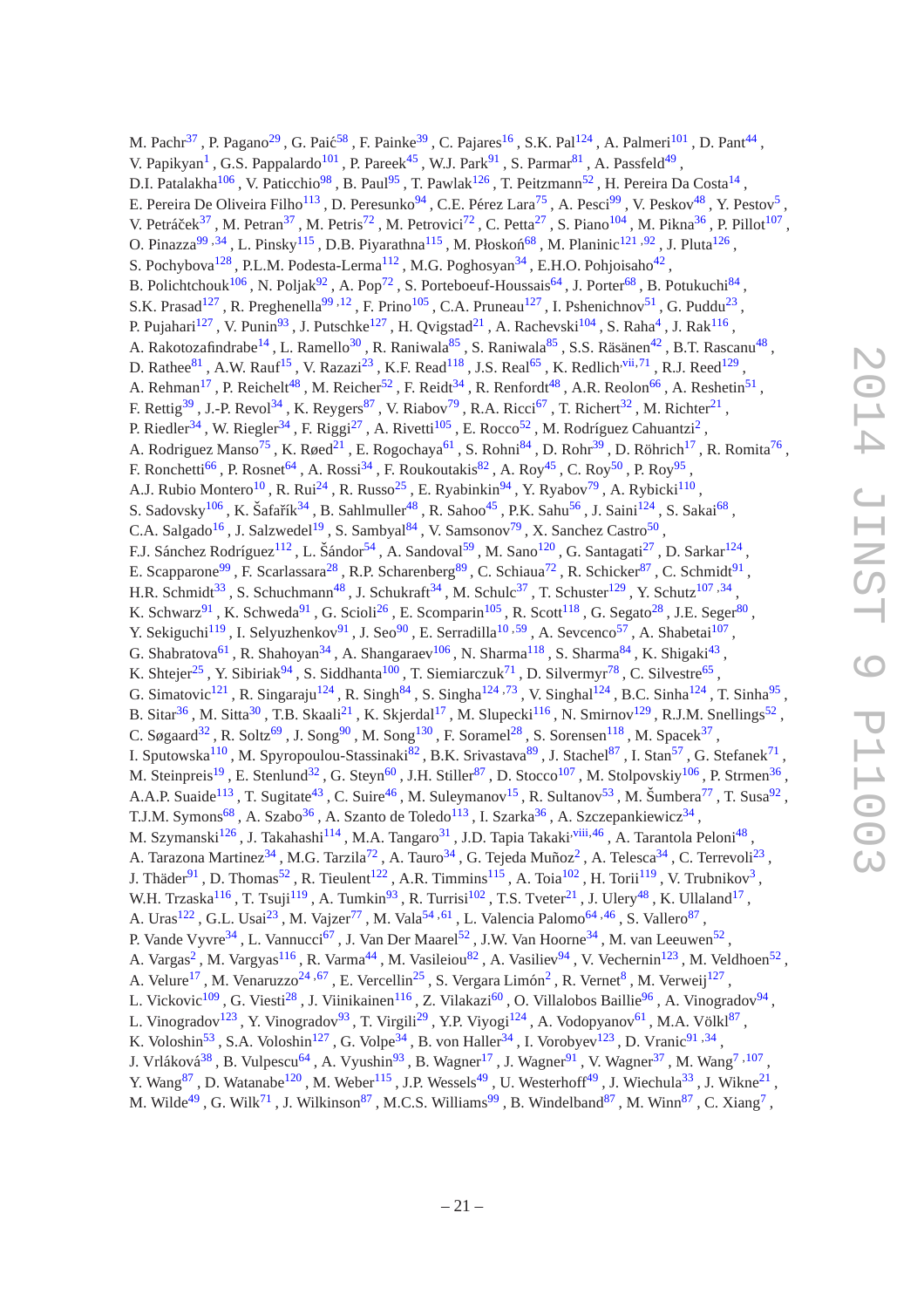C.G. Yaldo<sup>[127](#page-25-20)</sup>, Y. Yamaguchi<sup>[119](#page-25-40)</sup>, H. Yang<sup>[52](#page-24-23)</sup>, P. Yang<sup>[7](#page-23-15)</sup>, S. Yang<sup>[17](#page-23-5)</sup>, S. Yano<sup>[43](#page-24-49)</sup>, S. Yasnopolskiy<sup>[94](#page-25-4)</sup>, J. Yi<sup>[90](#page-25-24)</sup>, Z. Yin<sup>[7](#page-23-15)</sup>, I.-K. Yoo<sup>[90](#page-25-24)</sup>, I. Yushmanov<sup>[94](#page-25-4)</sup>, V. Zaccolo<sup>[74](#page-24-19)</sup>, C. Zach<sup>[37](#page-24-1)</sup>, A. Zaman<sup>[15](#page-23-2)</sup>, C. Zampolli<sup>[99](#page-25-6)</sup>, S. Zaporozhets<sup>[61](#page-24-18)</sup>, A. Zarochentsev<sup>[123](#page-25-7)</sup>, P. Závada<sup>[55](#page-24-40)</sup>, N. Zaviyalov<sup>[93](#page-25-26)</sup>, H. Zbroszczyk<sup>[126](#page-25-39)</sup>, I.S. Zgura<sup>[57](#page-24-36)</sup>, M. Zhalov<sup>[79](#page-24-22)</sup>, H. Zhang<sup>[7](#page-23-15)</sup>, X. Zhang<sup>[68](#page-24-26)[,7](#page-23-15)</sup>, Y. Zhang<sup>7</sup>, C. Zhao<sup>[21](#page-23-10)</sup>, N. Zhigareva<sup>[53](#page-24-6)</sup>, D. Zhou<sup>7</sup>, F. Zhou<sup>7</sup>,

Y. Zhou<sup>[52](#page-24-23)</sup>, Zhou, Zhuo<sup>[17](#page-23-5)</sup>, H. Zhu<sup>[7](#page-23-15)</sup>, J. Zhu<sup>7</sup>, X. Zhu<sup>7</sup>, A. Zichichi<sup>[12](#page-23-3), 26</sup>, A. Zimmermann<sup>[87](#page-25-10)</sup>,

<span id="page-23-23"></span>M.B. Zimmermann<sup>[34](#page-24-13)[,49](#page-24-10)</sup>, G. Zinovjev<sup>[3](#page-23-4)</sup>, Y. Zoccarato<sup>[122](#page-25-30)</sup>, M. Zyzak<sup>[48](#page-24-11)</sup>

- <span id="page-23-29"></span>*ii Also at: St. Petersburg State Polytechnical University*
- <span id="page-23-31"></span>*iii Also at: Department of Applied Physics, Aligarh Muslim University, Aligarh, India*
- <span id="page-23-33"></span>*iv Also at: M.V. Lomonosov Moscow State University, D.V. Skobeltsyn Institute of Nuclear Physics, Moscow, Russia*
- <span id="page-23-34"></span>*<sup>v</sup> Also at: University of Belgrade, Faculty of Physics and "Vinˇca" Institute of Nuclear Sciences, Belgrade, Serbia*
- <span id="page-23-36"></span>*vi Permanent Address: Permanent Address: Konkuk University, Seoul, Korea*
- <span id="page-23-37"></span>*vii Also at: Institute of Theoretical Physics, University of Wroclaw, Wroclaw, Poland*
- *viii Also at: University of Kansas, Lawrence, KS, United States*
- <span id="page-23-27"></span><span id="page-23-21"></span><sup>1</sup> *A.I. Alikhanyan National Science Laboratory (Yerevan Physics Institute) Foundation, Yerevan, Armenia*
- <span id="page-23-4"></span><sup>2</sup> *Benem´erita Universidad Aut´onoma de Puebla, Puebla, Mexico*
- <span id="page-23-22"></span><sup>3</sup> *Bogolyubov Institute for Theoretical Physics, Kiev, Ukraine*
- <span id="page-23-35"></span><sup>4</sup> *Bose Institute, Department of Physics and Centre for Astroparticle Physics and Space Science (CAPSS), Kolkata, India*
- <span id="page-23-30"></span><sup>5</sup> *Budker Institute for Nuclear Physics, Novosibirsk, Russia*
- <span id="page-23-15"></span><sup>6</sup> *California Polytechnic State University, San Luis Obispo, CA, United States*
- <span id="page-23-38"></span><sup>7</sup> *Central China Normal University, Wuhan, China*
- <span id="page-23-18"></span><sup>8</sup> *Centre de Calcul de l'IN2P3, Villeurbanne, France*
- <span id="page-23-13"></span><sup>9</sup> Centro de Aplicaciones Tecnológicas y Desarrollo Nuclear (CEADEN), Havana, Cuba
- <span id="page-23-19"></span><sup>10</sup> Centro de Investigaciones Energéticas Medioambientales y Tecnológicas (CIEMAT), Madrid, Spain
- <span id="page-23-3"></span><sup>11</sup> Centro de Investigación y de Estudios Avanzados (CINVESTAV), Mexico City and Mérida, Mexico
- <span id="page-23-26"></span><sup>12</sup> *Centro Fermi - Museo Storico della Fisica e Centro Studi e Ricerche "Enrico Fermi", Rome, Italy*
- <span id="page-23-7"></span><sup>13</sup> *Chicago State University, Chicago, USA*
- <span id="page-23-2"></span><sup>14</sup> *Commissariat `a l'Energie Atomique, IRFU, Saclay, France*
- <span id="page-23-6"></span><sup>15</sup> *COMSATS Institute of Information Technology (CIIT), Islamabad, Pakistan*
- <sup>16</sup> *Departamento de F´ısica de Part´ıculas and IGFAE, Universidad de Santiago de Compostela, Santiago de Compostela, Spain*
- <span id="page-23-5"></span><span id="page-23-1"></span><sup>17</sup> *Department of Physics and Technology, University of Bergen, Bergen, Norway*
- <span id="page-23-25"></span><sup>18</sup> *Department of Physics, Aligarh Muslim University, Aligarh, India*
- <span id="page-23-28"></span><sup>19</sup> *Department of Physics, Ohio State University, Columbus, OH, United States*
- <span id="page-23-10"></span><sup>20</sup> *Department of Physics, Sejong University, Seoul, South Korea*
- <span id="page-23-32"></span><sup>21</sup> *Department of Physics, University of Oslo, Oslo, Norway*
- <span id="page-23-17"></span><sup>22</sup> *Dipartimento di Fisica dell'Università 'La Sapienza' and Sezione INFN Rome, Italy*
- <span id="page-23-16"></span><sup>23</sup> *Dipartimento di Fisica dell'Universit`a and Sezione INFN, Cagliari, Italy*
- <span id="page-23-11"></span><sup>24</sup> *Dipartimento di Fisica dell'Università and Sezione INFN, Trieste, Italy*<br><sup>25</sup> *Directionale di Fisice dell'Università and Secione INFN, Train, Italy*
- <span id="page-23-0"></span><sup>25</sup> *Dipartimento di Fisica dell'Università and Sezione INFN, Turin, Italy*<br><sup>26</sup> Dinastinante di Fisica e Astronomia dell'Università and Sezione INFN
- <span id="page-23-8"></span><sup>26</sup> *Dipartimento di Fisica e Astronomia dell'Università and Sezione INFN, Bologna, Italy*<br><sup>27</sup> · Dinastinante di Fisica e Astronomia dell'Università and Sezione INFN Cetaria Italy
- <span id="page-23-14"></span><sup>27</sup> *Dipartimento di Fisica e Astronomia dell'Universit`a and Sezione INFN, Catania, Italy*
- <span id="page-23-24"></span><sup>28</sup> Dipartimento di Fisica e Astronomia dell'Università and Sezione INFN, Padova, Italy
- <span id="page-23-20"></span><sup>29</sup> Dipartimento di Fisica 'E.R. Caianiello' dell'Università and Gruppo Collegato INFN, Salerno, Italy
- <sup>30</sup> Dipartimento di Scienze e Innovazione Tecnologica dell'Università del Piemonte Orientale and Gruppo *Collegato INFN, Alessandria, Italy*
- <span id="page-23-9"></span><sup>31</sup> *Dipartimento Interateneo di Fisica 'M. Merlin' and Sezione INFN, Bari, Italy*

<span id="page-23-12"></span>*<sup>i</sup> Deceased*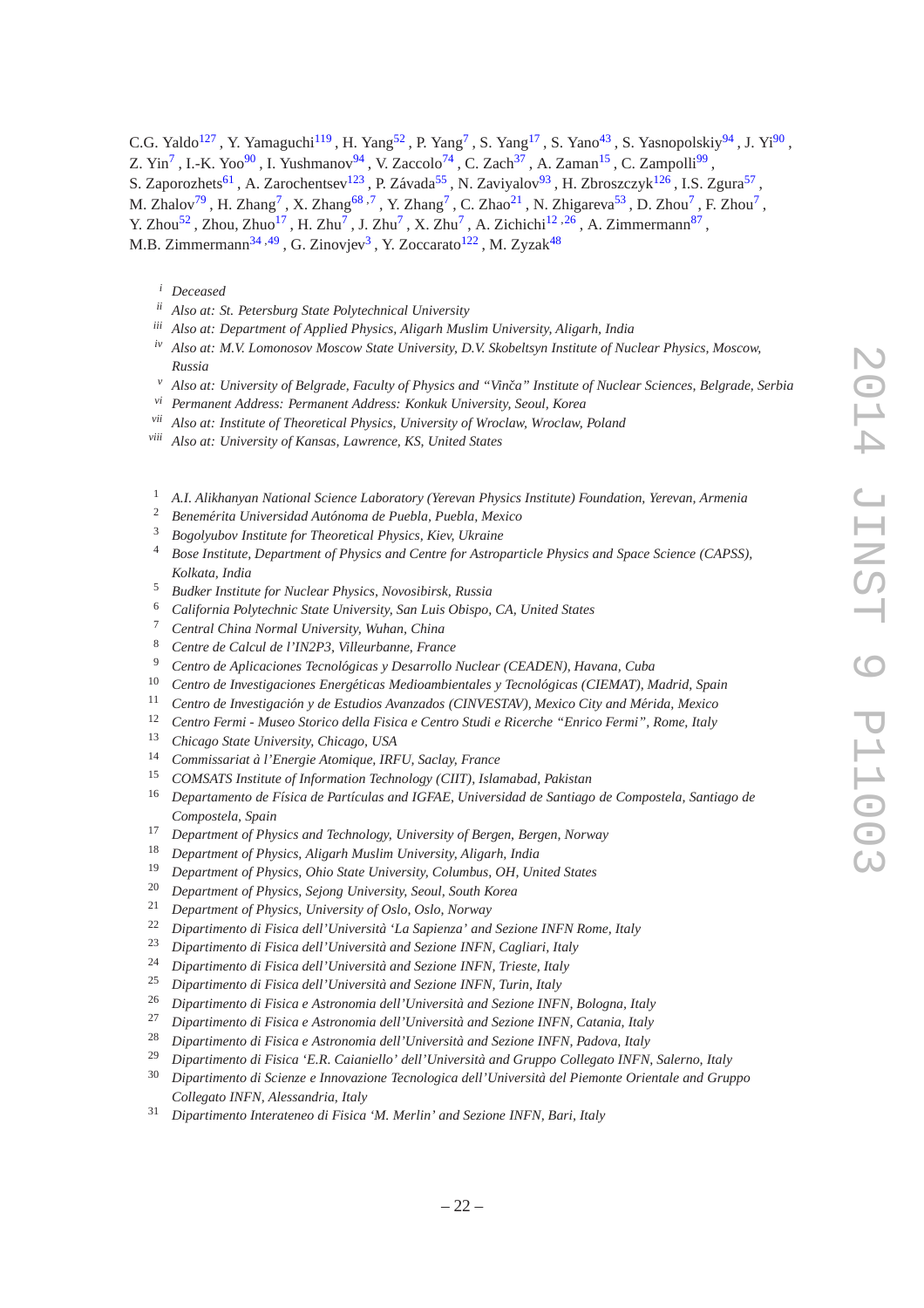- <span id="page-24-33"></span>*Division of Experimental High Energy Physics, University of Lund, Lund, Sweden*
- <span id="page-24-39"></span><sup>33</sup> Eberhard Karls Universität Tübingen, Tübingen, Germany
- <span id="page-24-13"></span>*European Organization for Nuclear Research (CERN), Geneva, Switzerland*
- <span id="page-24-7"></span>*Faculty of Engineering, Bergen University College, Bergen, Norway*
- <span id="page-24-44"></span>*Faculty of Mathematics, Physics and Informatics, Comenius University, Bratislava, Slovakia*
- <span id="page-24-1"></span> *Faculty of Nuclear Sciences and Physical Engineering, Czech Technical University in Prague, Prague, Czech Republic*
- <span id="page-24-28"></span>38 *Faculty of Science, P.J. Šafárik University, Košice, Slovakia <sup>39</sup> Facultose Institute for Advanced Studies Johann Welfame*
- <span id="page-24-8"></span>*Frankfurt Institute for Advanced Studies, Johann Wolfgang Goethe-Universit¨at Frankfurt, Frankfurt, Germany*
- <span id="page-24-16"></span>*Gangneung-Wonju National University, Gangneung, South Korea*
- <span id="page-24-24"></span>*Gauhati University, Department of Physics, Guwahati, India*
- <span id="page-24-47"></span>*Helsinki Institute of Physics (HIP), Helsinki, Finland*
- <span id="page-24-49"></span>*Hiroshima University, Hiroshima, Japan*
- <span id="page-24-4"></span>*Indian Institute of Technology Bombay (IIT), Mumbai, India*
- <span id="page-24-45"></span>*Indian Institute of Technology Indore, Indore (IITI), India*
- <span id="page-24-34"></span><sup>46</sup> Institut de Physique Nucléaire d'Orsay (IPNO), Université Paris-Sud, CNRS-IN2P3, Orsay, France
- <span id="page-24-31"></span><sup>47</sup> Institut für Informatik, Johann Wolfgang Goethe-Universität Frankfurt, Frankfurt, Germany
- <span id="page-24-11"></span><sup>48</sup> Institut für Kernphysik, Johann Wolfgang Goethe-Universität Frankfurt, Frankfurt, Germany
- <span id="page-24-10"></span><sup>49</sup> Institut für Kernphysik, Westfälische Wilhelms-Universität Münster, Münster, Germany
- <span id="page-24-20"></span><sup>50</sup> Institut Pluridisciplinaire Hubert Curien (IPHC), Université de Strasbourg, CNRS-IN2P3, Strasbourg, France
- <span id="page-24-38"></span>*Institute for Nuclear Research, Academy of Sciences, Moscow, Russia*
- <span id="page-24-23"></span>*Institute for Subatomic Physics of Utrecht University, Utrecht, Netherlands*
- <span id="page-24-6"></span>*Institute for Theoretical and Experimental Physics, Moscow, Russia*
- <span id="page-24-41"></span>Institute of Experimental Physics, Slovak Academy of Sciences, Košice, Slovakia
- <span id="page-24-40"></span>*Institute of Physics, Academy of Sciences of the Czech Republic, Prague, Czech Republic*
- <span id="page-24-17"></span>*Institute of Physics, Bhubaneswar, India*
- <span id="page-24-36"></span>*Institute of Space Science (ISS), Bucharest, Romania*
- <span id="page-24-35"></span>*Instituto de Ciencias Nucleares, Universidad Nacional Aut´onoma de M´exico, Mexico City, Mexico*
- <span id="page-24-21"></span>*Instituto de F´ısica, Universidad Nacional Aut´onoma de M´exico, Mexico City, Mexico*
- <span id="page-24-29"></span>*iThemba LABS, National Research Foundation, Somerset West, South Africa*
- <span id="page-24-18"></span>*Joint Institute for Nuclear Research (JINR), Dubna, Russia*
- <span id="page-24-5"></span>*Korea Institute of Science and Technology Information, Daejeon, South Korea*
- <span id="page-24-42"></span>*KTO Karatay University, Konya, Turkey*
- <span id="page-24-15"></span><sup>64</sup> Laboratoire de Physique Corpusculaire (LPC), Clermont Université, Université Blaise Pascal, CNRS–IN2P3, *Clermont-Ferrand, France*
- <span id="page-24-12"></span><sup>65</sup> Laboratoire de Physique Subatomique et de Cosmologie, Université Grenoble-Alpes, CNRS-IN2P3, Grenoble, *France*
- <span id="page-24-25"></span>*Laboratori Nazionali di Frascati, INFN, Frascati, Italy*
- <span id="page-24-48"></span>*Laboratori Nazionali di Legnaro, INFN, Legnaro, Italy*
- <span id="page-24-26"></span>*Lawrence Berkeley National Laboratory, Berkeley, CA, United States*
- <span id="page-24-0"></span>*Lawrence Livermore National Laboratory, Livermore, CA, United States*
- <span id="page-24-27"></span>*Moscow Engineering Physics Institute, Moscow, Russia*
- <span id="page-24-37"></span>*National Centre for Nuclear Studies, Warsaw, Poland*
- <span id="page-24-9"></span>*National Institute for Physics and Nuclear Engineering, Bucharest, Romania*
- <span id="page-24-46"></span>*National Institute of Science Education and Research, Bhubaneswar, India*
- <span id="page-24-19"></span>*Niels Bohr Institute, University of Copenhagen, Copenhagen, Denmark*
- <span id="page-24-30"></span>*Nikhef, National Institute for Subatomic Physics, Amsterdam, Netherlands*
- <span id="page-24-43"></span>*Nuclear Physics Group, STFC Daresbury Laboratory, Daresbury, United Kingdom*
- <span id="page-24-2"></span>*Nuclear Physics Institute, Academy of Sciences of the Czech Republic, Reˇz u Prahy, Czech Republic ˇ*
- <span id="page-24-14"></span>*Oak Ridge National Laboratory, Oak Ridge, TN, United States*
- <span id="page-24-22"></span>*Petersburg Nuclear Physics Institute, Gatchina, Russia*
- <span id="page-24-32"></span><span id="page-24-3"></span>*Physics Department, Creighton University, Omaha, NE, United States*